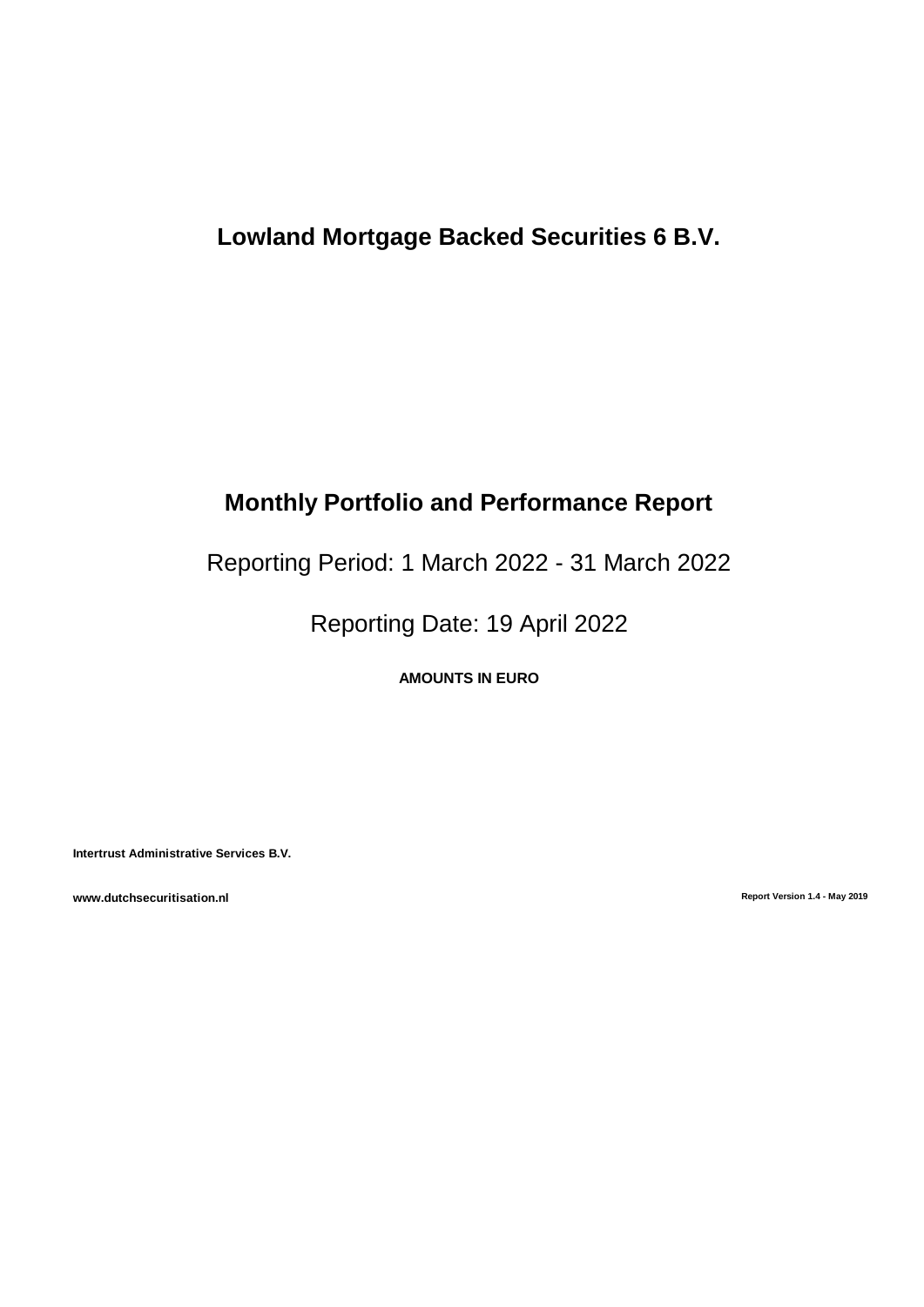### **Table of Contents**

|                                           | Page |
|-------------------------------------------|------|
| <b>Key Dates</b>                          | 3    |
| The Mortgage Loan Portfolio               | 4    |
| Delinquencies                             | 5    |
| <b>Foreclosure Statistics - Total</b>     | 6    |
| <b>Foreclosure Statistics - NHG Loans</b> |      |
| Foreclosure Statistics - Non NHG Loans    | 9    |
| <b>Performance Ratios</b>                 | 10   |
| <b>Key Characteristics</b>                | 11   |
| <b>Stratification Tables</b>              | 12   |
| Glossary                                  | 47   |
| Contact Information                       | 50   |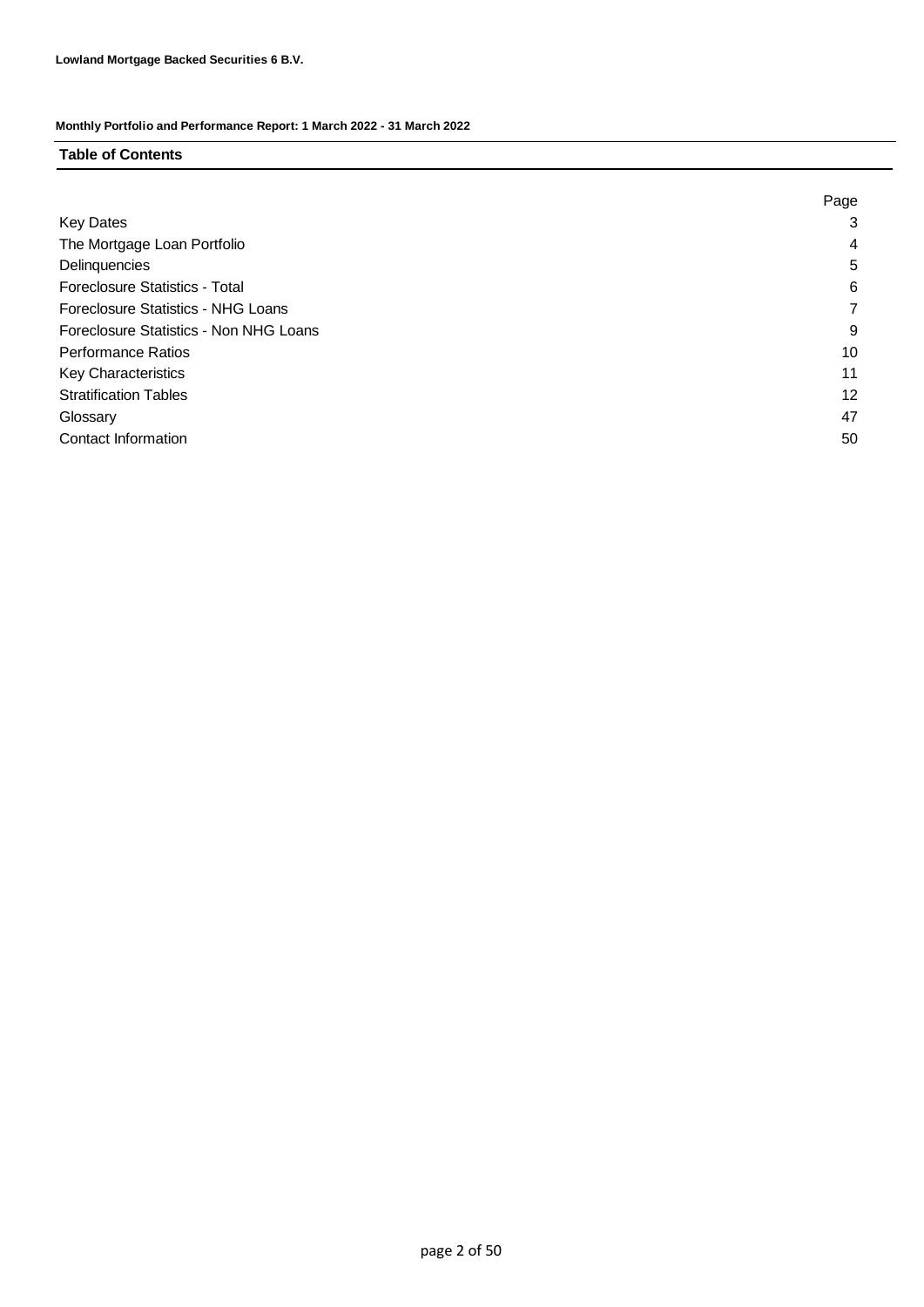| <b>Key Dates</b>                             |                           |                             |                             |                             |                           |                           |
|----------------------------------------------|---------------------------|-----------------------------|-----------------------------|-----------------------------|---------------------------|---------------------------|
| <b>Note Class</b>                            | Class A1                  | Class A2                    | Class B                     | Class C                     | Class D                   | Class E                   |
| <b>Key Dates</b>                             |                           |                             |                             |                             |                           |                           |
|                                              |                           |                             |                             |                             |                           |                           |
| <b>Closing Date</b>                          | 22 Oct 2018               | 22 Oct 2018                 | 22 Oct 2018                 | 22 Oct 2018                 | 22 Oct 2018               | 22 Oct 2018               |
| First Optional Redemption Date               | 18 Oct 2023               | 18 Oct 2023                 | 18 Oct 2023                 | 18 Oct 2023                 | 18 Oct 2023               | 18 Oct 2023               |
| Step Up Date                                 | N/A                       | N/A                         | N/A                         | N/A                         | N/A                       | N/A                       |
| Original Weighted Average Life<br>(expected) | N/A                       | N/A                         | N/A                         | N/A                         | N/A                       | N/A                       |
| Legal Maturity Date                          | 18 Oct 2055               | 18 Oct 2055                 | 18 Oct 2055                 | 18 Oct 1955                 | 18 Oct 1955               | 18 Oct 1955               |
| Portfolio Date                               | 31 Mar 2022               | 31 Mar 2022                 | 31 Mar 2022                 | 31 Mar 2022                 | 31 Mar 2022               | 31 Mar 2022               |
| Determination Date                           | 13 Apr 2022               | 13 Apr 2022                 | 13 Apr 2022                 | 13 Apr 2022                 | 13 Apr 2022               | 13 Apr 2022               |
| Interest Payment Date                        | 19 Apr 2022               | 19 Apr 2022                 | N/A                         | N/A                         | N/A                       | N/A                       |
| <b>Principal Payment Date</b>                | 19 Apr 2022               | 19 Apr 2022                 | 19 Apr 2022                 | 19 Apr 2022                 | 19 Apr 2022               | 19 Apr 2022               |
| <b>Current Reporting Period</b>              | 1 Mar 2022<br>31 Mar 2022 | 1 Mar 2022 -<br>31 Mar 2022 | 1 Mar 2022 -<br>31 Mar 2022 | 1 Mar 2022 -<br>31 Mar 2022 | 1 Mar 2022<br>31 Mar 2022 | 1 Mar 2022<br>31 Mar 2022 |
| Previous Reporting Period                    | 1 Feb 2022<br>28 Feb 2022 | 1 Feb 2022 -<br>28 Feb 2022 | 1 Feb 2022 -<br>28 Feb 2022 | 1 Feb 2022 -<br>28 Feb 2022 | 1 Feb 2022<br>28 Feb 2022 | 1 Feb 2022<br>28 Feb 2022 |
| <b>Accrual Start Date</b>                    | 18 Mar 2022               | 18 Mar 2022                 | N/A                         | N/A                         | N/A                       | N/A                       |
| <b>Accrual End Date</b>                      | 19 Apr 2022               | 19 Apr 2022                 | N/A                         | N/A                         | N/A                       | N/A                       |
| Accrual Period (in days)                     | 32                        | 30                          | N/A                         | N/A                         | N/A                       | N/A                       |
| Fixing Date Reference Rate                   | 16 Mar 2022               | N/A                         | N/A                         | N/A                         | N/A                       | N/A                       |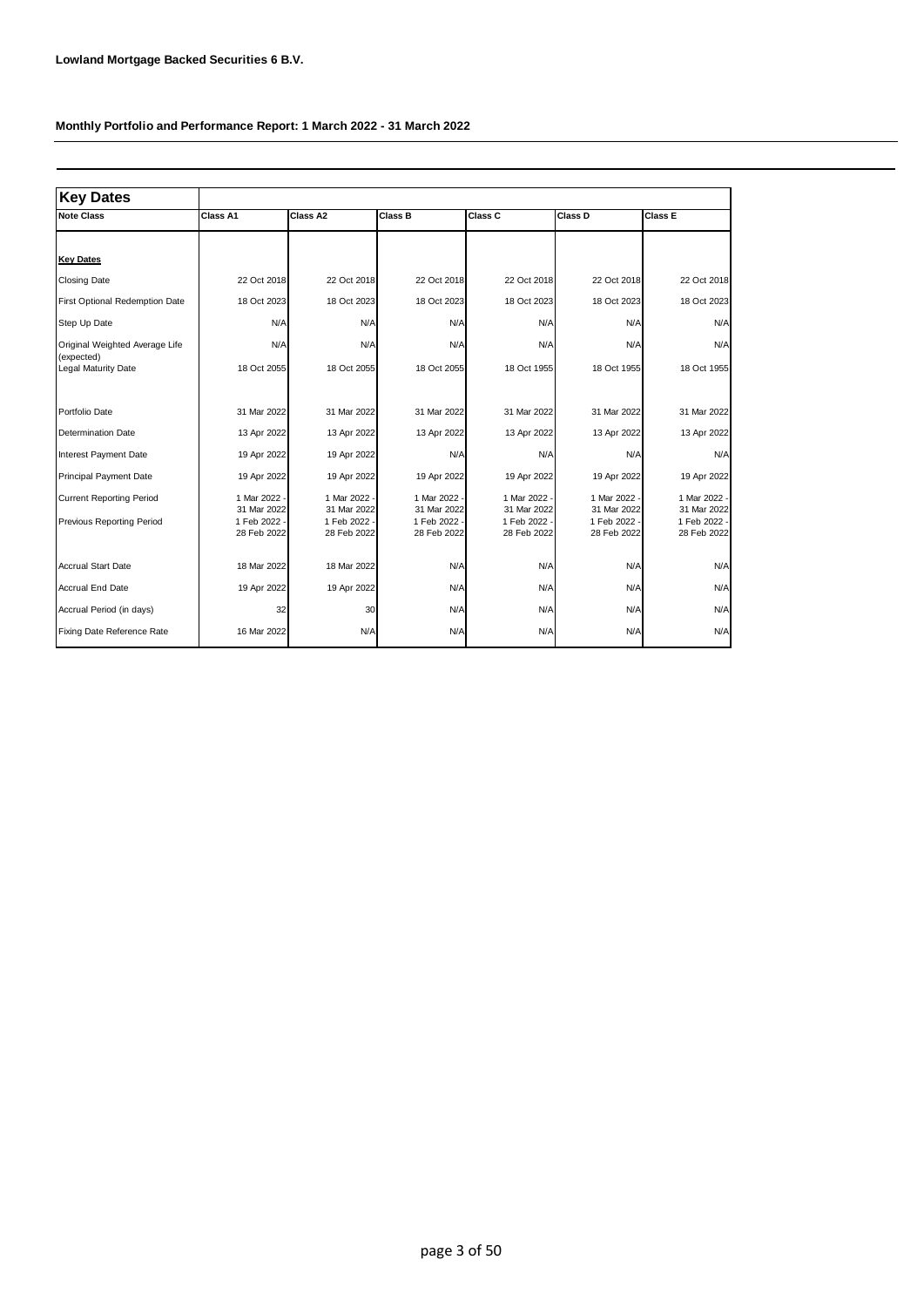| The Mortgage Loan Portfolio                                               |       |                  |
|---------------------------------------------------------------------------|-------|------------------|
| <b>Number of Mortgage Loans</b>                                           |       |                  |
| Number of Mortgage Loans at the beginning of the Reporting Period         |       | 12,703           |
| Matured Mortgage Loans                                                    | -/-   | $\mathbf 0$      |
| Prepaid Mortgage Loans                                                    | -/-   | 141              |
| Further Advances / Modified Mortgage Loans                                |       | $\mathbf 0$      |
| Replacements                                                              |       | $\mathbf 0$      |
| Replenishments                                                            |       | 140              |
| Loans repurchased by the Seller                                           | $-/-$ | 9                |
| Foreclosed Mortgage Loans                                                 | $-/-$ | $\mathbf 0$      |
| Others                                                                    |       | $\mathbf 0$      |
| Number of Mortgage Loans at the end of the Reporting Period               |       | 12,693           |
| <b>Amounts</b>                                                            |       |                  |
| Net Outstanding balance at the beginning of the Reporting Period          |       | 2,499,999,856.22 |
| Scheduled Principal Receipts                                              | -/-   | 4,663,978.85     |
| Prepayments                                                               | -/-   | 25,413,957.92    |
| Further Advances / Modified Mortgage Loans                                |       | 0.00             |
| Replacements                                                              |       | 0.00             |
| Replenishments                                                            |       | 32,714,624.77    |
| Loans repurchased by the Seller                                           | -/-   | 2,637,322.13     |
| Foreclosed Mortgage Loans                                                 | -/-   | 0.00             |
| Others                                                                    |       | 0.00             |
| Rounding                                                                  |       | 0.00             |
| Net Outstanding balance at the end of the Reporting Period                |       | 2,499,999,222.09 |
| <b>Amount of Construction Deposit Obligations</b>                         |       |                  |
| Construction Deposit Obligations at the beginning of the Reporting Period |       | 13,003,004.42    |
| Changes in Construction Deposit Obligations                               |       | $-1,209,254.36$  |
| Construction Deposit Obligations at the end of the Reporting Period       |       | 11,793,750.06    |
|                                                                           |       |                  |
| <b>Amount of Saving Deposits</b>                                          |       |                  |
| Saving Deposit at the beginning of the Reporting Period                   |       | -58,084,019.09   |
| Changes in Saving Deposits                                                |       | $-42,550.88$     |
| Saving Deposits at the end of the Reporting Period                        |       | $-58,126,569.97$ |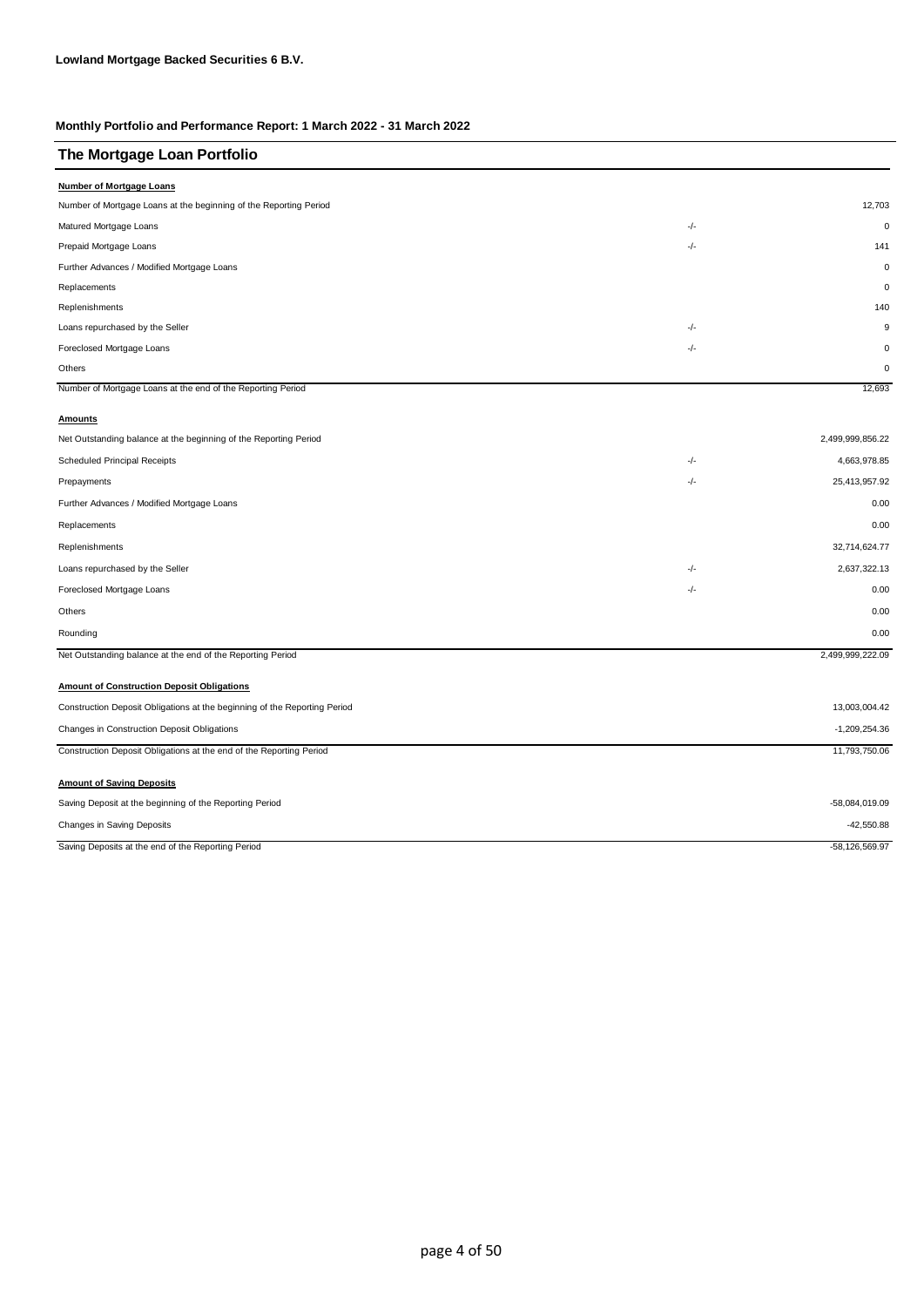| From $(>=)$ | Until $(<= )$ | <b>Arrears Amount</b> | Aggregate                  | % of Total | Nr of Mortgage | % of Total | Weighted        |                   | Weighted Weighted Average |
|-------------|---------------|-----------------------|----------------------------|------------|----------------|------------|-----------------|-------------------|---------------------------|
|             |               |                       | <b>Outstanding Not.</b>    |            | Loans          |            | Average         | Average           | <b>CLTOMV</b>             |
| Performing  |               | 0.00                  | Amount<br>2,479,103,150.45 | 99.16%     | 12,578         | 99.09%     | Coupon<br>2.14% | Maturity<br>23.42 | 78.27%                    |
| $\leq$      | 29 days       | 0.00                  | 0.00                       | 0.00%      | 0              | 0.00%      | 0.00%           | 0.00              | 0.00%                     |
| 30 days     | 59 days       | 44,844.05             | 10,495,762.35              | 0.42%      | 54             | 0.43%      | 2.43%           | 20.23             | 85.85%                    |
| 60 days     | 89 days       | 33,939.04             | 5,499,879.76               | 0.22%      | 29             | 0.23%      | 2.47%           | 19.52             | 93.30%                    |
| 90 days     | 119 days      | 12,765.35             | 1,310,709.46               | 0.05%      | 9              | 0.07%      | 2.65%           | 18.70             | 80.27%                    |
| 120 days    | 149 days      | 29,473.50             | 1,651,111.68               | 0.07%      | 10             | 0.08%      | 2.18%           | 15.61             | 91.03%                    |
| 150 days    | 179 days      | 15,970.42             | 742.613.05                 | 0.03%      | 5              | 0.04%      | 2.35%           | 26.55             | 85.28%                    |
| 180 days    | $\geq$        | 74,492.39             | 1,195,995.34               | 0.05%      | 8              | 0.06%      | 2.28%           | 18.94             | 75.13%                    |
|             | Total         | 211,484.75            | 2,499,999,222.09           | 100.00%    | 12,693         | 100.00%    | 2.14%           | 23.39             | 78.34%                    |

| <b>Weighted Average</b> | 2,162.53  |
|-------------------------|-----------|
| Minimum                 | 71.38     |
| Maximum                 | 15,430.12 |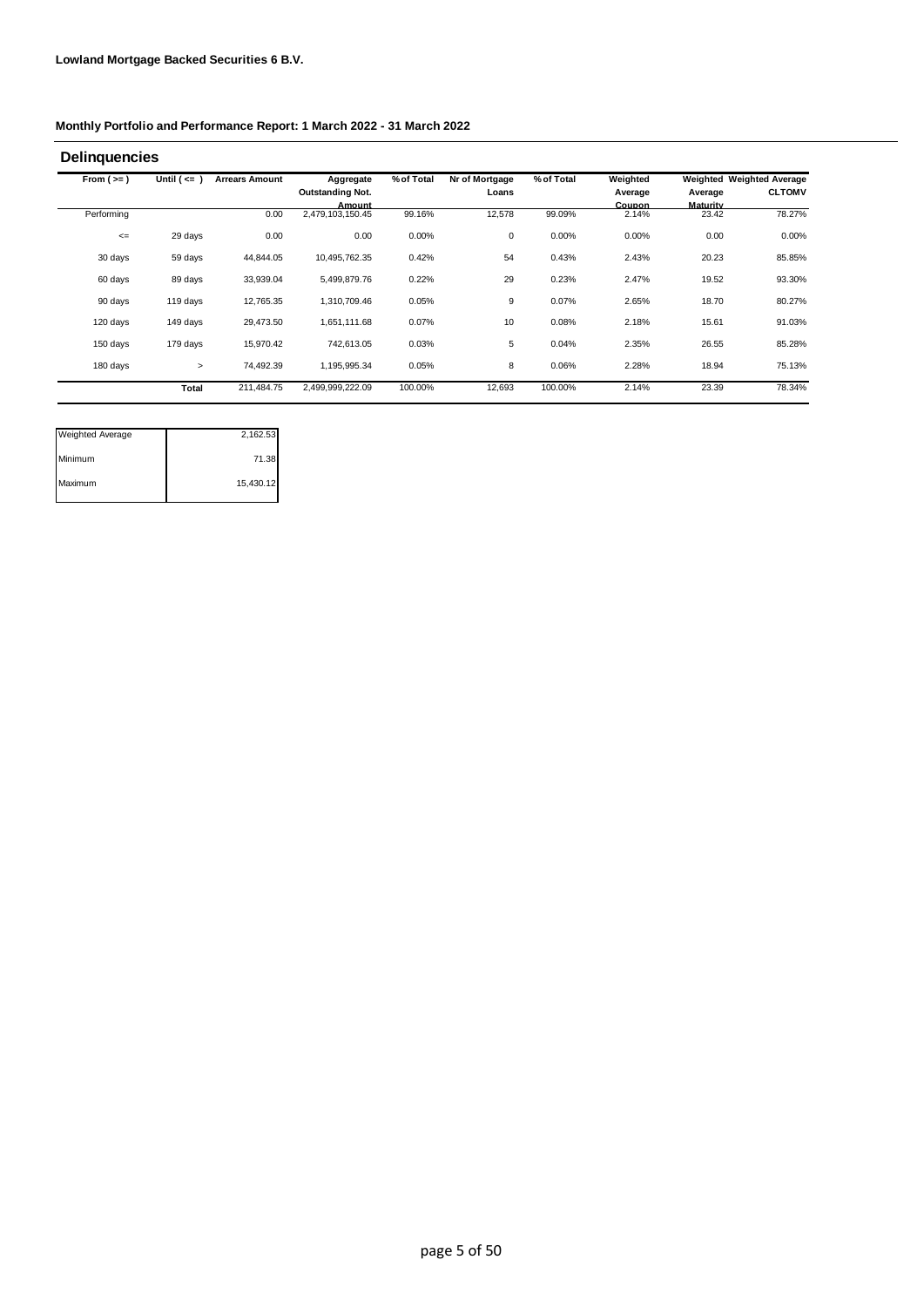| <b>Foreclosure Statistics - Total</b>                                                                   |     |                 |                       |
|---------------------------------------------------------------------------------------------------------|-----|-----------------|-----------------------|
|                                                                                                         |     | Previous Period | <b>Current Period</b> |
| Foreclosures reporting periodically                                                                     |     |                 |                       |
| Number of Mortgage Loans foreclosed during the Reporting Period                                         |     | 0               | 0                     |
| Net principal balance of Mortgage Loans foreclosed during the Reporting Period                          |     | 0.00            | 0.00                  |
| Other foreclosed amounts (e.g. interest in arrears and penalties) during the Reporting Period           |     | 0.00            | 0.00                  |
| Total amount of foreclosures / defaults of Mortgage Loans during the Reporting Period                   |     | 0.00            | 0.00                  |
| Recoveries from sales on Foreclosed Mortgage Loans during the Reporting Period                          | -/- | 0.00            | 0.00                  |
| Total amount of losses on Foreclosed Mortgage Loans during the Reporting Period                         |     | 0.00            | 0.00                  |
| Post-Foreclosure recoveries on Foreclosed Mortgage Loans during the Reporting Period                    | -/- | 0.00            | 0.00                  |
| Losses minus recoveries during the Reporting Period                                                     |     | 0.00            | 0.00                  |
| Average loss severity during the Reporting Period                                                       |     | 0.00            | 0.00                  |
| <b>Foreclosures since Closing Date</b>                                                                  |     |                 |                       |
| Number of Mortgage Loans foreclosed since the Closing Date                                              |     | 10              | 10                    |
| Percentage of number of Mortgage Loans at Closing Date (%, including replenished loans)                 |     | 0.04%           | 0.04%                 |
| Net principal balance of Mortgage Loans foreclosed since the Closing Date                               |     | 2,612,401.88    | 2,612,401.88          |
| Percentage of net principal balance at the Closing Date (%, including replenished loans)                |     | 0.103%          | 0.103%                |
| Net principal balance of Mortgage Loans foreclosed since the Closing Date                               |     | 2,612,401.88    | 2,612,401.88          |
| Other foreclosed amounts (e.g. interest in arrears and penalties) since the Closing Date                |     | 0.00            | 0.00                  |
| Total amount of foreclosures / defaults of Mortgage Loans since the Closing Date                        |     | 2,612,401.88    | 2,612,401.88          |
| Recoveries from sales on Foreclosed Mortgage Loans since the Closing Date                               | -/- | 2,283,699.32    | 2,283,699.32          |
| Total amount of losses on Mortgage Loans foreclosed since the Closing Date                              |     | 328,702.56      | 328,702.56            |
| Post-Foreclosure recoveries on Mortgage Loans Foreclosed since the Closing Date                         | -/- | 0.00            | 0.00                  |
| Losses minus recoveries since the Closing Date                                                          |     | 328,702.56      | 328,702.56            |
| Average loss severity since the Closing Date                                                            |     | 0.13            | 0.13                  |
| <b>Foreclosures</b>                                                                                     |     |                 |                       |
| Number of Mortgage Loans in foreclosure at the beginning of the Reporting Period                        |     | $\mathbf 0$     | 0                     |
| Number of new Mortgage Loans in foreclosure during the Reporting Period                                 |     | 0               | 0                     |
| Number of Mortgage Loans for which foreclosure was completed in the Reporting Period                    | -/- | $\mathbf 0$     | 0                     |
| Number of Mortgage Loans in foreclosure at the end of the Reporting Period                              |     | $\overline{0}$  | $\mathbf 0$           |
| Net principal balance of Mortgage Loans in foreclosure at the beginning of the Reporting Period         |     | 0.00            | 0.00                  |
| Net principal balance of new Mortgage Loans in foreclosure during the Reporting Period                  |     | 0.00            | 0.00                  |
|                                                                                                         |     |                 |                       |
| Net principal balance of Mortgage Loans for which foreclosure was completed during the Reporting Period | -/- | 0.00            | 0.00                  |

**Constant Default Rate** Constant Default Rate current month 0.00000% Constant Default Rate 3-month average 0.00000% 0.00000% 0.00000% 0.00000% 0.00000% 0.00000% 0.00000% 0.00000% 0.00000% 0.00000% 0.00000% 0.00000% 0.00000% 0.00000% 0.00000% 0.00000% 0.00000% 0.00000% 0.00000% 0.00000% 0.00 Constant Default Rate 6-month average 0.01048% Constant Default Rate 12-month average 0.01682% 0.01682% Constant Default Rate to date 0.10330% 0.10330% 0.10330% 0.10330% 0.10330% 0.10330% 0.10330% 0.10330% 0.10330% 0.10330% 0.10330% 0.10330% 0.10330% 0.10330% 0.10330% 0.10330% 0.10330% 0.10330% 0.10330% 0.10330% 0.10330% 0.1 0.10330% 0.00000% 0.01682% 0.01682% 0.00000%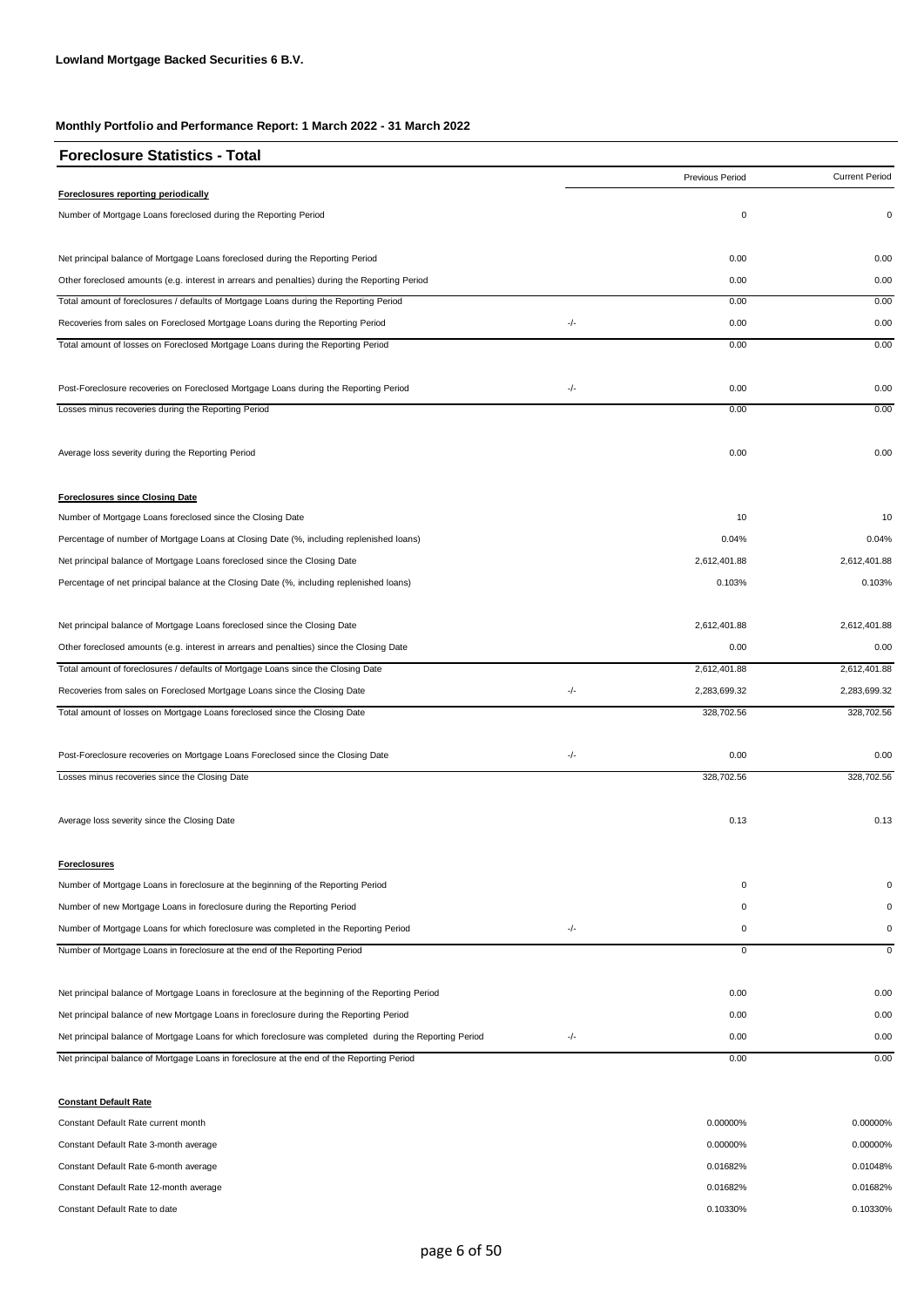| <b>Foreclosure Statistics - NHG Loans</b>                                                             |     |                 |                       |
|-------------------------------------------------------------------------------------------------------|-----|-----------------|-----------------------|
|                                                                                                       |     | Previous Period | <b>Current Period</b> |
| Foreclosures reporting periodically                                                                   |     |                 |                       |
| Number of NHG Loans foreclosed during the Reporting Period                                            |     | $\pmb{0}$       | $\pmb{0}$             |
| Net principal balance of NHG Loans foreclosed during the Reporting Period                             |     | 0.00            | 0.00                  |
| Other foreclosed amounts of NHG Loans (e.g. interest in arrears and penalties) during the Reporting   |     | 0.00            | 0.00                  |
| Total amount of foreclosures / defaults on Foreclosed NHG Loans during the Reporting Period           |     | 0.00            | 0.00                  |
| Recoveries from sales on Foreclosed NHG Loans during the Reporting Period                             | -/- | 0.00            | 0.00                  |
| Total amount of losses on Foreclosed NHG Loans during the Reporting Period                            |     | 0.00            | 0.00                  |
| Post-foreclosure recoveries on foreclosed NHG loans during the Reporting Period                       | -/- | 0.00            | 0.00                  |
| Losses minus recoveries during the Reporting Period                                                   |     | 0.00            | 0.00                  |
| Average loss severity NHG Loans during the Reporting Period                                           |     | 0.00            | 0.00                  |
| <b>Foreclosures since Closing Date</b>                                                                |     |                 |                       |
| Net principal balance of NHG Loans foreclosed since the Closing Date                                  |     | 200,587.06      | 200,587.06            |
| Other foreclosed amounts of NHG Loans (e.g. interest in arrears and penalties) since the Closing Date |     | 0.00            | 0.00                  |
| Total amount of foreclosures / defaults of NHG Loans since the Closing Date                           |     | 200,587.06      | 200,587.06            |
| Recoveries from sales on foreclosed NHG Loans since the Closing Date                                  | -/- | 192,967.53      | 192,967.53            |
| Total amount of losses on NHG Loans foreclosed since the Closing Date                                 |     | 7,619.53        | 7,619.53              |
| Post-Foreclosure recoveries on NHG Loans foreclosed since the Closing Date                            | -/- | 0.00            | 0.00                  |
| Losses minus recoveries since the Closing Date                                                        |     | 7,619.53        | 7,619.53              |
| Average loss severity NHG Loans since the Closing Date                                                |     | 0.04            | 0.04                  |
| <b>Foreclosures</b>                                                                                   |     |                 |                       |
| Number of NHG Loans in foreclosure at the beginning of the Reporting Period                           |     | $\pmb{0}$       | 0                     |
| Number of new NHG Loans in foreclosure during the Reporting Period                                    |     | $\pmb{0}$       | $\Omega$              |
| Number of NHG Loans for which foreclosure was completed in the Reporting Period                       | -/- | 0               | 0                     |
| Number of NHG Loans in foreclosure at the end of the Reporting Period                                 |     | 0               | $\mathbf 0$           |
| Net principal balance of NHG Loans in foreclosure at the beginning of the Reporting Period            |     | 0.00            | 0.00                  |
| Net principal balance of new NHG Loans in foreclosure during the Reporting Period                     |     | 0.00            | 0.00                  |
| Net principal balance of NHG Loans for which foreclosure was completed during the Reporting Period    | -/- | 0.00            | 0.00                  |
| Net principal balance of NHG Loans in foreclosure at the end of the Reporting Period                  |     | 0.00            | 0.00                  |
| <b>WEW Claims periodically</b>                                                                        |     |                 |                       |
| Number of claims to WEW at the beginning of the Reporting Period                                      |     | 0               | $\Omega$              |
| New claims to WEW during the Reporting Period                                                         |     | 0               | $\Omega$              |
| Finalised claims with WEW during the Reporting Period                                                 | -/- | 0               | 0                     |
| Number of claims to WEW at the end of the Reporting Period                                            |     | 0               | 0                     |
| Notional amount of claims to WEW at the beginning of the Reporting Period                             |     | 0.00            | 0.00                  |
| Notional amount of new claims to WEW during the Reporting Period                                      |     | 0.00            | 0.00                  |
| Notional amount of finalised claims with WEW during the Reporting Period                              | -/- | 0.00            | 0.00                  |
| Notional amount of claims to WEW at the end of the Reporting Period                                   |     | 0.00            | 0.00                  |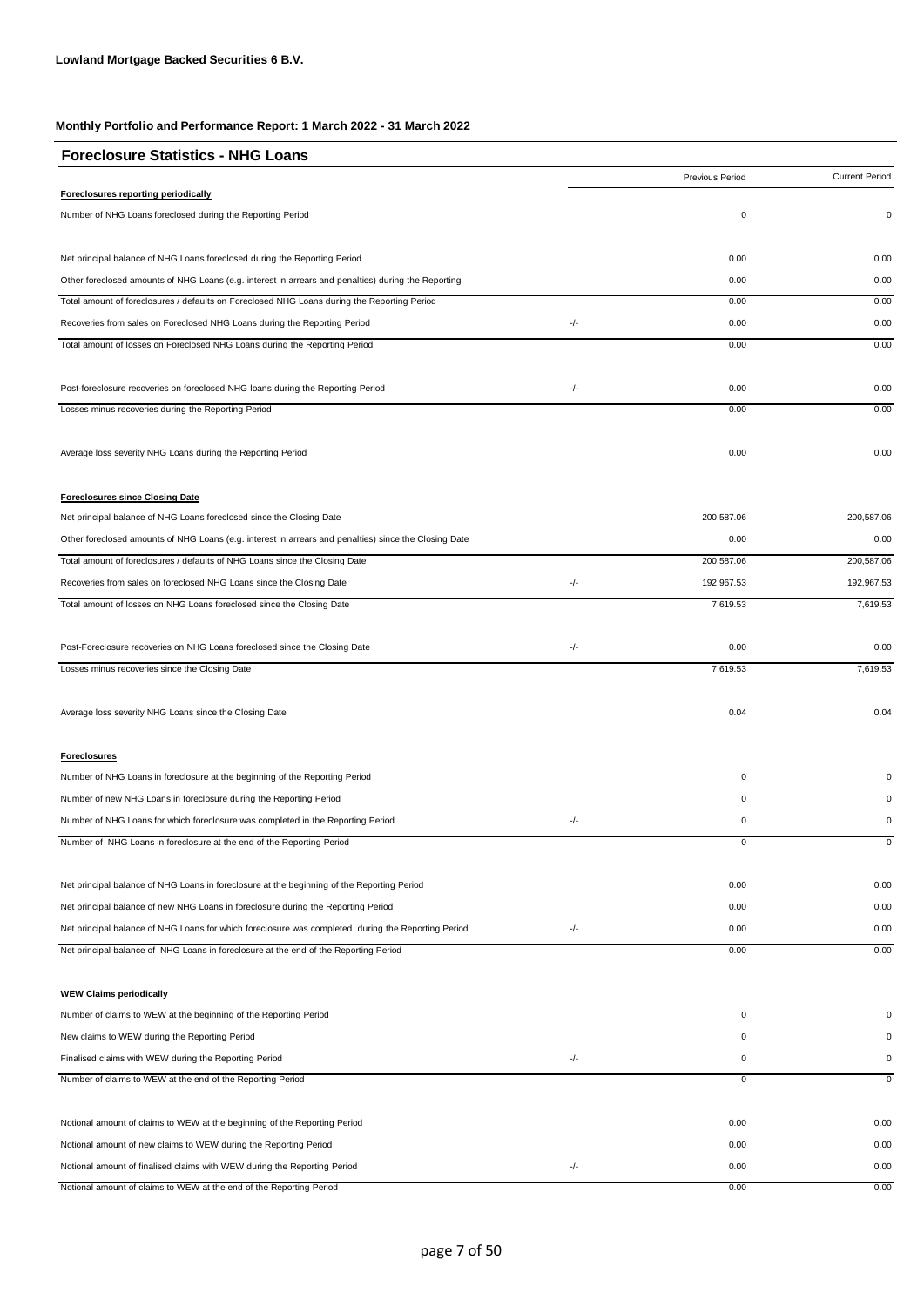| Notional amount of finalised claims with WEW during the Reporting Period |       | 0.00        | 0.00        |
|--------------------------------------------------------------------------|-------|-------------|-------------|
| Amount paid out by WEW during the Reporting Period                       |       | 0.00        | 0.00        |
| Payout ratio WEW during the Reporting Period                             |       | 0.00        | 0.00        |
|                                                                          |       |             |             |
| <b>WEW Claims since Closing</b>                                          |       |             |             |
| Number of finalised claims to WEW since the Closing Date                 |       | $\mathbf 0$ | 0           |
|                                                                          |       |             |             |
| Amount of finalised claims with WEW since the Closing Date               |       | 0.00        | 0.00        |
| Amount paid out by WEW since the Closing Date                            | $-/-$ | 0.00        | 0.00        |
| Payout ratio WEW since the Closing Date                                  |       | $\mathbf 0$ | $\mathbf 0$ |
|                                                                          |       |             |             |
| Reasons for non payout as percentage of non recovered claim amount       |       |             |             |
| Amount of finalised claims with WEW since the Closing Date               |       | 0.00        | 0.00        |
| Amount paid out by WEW since the Closing Date                            | $-/-$ | 0.00        | 0.00        |
| Non recovered amount of WEW since the Closing Date                       |       | 0.00        | 0.00        |
|                                                                          |       |             |             |
| Insufficient guaranteed amount due to decrease with annuity amount       |       | 0.00%       | 0.00%       |
| Loan does not comply with NHG criteria at origination                    |       | 0.00%       | 0.00%       |
| Other administrative reasons                                             |       | 0.00%       | 0.00%       |
| Other                                                                    |       | 0.00%       | 0.00%       |
|                                                                          |       |             |             |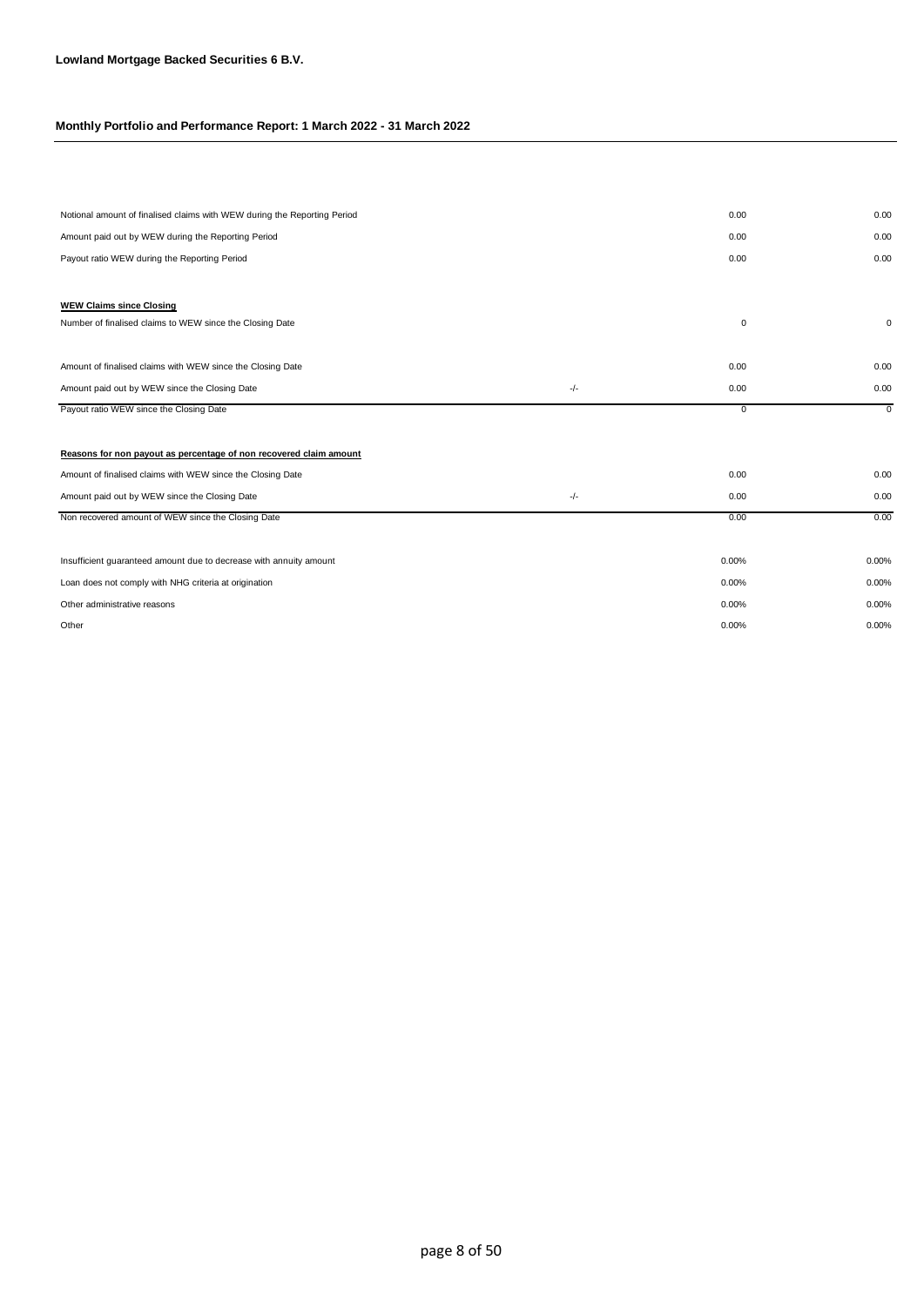| <b>Foreclosure Statistics - Non NHG Loans</b>                                                                  |     |                 |                       |
|----------------------------------------------------------------------------------------------------------------|-----|-----------------|-----------------------|
|                                                                                                                |     | Previous Period | <b>Current Period</b> |
| Foreclosures reporting periodically                                                                            |     |                 |                       |
| Number of Non NHG Loans foreclosed during the Reporting Period                                                 |     | 0               | $\mathsf 0$           |
| Net principal balance of Non NHG Loans foreclosed during the Reporting Period                                  |     | 0.00            | 0.00                  |
| Other foreclosed amounts of Non NHG Loans (e.g. interest in arrears and penalties) during the Reporting Period |     | 0.00            | 0.00                  |
| Total amount of foreclosures / defaults on Non Foreclosed NHG Loans during the Reporting Period                |     | 0.00            | 0.00                  |
| Recoveries from sales on Foreclosed Non NHG Loans during the Reporting Period                                  | -/- | 0.00            | 0.00                  |
| Total amount of losses on Foreclosed Non NHG Loans during the Reporting Period                                 |     | 0.00            | 0.00                  |
| Post-foreclosure recoveries on Foreclosed Non NHG Loans during the Reporting Period                            | -/- | 0.00            | 0.00                  |
| Losses minus recoveries during the Reporting Period                                                            |     | 0.00            | 0.00                  |
| Average loss severity Non NHG Loans during the Reporting Period                                                |     | 0.00            | 0.00                  |
| <b>Foreclosures since Closing Date</b>                                                                         |     |                 |                       |
| Net principal balance of Non NHG loans foreclosed since the Closing Date                                       |     | 2,411,814.82    | 2,411,814.82          |
| Other foreclosed amounts of non Non NHG Loans (e.g. interest in arrears and penalties) since the Closing Date  |     | 0.00            | 0.00                  |
| Total amount of foreclosures / defaults of non Non NHG Loans since the Closing Date                            |     | 2,411,814.82    | 2,411,814.82          |
| Recoveries from sales on foreclosed Non NHG Loans since the Closing Date                                       | -/- | 2,090,731.79    | 2,090,731.79          |
| Total amount of losses on Non NHG Loans foreclosed since the Closing Date                                      |     | 321,083.03      | 321,083.03            |
| Post-Foreclosure recoveries on Non NHG Loans foreclosed since the Closing Date                                 | -/- | 0.00            | 0.00                  |
| Losses minus recoveries since the Closing Date                                                                 |     | 321,083.03      | 321,083.03            |
| Average loss severity Non NHG Loans since the Closing Date                                                     |     | 0.13            | 0.13                  |
| <b>Foreclosures</b>                                                                                            |     |                 |                       |
| Number of Non NHG Loans in foreclosure at the beginning of the Reporting Period                                |     | 0               | 0                     |
| Number of new Non NHG Loans in foreclosure during the Reporting Period                                         |     | 0               | $\Omega$              |
| Number of Non NHG Loans for which foreclosure was completed in the Reporting Period                            | -/- | 0               | 0                     |
| Number of Non NHG Loans in foreclosure at the end of the Reporting Period                                      |     | $\mathbf 0$     | $\mathsf 0$           |
| Net principal balance of Non NHG Loans in foreclosure at the beginning of the Reporting Period                 |     | 0.00            | 0.00                  |
| Net principal balance of new Non NHG Loans in foreclosure during the Reporting Period                          |     | 0.00            | 0.00                  |
| Net principal balance of Non NHG Loans for which foreclosure was completed during the Reporting Period         | -/- | 0.00            | 0.00                  |
| Net principal balance of Non NHG Loans in foreclosure at the end of the Reporting Period                       |     | 0.00            | 0.00                  |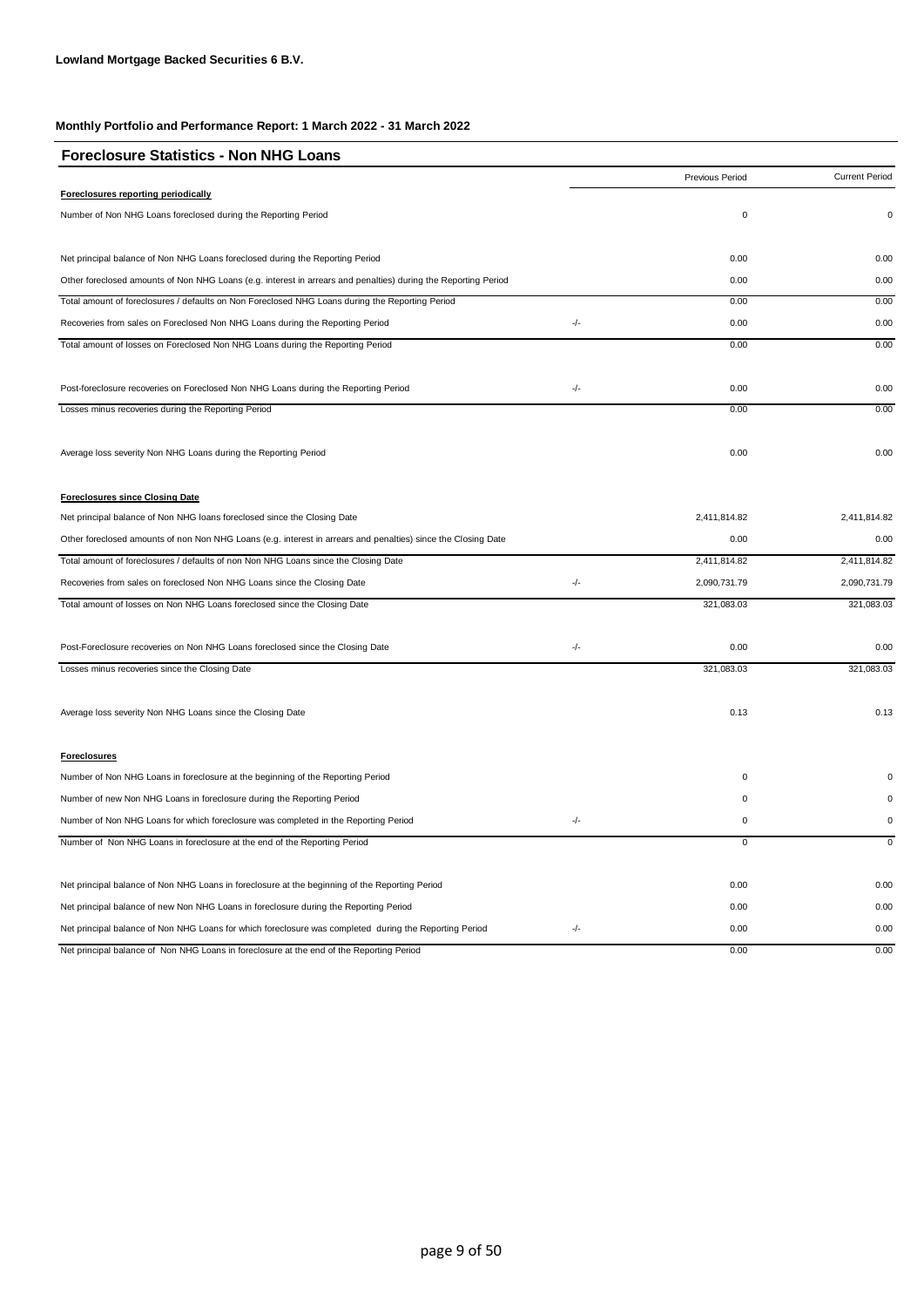| <b>Performance Ratios</b>             |                 |                       |
|---------------------------------------|-----------------|-----------------------|
|                                       | Previous Period | <b>Current Period</b> |
| <b>Constant Prepayment Rate (CPR)</b> |                 |                       |
| Annualized Life CPR                   | 9.7651%         | 9.8105%               |
| Annualized 1-month average CPR        | 10.5319%        | 11.6520%              |
| Annualized 3-month average CPR        | 11.7170%        | 10.8882%              |
| Annualized 6-month average CPR        | 11.9936%        | 11.3159%              |
| Annualized 12-month average CPR       | 12.3511%        | 12.1841%              |
|                                       |                 |                       |
| <b>Principal Payment Rate (PPR)</b>   |                 |                       |
| Annualized Life PPR                   | 1.8267%         | 1.8296%               |
| Annualized 1-month average PPR        | 1.9419%         | 1.9480%               |
| Annualized 3-month average PPR        | 1.9468%         | 1.9473%               |
| Annualized 6-month average PPR        | 1.9368%         | 1.9414%               |
| Annualized 12-month average PPR       | 1.9081%         | 1.9161%               |
|                                       |                 |                       |
| <b>Payment Ratio</b>                  |                 |                       |
| Periodic Payment Ratio                | 99.8298%        | 99.9177%              |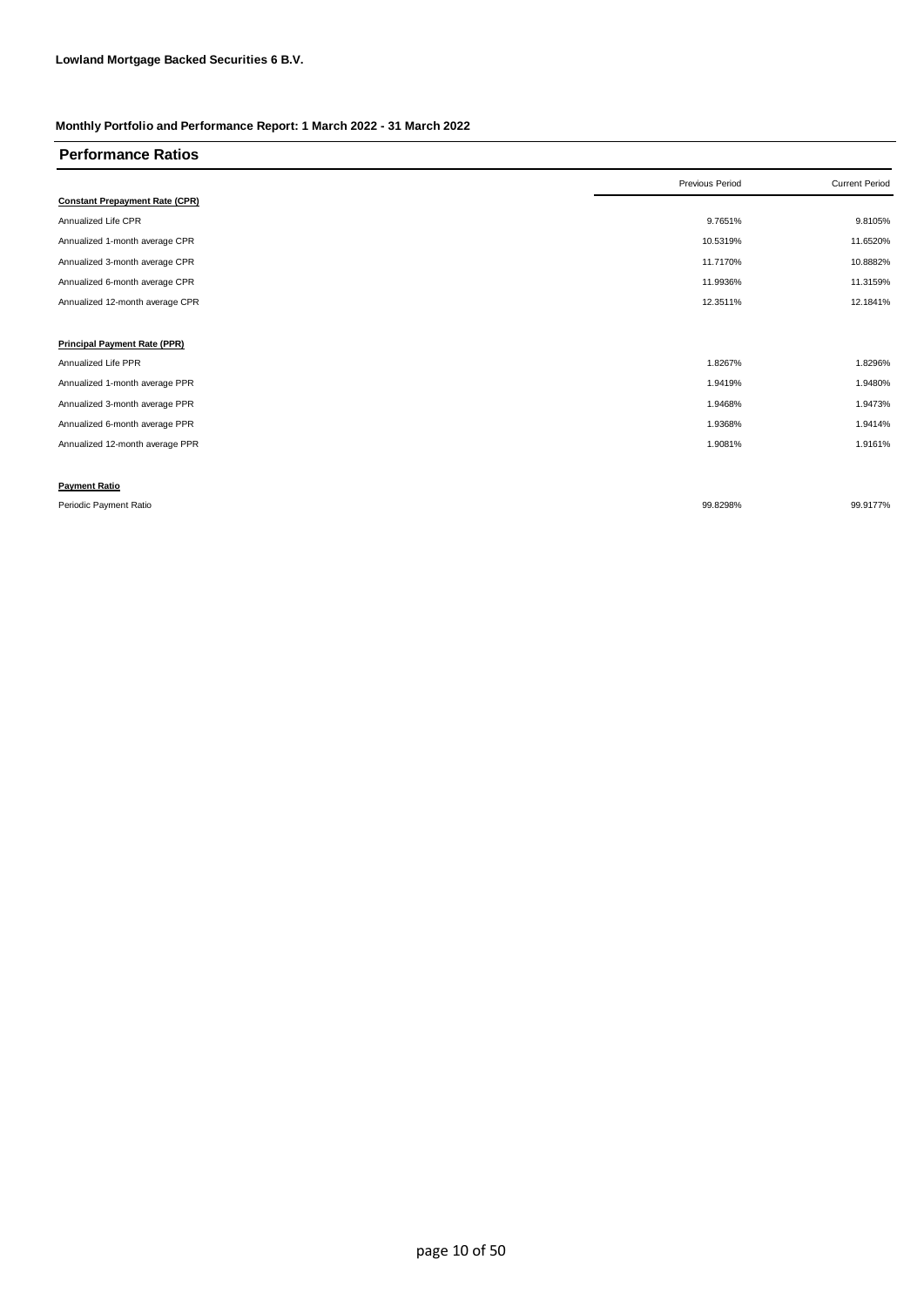### **Stratifications**

### **1. Key Characteristics**

| 2,558,125,792.06<br>Principal amount<br>Value of savings deposits<br>58,126,569.97                    | 2,529,062,074.29<br>31,839,347.82 |
|-------------------------------------------------------------------------------------------------------|-----------------------------------|
|                                                                                                       |                                   |
|                                                                                                       |                                   |
| 2,499,999,222.09<br>Net principal balance                                                             | 2,497,222,726.47                  |
| 11,793,750.06<br><b>Construction Deposits</b>                                                         | 33,334,737.00                     |
| 2,488,205,472.03<br>Net principal balance excl. Construction and Saving Deposits                      | 2,463,887,989.47                  |
| 0.00<br>Negative balance                                                                              | 0.00                              |
| 2,488,205,472.03<br>Net principal balance excl. Construction and Saving Deposits and Negative Balance | 2,463,887,989.47                  |
| 12,693<br>Number of loans                                                                             | 12,097                            |
| 28,262<br>Number of loanparts                                                                         | 24,774                            |
| $\mathbf 0$<br>Number of negative loanparts                                                           | $\mathbf 0$                       |
| 196,958.89<br>Average principal balance (borrower)                                                    | 206,433.23                        |
| 2.14%<br>Weighted average current interest rate                                                       | 2.52%                             |
| 23.39<br>Weighted average maturity (in years)                                                         | 25.73                             |
| 8.77<br>Weighted average remaining time to interest reset (in years)                                  | 9.37                              |
| 6.00<br>Weighted average seasoning (in years)                                                         | 3.71                              |
| 78.34%<br>Weighted average CLTOMV                                                                     | 91.82%                            |
| 56.28%<br>Weighted average CLTIMV                                                                     | 85.31%                            |
| 63.96%<br>Weighted average CLTIFV                                                                     | 96.94%                            |
| 87.56%<br>Weighted average OLTOMV                                                                     | 96.05%                            |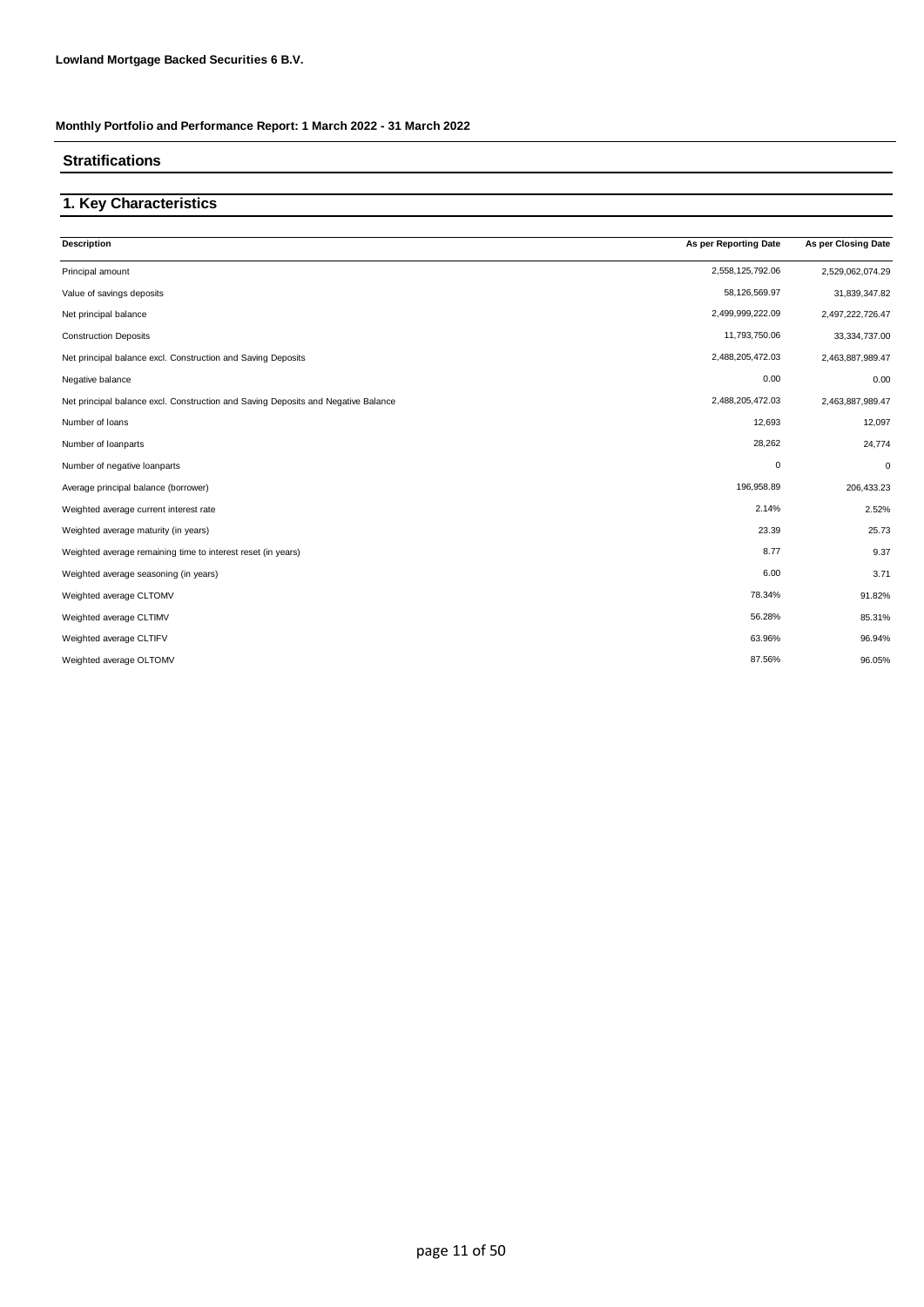### **2. Redemption Type**

| <b>Description</b>  |       | <b>Aggregate Outstanding</b><br>Amount | % of Total | Nr of<br>Loanparts | % of Total | Weighted<br>Average<br>Coupon | Weighted<br>Average<br><b>Maturity</b> | Weighted<br><b>CLTOMV</b> | % of Total<br>Average Not.Amount at<br><b>Closing Date</b> |
|---------------------|-------|----------------------------------------|------------|--------------------|------------|-------------------------------|----------------------------------------|---------------------------|------------------------------------------------------------|
| Annuity             |       | 1,474,626,075.34                       | 58.99%     | 16,471             | 58.28%     | 2.00%                         | 25.30                                  | 79.04%                    | 58.29%                                                     |
| <b>Bank Savings</b> |       | 55,444,795.54                          | 2.22%      | 857                | 3.03%      | 2.59%                         | 16.15                                  | 71.82%                    | 2.39%                                                      |
| Interest only       |       | 774,924,630.30                         | 31.00%     | 8,198              | 29.01%     | 2.34%                         | 21.34                                  | 77.73%                    | 30.27%                                                     |
| Investment          |       | 56,207,529.52                          | 2.25%      | 532                | 1.88%      | 2.60%                         | 13.22                                  | 90.81%                    | 3.18%                                                      |
| Linear              |       | 104,093,081.47                         | 4.16%      | 1,465              | 5.18%      | 1.90%                         | 24.43                                  | 73.07%                    | 4.32%                                                      |
| Savings             |       | 34,703,109.92                          | 1.39%      | 739                | 2.61%      | 3.05%                         | 12.85                                  | 68.09%                    | 1.54%                                                      |
|                     | Total | 2,499,999,222.09                       | 100.00%    | 28,262             | 100.00%    | 2.14%                         | 23.39                                  | 78.34%                    | 100.00%                                                    |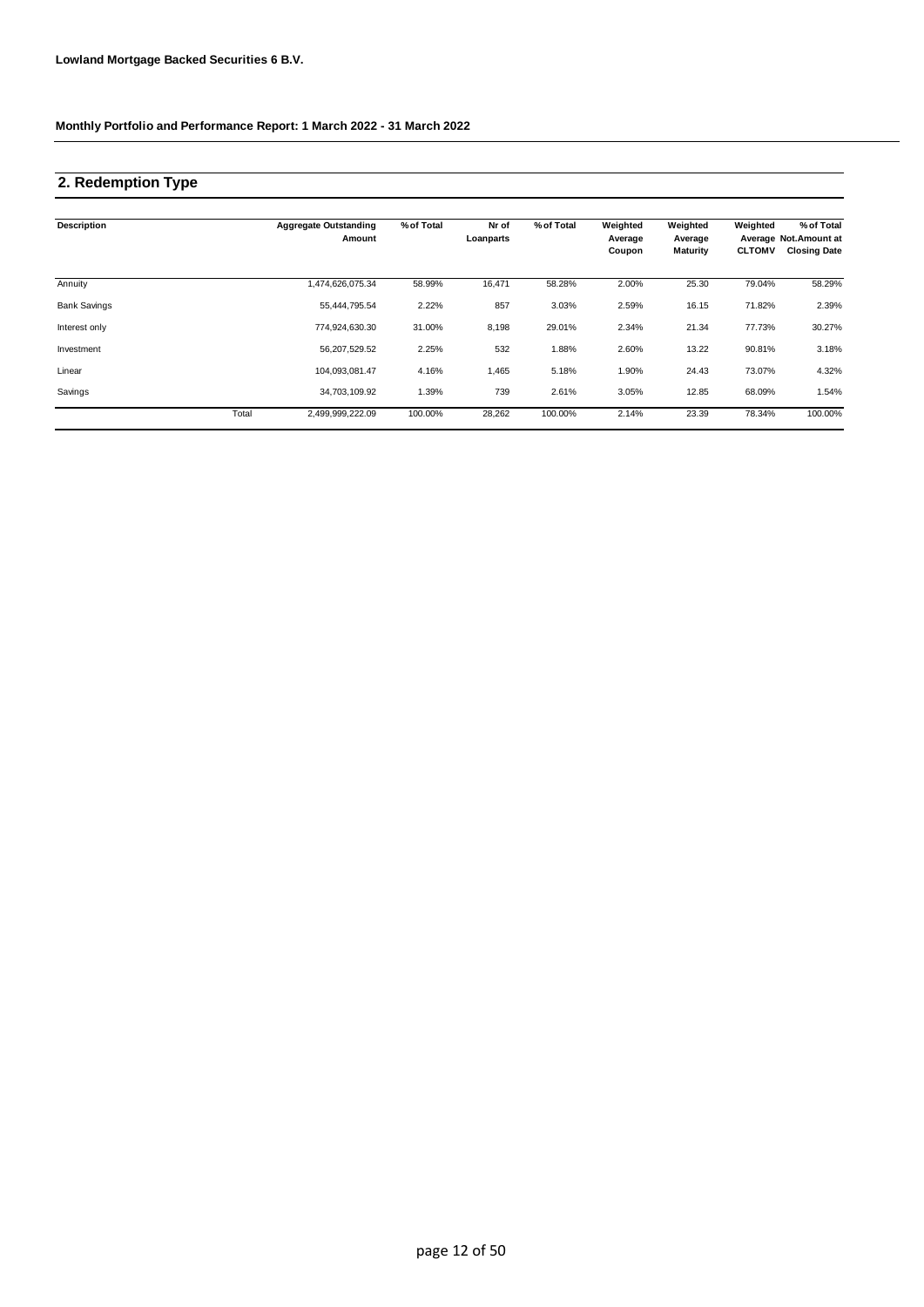## **3. Outstanding Loan Amount**

| From $(>=) -$ Until $(<)$ |       | <b>Aggregate Outstanding</b><br>Amount | % of Total | Nr of Loans    | % of Total | Weighted<br>Average<br>Coupon | Weighted<br>Average<br>Maturity | Weighted<br><b>CLTOMV</b> | % of Total<br>Average Not. Amount at<br><b>Closing Date</b> |
|---------------------------|-------|----------------------------------------|------------|----------------|------------|-------------------------------|---------------------------------|---------------------------|-------------------------------------------------------------|
| < 25.000                  |       | 1,756,037.86                           | 0.07%      | 140            | 1.10%      | 2.47%                         | 10.77                           | 10.60%                    | 0.02%                                                       |
| 25,000 - 50,000           |       | 5,670,409.81                           | 0.23%      | 152            | 1.20%      | 2.61%                         | 13.96                           | 25.02%                    | 0.07%                                                       |
| $50,000 - 75,000$         |       | 17,600,981.26                          | 0.70%      | 276            | 2.17%      | 2.40%                         | 18.25                           | 48.91%                    | 0.30%                                                       |
| 75,000 - 100,000          |       | 57,717,282.15                          | 2.31%      | 649            | 5.11%      | 2.34%                         | 20.10                           | 66.28%                    | 1.50%                                                       |
| 100,000 - 150,000         |       | 419,033,154.30                         | 16.76%     | 3,305          | 26.04%     | 2.19%                         | 22.41                           | 76.04%                    | 14.45%                                                      |
| 150,000 - 200,000         |       | 513,079,061.68                         | 20.52%     | 2,958          | 23.30%     | 2.19%                         | 22.52                           | 79.72%                    | 23.79%                                                      |
| 200,000 - 250,000         |       | 543, 153, 140. 76                      | 21.73%     | 2,414          | 19.02%     | 2.13%                         | 23.56                           | 80.61%                    | 23.13%                                                      |
| 250,000 - 300,000         |       | 359,546,126.15                         | 14.38%     | 1,336          | 10.53%     | 2.04%                         | 24.52                           | 81.00%                    | 12.64%                                                      |
| 300,000 - 350,000         |       | 190,935,198.79                         | 7.64%      | 592            | 4.66%      | 2.12%                         | 24.61                           | 78.49%                    | 8.20%                                                       |
| 350,000 - 400,000         |       | 122,130,284.09                         | 4.89%      | 328            | 2.58%      | 2.18%                         | 24.34                           | 78.77%                    | 5.22%                                                       |
| 400,000 - 450,000         |       | 86,242,912.31                          | 3.45%      | 204            | 1.61%      | 2.16%                         | 24.12                           | 77.19%                    | 3.64%                                                       |
| 450,000 - 500,000         |       | 69,402,691.56                          | 2.78%      | 146            | 1.15%      | 2.05%                         | 24.79                           | 74.98%                    | 2.24%                                                       |
| 500,000 - 550,000         |       | 47,293,778.79                          | 1.89%      | 91             | 0.72%      | 2.07%                         | 25.29                           | 78.88%                    | 1.51%                                                       |
| 550,000 - 600,000         |       | 19,948,935.76                          | 0.80%      | 35             | 0.28%      | 2.08%                         | 24.47                           | 79.43%                    | 1.11%                                                       |
| 600,000 - 650,000         |       | 22,436,695.15                          | 0.90%      | 36             | 0.28%      | 2.09%                         | 25.10                           | 77.11%                    | 0.85%                                                       |
| 650,000 - 700,000         |       | 6,667,533.23                           | 0.27%      | 10             | 0.08%      | 1.80%                         | 25.47                           | 79.67%                    | 0.67%                                                       |
| 700,000 - 750,000         |       | 6,471,785.29                           | 0.26%      | 9              | 0.07%      | 1.97%                         | 25.09                           | 76.95%                    | 0.38%                                                       |
| 750,000 - 800,000         |       | 759,257.98                             | 0.03%      | $\mathbf{1}$   | 0.01%      | 1.92%                         | 26.25                           | 65.68%                    | 0.15%                                                       |
| 800,000 - 850,000         |       | 3,275,961.12                           | 0.13%      | $\overline{4}$ | 0.03%      | 1.72%                         | 26.64                           | 66.52%                    |                                                             |
| 850,000 - 900,000         |       | 881,029.81                             | 0.04%      | $\mathbf{1}$   | 0.01%      | 1.93%                         | 28.25                           | 83.91%                    | 0.04%                                                       |
| 900,000 - 950,000         |       | 1,813,954.85                           | 0.07%      | $\overline{2}$ | 0.02%      | 1.89%                         | 20.40                           | 81.41%                    | 0.04%                                                       |
| 950,000 - 1,000,000       |       | 1,920,487.28                           | 0.08%      | $\overline{2}$ | 0.02%      | 1.71%                         | 27.29                           | 76.98%                    |                                                             |
| $= 1.000.000$             |       | 2,262,522.11                           | 0.09%      | 2              | 0.02%      | 1.84%                         | 26.90                           | 66.95%                    | 0.04%                                                       |
| Unknown                   |       |                                        |            |                |            |                               |                                 |                           |                                                             |
|                           | Total | 2,499,999,222.09                       | 100.00%    | 12,693         | 100.00%    | 2.14%                         | 23.39                           | 78.34%                    | 100.00%                                                     |

| 196,959   |
|-----------|
|           |
| 1,243,665 |
|           |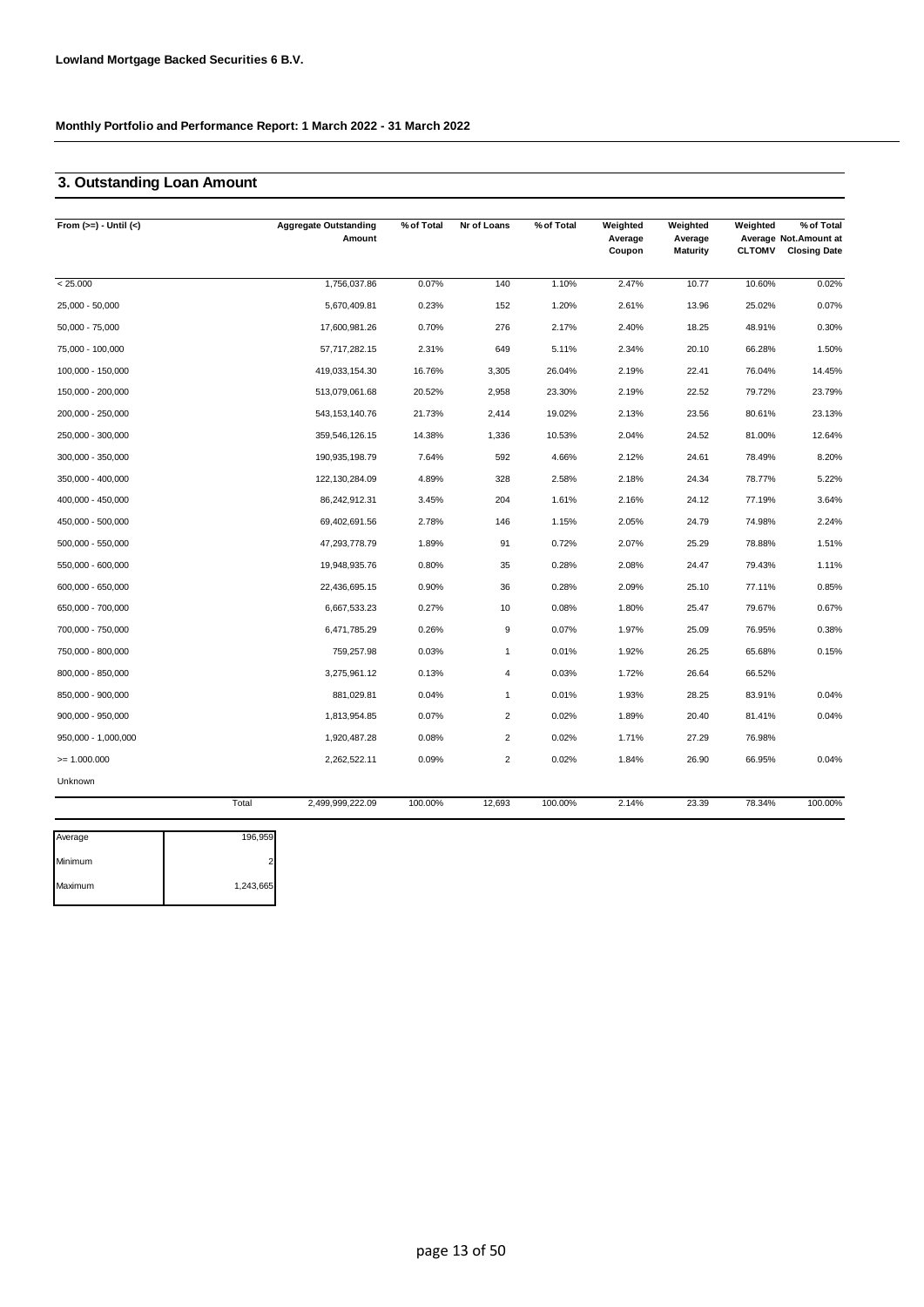## **4. Origination Year**

| From $(>=) -$ Until $(<)$ |       | <b>Aggregate Outstanding</b><br>Amount | % of Total | Nr of<br>Loanparts | % of Total | Weighted<br>Average | Weighted<br>Average | Weighted      | % of Total<br>Average Not. Amount at |
|---------------------------|-------|----------------------------------------|------------|--------------------|------------|---------------------|---------------------|---------------|--------------------------------------|
|                           |       |                                        |            |                    |            | Coupon              | <b>Maturity</b>     | <b>CLTOMV</b> | <b>Closing Date</b>                  |
| < 2000                    |       | 6,398,578.02                           | 0.26%      | 134                | 0.47%      | 2.47%               | 8.56                | 56.03%        | 0.21%                                |
| 2000 - 2001               |       | 7,433,339.35                           | 0.30%      | 119                | 0.42%      | 2.25%               | 8.93                | 63.31%        | 0.35%                                |
| 2001 - 2002               |       | 8,413,939.77                           | 0.34%      | 142                | 0.50%      | 2.68%               | 9.38                | 66.55%        | 0.39%                                |
| 2002 - 2003               |       | 18,977,300.61                          | 0.76%      | 236                | 0.84%      | 2.61%               | 11.22               | 74.60%        | 0.72%                                |
| 2003 - 2004               |       | 19,798,749.44                          | 0.79%      | 236                | 0.84%      | 2.74%               | 11.35               | 86.18%        | 1.24%                                |
| 2004 - 2005               |       | 32,772,302.00                          | 1.31%      | 385                | 1.36%      | 2.50%               | 12.19               | 80.18%        | 1.65%                                |
| 2005 - 2006               |       | 53,407,806.98                          | 2.14%      | 629                | 2.23%      | 2.49%               | 13.12               | 86.55%        | 3.15%                                |
| 2006 - 2007               |       | 60,597,532.99                          | 2.42%      | 653                | 2.31%      | 2.64%               | 14.02               | 85.61%        | 3.75%                                |
| 2007 - 2008               |       | 55.959.598.23                          | 2.24%      | 616                | 2.18%      | 2.86%               | 14.91               | 83.83%        | 3.13%                                |
| 2008 - 2009               |       | 46,783,738.65                          | 1.87%      | 550                | 1.95%      | 2.79%               | 15.89               | 80.11%        | 1.76%                                |
| 2009 - 2010               |       | 28,502,541.59                          | 1.14%      | 332                | 1.17%      | 2.70%               | 16.67               | 74.95%        | 1.33%                                |
| 2010 - 2011               |       | 28,739,284.91                          | 1.15%      | 344                | 1.22%      | 2.46%               | 17.58               | 78.02%        | 1.25%                                |
| 2011 - 2012               |       | 72,506,581.34                          | 2.90%      | 928                | 3.28%      | 2.20%               | 18.05               | 73.44%        | 1.53%                                |
| 2012 - 2013               |       | 10,745,008.37                          | 0.43%      | 192                | 0.68%      | 2.90%               | 17.91               | 68.32%        | 0.42%                                |
| 2013 - 2014               |       | 30,710,039.38                          | 1.23%      | 390                | 1.38%      | 3.15%               | 19.30               | 72.49%        | 1.24%                                |
| 2014 - 2015               |       | 71,090,347.16                          | 2.84%      | 805                | 2.85%      | 3.18%               | 21.68               | 75.55%        | 4.63%                                |
| 2015 - 2016               |       | 91,264,261.47                          | 3.65%      | 969                | 3.43%      | 2.61%               | 22.82               | 76.53%        | 6.35%                                |
| 2016 - 2017               |       | 283,200,565.89                         | 11.33%     | 3,124              | 11.05%     | 2.28%               | 23.87               | 77.40%        | 16.29%                               |
| 2017 - 2018               |       | 491,300,566.90                         | 19.65%     | 5,241              | 18.54%     | 2.06%               | 24.83               | 79.07%        | 29.14%                               |
| 2018 - 2019               |       | 509,394,106.30                         | 20.38%     | 5,420              | 19.18%     | 2.04%               | 25.48               | 77.05%        | 21.49%                               |
| $2019 ==$                 |       | 572,003,032.74                         | 22.88%     | 6,817              | 24.12%     | 1.64%               | 27.40               | 79.42%        |                                      |
| Unknown                   |       |                                        |            |                    |            |                     |                     |               |                                      |
|                           | Total | 2,499,999,222.09                       | 100.00%    | 28,262             | 100.00%    | 2.14%               | 23.39               | 78.34%        | 100.00%                              |

| <b>Weighted Average</b> | 2016 |
|-------------------------|------|
| Minimum                 | 1999 |
| Maximum                 | 2022 |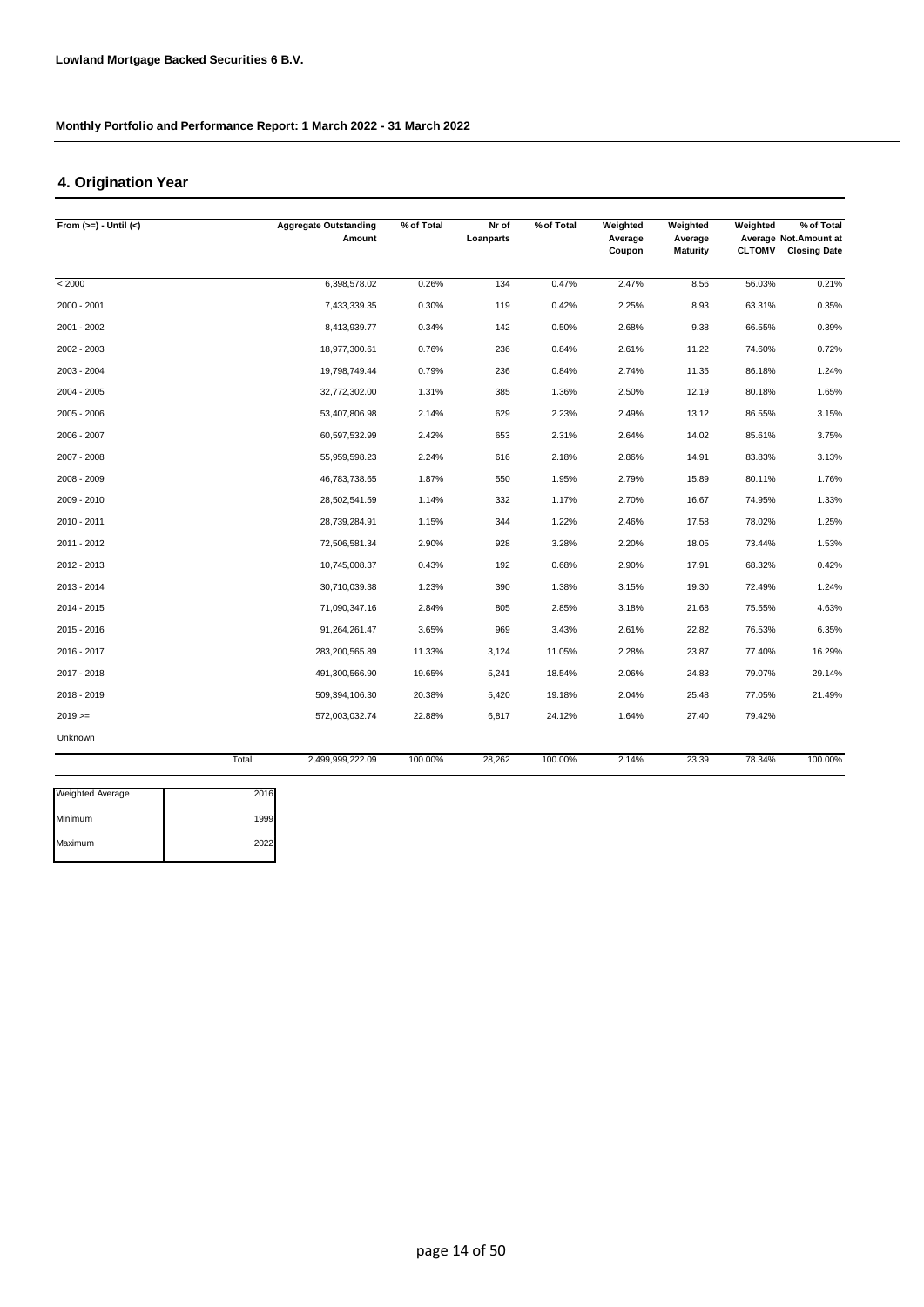### **5. Seasoning**

| From $(>=) -$ Until $(<)$ |       | <b>Aggregate Outstanding</b><br>Amount | % of Total | Nr of<br>Loanparts | % of Total | Weighted<br>Average<br>Coupon | Weighted<br>Average<br><b>Maturity</b> | Weighted<br><b>CLTOMV</b> | % of Total<br>Average Not. Amount at<br><b>Closing Date</b> |
|---------------------------|-------|----------------------------------------|------------|--------------------|------------|-------------------------------|----------------------------------------|---------------------------|-------------------------------------------------------------|
| 1 Year                    |       | 109,777,713.22                         | 4.39%      | 1,411              | 4.99%      | 1.44%                         | 28.38                                  | 76.25%                    | 29.48%                                                      |
| 1 year(s) - $2$ year(s)   |       | 325,943,562.72                         | 13.04%     | 3,701              | 13.10%     | 1.61%                         | 27.49                                  | 80.52%                    | 25.45%                                                      |
| $2$ year(s) - 3 year(s)   |       | 104,081,796.49                         | 4.16%      | 1,278              | 4.52%      | 1.80%                         | 26.70                                  | 80.01%                    | 13.23%                                                      |
| $3$ year(s) - 4 year(s)   |       | 252,553,645.31                         | 10.10%     | 2,805              | 9.92%      | 2.08%                         | 25.65                                  | 76.16%                    | 6.32%                                                       |
| $4$ year(s) - 5 year(s)   |       | 635,810,430.70                         | 25.43%     | 6,748              | 23.88%     | 2.06%                         | 25.12                                  | 78.62%                    | 4.09%                                                       |
| $5$ year(s) - 6 year(s)   |       | 365,965,940.30                         | 14.64%     | 3,961              | 14.02%     | 2.10%                         | 24.20                                  | 77.89%                    | 0.66%                                                       |
| $6$ year(s) - 7 year(s)   |       | 129,393,484.68                         | 5.18%      | 1,416              | 5.01%      | 2.60%                         | 23.20                                  | 77.02%                    | 0.56%                                                       |
| $7$ year(s) - 8 year(s)   |       | 70,661,633.11                          | 2.83%      | 807                | 2.86%      | 3.00%                         | 21.98                                  | 75.70%                    | 1.60%                                                       |
| 8 year(s) - 9 year(s)     |       | 50,369,413.49                          | 2.01%      | 570                | 2.02%      | 3.27%                         | 20.64                                  | 74.57%                    | 1.22%                                                       |
| 9 year(s) - 10 year(s)    |       | 9,271,146.78                           | 0.37%      | 159                | 0.56%      | 3.12%                         | 16.84                                  | 65.72%                    | 1.33%                                                       |
| 10 year(s) - 11 year(s)   |       | 44,556,180.93                          | 1.78%      | 609                | 2.15%      | 2.25%                         | 18.06                                  | 72.46%                    | 1.79%                                                       |
| 11 year(s) - 12 year(s)   |       | 50,902,848.02                          | 2.04%      | 632                | 2.24%      | 2.27%                         | 17.92                                  | 75.19%                    | 3.33%                                                       |
| 12 year(s) - 13 year(s)   |       | 34,793,408.43                          | 1.39%      | 395                | 1.40%      | 2.57%                         | 16.97                                  | 76.07%                    | 3.95%                                                       |
| 13 year(s) - 14 year(s)   |       | 37,959,458.39                          | 1.52%      | 471                | 1.67%      | 2.90%                         | 16.09                                  | 79.85%                    | 2.73%                                                       |
| 14 year(s) - 15 year(s)   |       | 52,266,801.88                          | 2.09%      | 575                | 2.03%      | 2.85%                         | 15.17                                  | 81.94%                    | 1.51%                                                       |
| 15 year(s) - 16 year(s)   |       | 61,045,886.04                          | 2.44%      | 648                | 2.29%      | 2.63%                         | 14.34                                  | 85.27%                    | 1.26%                                                       |
| 16 year(s) - 17 year(s)   |       | 57,116,930.61                          | 2.28%      | 659                | 2.33%      | 2.59%                         | 13.36                                  | 86.88%                    | 0.62%                                                       |
| 17 year(s) - 18 year(s)   |       | 36,580,565.92                          | 1.46%      | 441                | 1.56%      | 2.39%                         | 12.47                                  | 82.70%                    | 0.35%                                                       |
| 18 year(s) - 19 year(s)   |       | 22,252,088.06                          | 0.89%      | 259                | 0.92%      | 2.72%                         | 11.68                                  | 82.28%                    | 0.39%                                                       |
| 19 year(s) - 20 year(s)   |       | 20,302,669.21                          | 0.81%      | 248                | 0.88%      | 2.66%                         | 11.24                                  | 81.56%                    | 0.12%                                                       |
| 20 year(s) - 21 year(s)   |       | 12,756,565.99                          | 0.51%      | 177                | 0.63%      | 2.62%                         | 10.13                                  | 68.88%                    |                                                             |
| 21 year(s) - 22 year(s)   |       | 6,339,866.96                           | 0.25%      | 111                | 0.39%      | 2.48%                         | 9.56                                   | 63.56%                    |                                                             |
| 22 year(s) - 23 year(s)   |       | 8,588,722.43                           | 0.34%      | 160                | 0.57%      | 2.29%                         | 8.40                                   | 57.95%                    |                                                             |
| 23 year(s) - 24 year(s)   |       | 708,462.42                             | 0.03%      | 21                 | 0.07%      | 3.24%                         | 6.69                                   | 42.68%                    |                                                             |
| 24 year(s) - 25 year(s)   |       |                                        |            |                    |            |                               |                                        |                           |                                                             |
| 25 year(s) - 26 year(s)   |       |                                        |            |                    |            |                               |                                        |                           |                                                             |
| 26 year(s) - 27 year(s)   |       |                                        |            |                    |            |                               |                                        |                           |                                                             |
| 27 year(s) - 28 year(s)   |       |                                        |            |                    |            |                               |                                        |                           |                                                             |
| 28 year(s) - 29 year(s)   |       |                                        |            |                    |            |                               |                                        |                           |                                                             |
| 29 year(s) - 30 year(s)   |       |                                        |            |                    |            |                               |                                        |                           |                                                             |
| 30 year(s) $>=$           |       |                                        |            |                    |            |                               |                                        |                           |                                                             |
| Unknown                   |       |                                        |            |                    |            |                               |                                        |                           |                                                             |
|                           | Total | 2,499,999,222.09                       | 100.00%    | 28,262             | 100.00%    | 2.14%                         | 23.39                                  | 78.34%                    | 100.00%                                                     |

| <b>Weighted Average</b> | $6$ year(s)     |
|-------------------------|-----------------|
| Minimum                 | $.08$ year(s)   |
| Maximum                 | $23.25$ year(s) |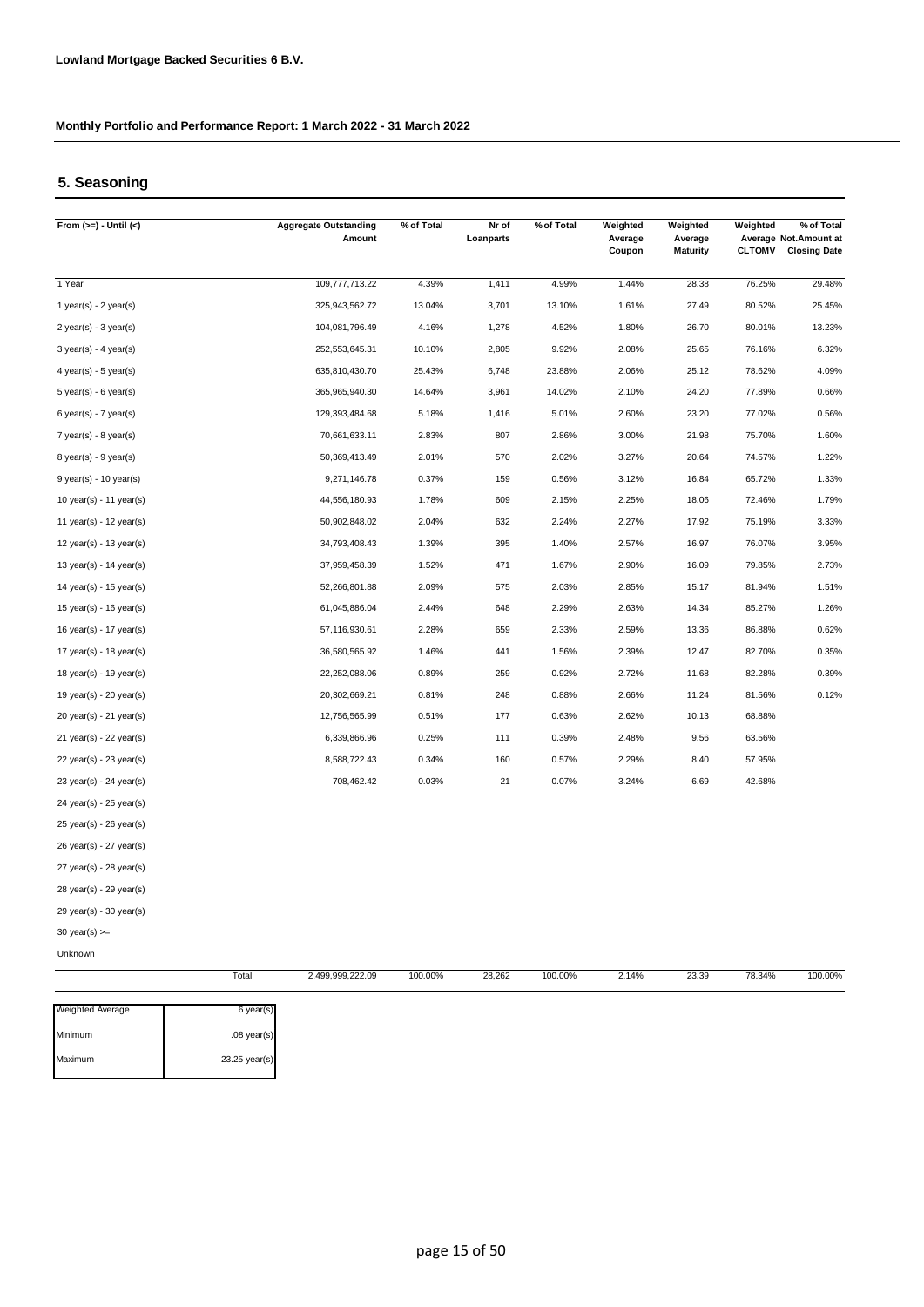### **6. Legal Maturity**

| From $(>=) -$ Until $(<)$ |       | <b>Aggregate Outstanding</b> | % of Total | Nr of     | % of Total | Weighted          | Weighted                   | Weighted | % of Total                                           |
|---------------------------|-------|------------------------------|------------|-----------|------------|-------------------|----------------------------|----------|------------------------------------------------------|
|                           |       | Amount                       |            | Loanparts |            | Average<br>Coupon | Average<br><b>Maturity</b> |          | Average Not. Amount at<br><b>CLTOMV</b> Closing Date |
|                           |       |                              |            |           |            |                   |                            |          |                                                      |
| 2012                      |       |                              |            |           |            |                   |                            |          |                                                      |
| 2012 - 2015               |       |                              |            |           |            |                   |                            |          |                                                      |
| 2015 - 2020               |       |                              |            |           |            |                   |                            |          | 0.00%                                                |
| 2020 - 2025               |       | 1,100,915.67                 | 0.04%      | 109       | 0.39%      | 2.68%             | 1.96                       | 56.71%   | 0.06%                                                |
| 2025 - 2030               |       | 17,096,955.56                | 0.68%      | 538       | 1.90%      | 2.60%             | 6.26                       | 64.06%   | 0.72%                                                |
| 2030 - 2035               |       | 112,480,573.07               | 4.50%      | 1,675     | 5.93%      | 2.59%             | 10.76                      | 75.99%   | 5.51%                                                |
| 2035 - 2040               |       | 285,010,847.21               | 11.40%     | 3,453     | 12.22%     | 2.62%             | 15.01                      | 81.14%   | 14.46%                                               |
| 2040 - 2045               |       | 254,380,125.95               | 10.18%     | 2,922     | 10.34%     | 2.49%             | 20.56                      | 74.13%   | 10.19%                                               |
| 2045 - 2050               |       | 1,437,987,939.63             | 57.52%     | 15,075    | 53.34%     | 2.10%             | 25.32                      | 78.34%   | 69.06%                                               |
| 2050 - 2055               |       | 391,941,865.00               | 15.68%     | 4,490     | 15.89%     | 1.56%             | 28.68                      | 80.39%   |                                                      |
| 2055 - 2060               |       |                              |            |           |            |                   |                            |          |                                                      |
| 2060 - 2065               |       |                              |            |           |            |                   |                            |          |                                                      |
| 2065 - 2070               |       |                              |            |           |            |                   |                            |          |                                                      |
| 2070 - 2075               |       |                              |            |           |            |                   |                            |          |                                                      |
| 2075 - 2080               |       |                              |            |           |            |                   |                            |          |                                                      |
| 2080 - 2085               |       |                              |            |           |            |                   |                            |          |                                                      |
| 2085 - 2090               |       |                              |            |           |            |                   |                            |          |                                                      |
| 2090 - 2095               |       |                              |            |           |            |                   |                            |          |                                                      |
| 2095 - 2100               |       |                              |            |           |            |                   |                            |          |                                                      |
| $2100 >=$                 |       |                              |            |           |            |                   |                            |          |                                                      |
| Unknown                   |       |                              |            |           |            |                   |                            |          |                                                      |
|                           | Total | 2,499,999,222.09             | 100.00%    | 28,262    | 100.00%    | 2.14%             | 23.39                      | 78.34%   | 100.00%                                              |

| <b>Weighted Average</b> | 2045 |
|-------------------------|------|
| Minimum                 | 2022 |
| Maximum                 | 2053 |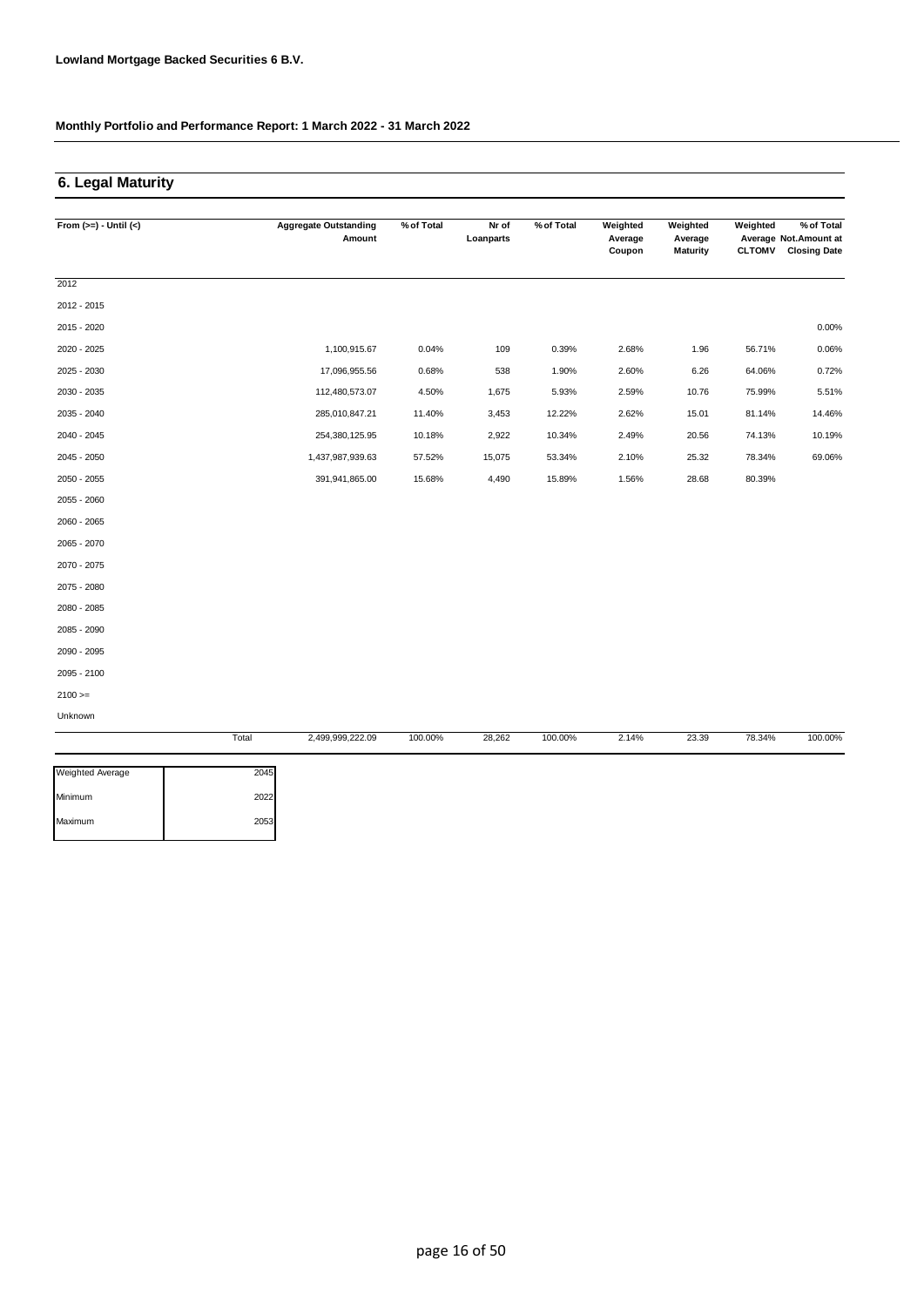## **7. Remaining Tenor**

| From $(>=) -$ Until $(<)$                 | <b>Aggregate Outstanding</b><br>Amount | % of Total | Nr of<br>Loanparts | % of Total | Weighted<br>Average<br>Coupon | Weighted<br>Average<br><b>Maturity</b> | Weighted<br><b>CLTOMV</b> | % of Total<br>Average Not.Amount at<br><b>Closing Date</b> |
|-------------------------------------------|----------------------------------------|------------|--------------------|------------|-------------------------------|----------------------------------------|---------------------------|------------------------------------------------------------|
| 0 Year - 1 Year                           | 117,248.22                             | 0.00%      | 32                 | 0.11%      | 1.94%                         | 0.61                                   | 54.16%                    |                                                            |
| 1 Year - 2 Years                          | 302,525.14                             | 0.01%      | 39                 | 0.14%      | 2.74%                         | 1.36                                   | 48.06%                    |                                                            |
| 2 year(s) - $3$ year(s)                   | 834,301.86                             | 0.03%      | 52                 | 0.18%      | 2.65%                         | 2.52                                   | 59.93%                    |                                                            |
| $3 \text{ year(s)} - 4 \text{ year(s)}$   | 1,093,430.85                           | 0.04%      | 50                 | 0.18%      | 2.70%                         | 3.58                                   | 61.46%                    |                                                            |
| 4 year(s) - 5 year(s)                     | 2,479,691.71                           | 0.10%      | 115                | 0.41%      | 2.72%                         | 4.46                                   | 69.11%                    | 0.00%                                                      |
| 5 year(s) - 6 year(s)                     | 2,075,400.74                           | 0.08%      | 78                 | 0.28%      | 2.43%                         | 5.56                                   | 63.48%                    | 0.04%                                                      |
| 6 year(s) - 7 year(s)                     | 3,808,595.88                           | 0.15%      | 117                | 0.41%      | 2.93%                         | 6.40                                   | 64.02%                    | 0.05%                                                      |
| 7 year(s) - 8 year(s)                     | 9,876,481.36                           | 0.40%      | 218                | 0.77%      | 2.42%                         | 7.55                                   | 62.66%                    | 0.10%                                                      |
| $8 \text{ year(s)} - 9 \text{ year(s)}$   | 12,514,022.69                          | 0.50%      | 239                | 0.85%      | 2.41%                         | 8.50                                   | 67.18%                    | 0.10%                                                      |
| 9 year(s) - 10 year(s)                    | 18,005,554.50                          | 0.72%      | 335                | 1.19%      | 2.69%                         | 9.47                                   | 68.62%                    | 0.13%                                                      |
| 10 year(s) - 11 year(s)                   | 22,762,536.64                          | 0.91%      | 324                | 1.15%      | 2.63%                         | 10.45                                  | 75.69%                    | 0.23%                                                      |
| 11 year(s) - 12 year(s)                   | 25,462,035.44                          | 1.02%      | 357                | 1.26%      | 2.65%                         | 11.42                                  | 81.11%                    | 0.56%                                                      |
| 12 year(s) - 13 year(s)                   | 43,311,627.34                          | 1.73%      | 538                | 1.90%      | 2.49%                         | 12.44                                  | 79.52%                    | 0.70%                                                      |
| 13 year(s) - 14 year(s)                   | 63,190,521.50                          | 2.53%      | 789                | 2.79%      | 2.49%                         | 13.46                                  | 84.81%                    | 0.86%                                                      |
| 14 year(s) - 15 year(s)                   | 68,864,400.00                          | 2.75%      | 808                | 2.86%      | 2.55%                         | 14.43                                  | 82.72%                    | 1.46%                                                      |
| 15 year(s) - 16 year(s)                   | 60, 195, 763.02                        | 2.41%      | 694                | 2.46%      | 2.84%                         | 15.42                                  | 81.76%                    | 1.61%                                                      |
| 16 year(s) - 17 year(s)                   | 52,393,209.75                          | 2.10%      | 651                | 2.30%      | 2.67%                         | 16.39                                  | 78.83%                    | 2.70%                                                      |
| 17 year(s) - 18 year(s)                   | 37,871,234.23                          | 1.51%      | 450                | 1.59%      | 2.59%                         | 17.48                                  | 75.18%                    | 4.07%                                                      |
| 18 year(s) - 19 year(s)                   | 36,399,231.66                          | 1.46%      | 433                | 1.53%      | 2.37%                         | 18.53                                  | 76.03%                    | 3.65%                                                      |
| 19 year(s) - 20 year(s)                   | 67,273,848.17                          | 2.69%      | 841                | 2.98%      | 2.14%                         | 19.28                                  | 72.91%                    | 2.33%                                                      |
| $20 \text{ year(s)} - 21 \text{ year(s)}$ | 13,375,000.39                          | 0.54%      | 186                | 0.66%      | 2.64%                         | 20.47                                  | 70.63%                    | 1.69%                                                      |
| 21 year(s) - 22 year(s)                   | 55,797,109.73                          | 2.23%      | 599                | 2.12%      | 2.70%                         | 21.60                                  | 74.26%                    | 1.43%                                                      |
| 22 $year(s) - 23$ $year(s)$               | 97,689,520.32                          | 3.91%      | 1,024              | 3.62%      | 2.68%                         | 22.46                                  | 74.95%                    | 1.74%                                                      |
| 23 year(s) - 24 year(s)                   | 133, 175, 170.36                       | 5.33%      | 1,393              | 4.93%      | 2.41%                         | 23.50                                  | 76.92%                    | 0.79%                                                      |
| $24 \text{ year(s)} - 25 \text{ year(s)}$ | 340,806,195.55                         | 13.63%     | 3,530              | 12.49%     | 2.13%                         | 24.52                                  | 77.92%                    | 0.87%                                                      |
| $25$ year(s) - $26$ year(s)               | 518,559,761.02                         | 20.74%     | 5,312              | 18.80%     | 2.05%                         | 25.53                                  | 79.70%                    | 4.42%                                                      |
| $26$ year(s) - 27 year(s)                 | 349,867,469.62                         | 13.99%     | 3,700              | 13.09%     | 2.04%                         | 26.25                                  | 76.99%                    | 6.48%                                                      |
| 27 year(s) - 28 year(s)                   | 89,490,608.39                          | 3.58%      | 1,099              | 3.89%      | 1.85%                         | 27.44                                  | 80.29%                    | 11.68%                                                     |
| $28$ year(s) - 29 year(s)                 | 265, 151, 423.06                       | 10.61%     | 2,842              | 10.06%     | 1.62%                         | 28.46                                  | 81.59%                    | 22.65%                                                     |
| $29$ year(s) - 30 year(s)                 | 105,700,268.01                         | 4.23%      | 1,367              | 4.84%      | 1.42%                         | 29.35                                  | 77.67%                    | 29.63%                                                     |
| 30 year(s) $>=$                           | 1,555,034.94                           | 0.06%      | 50                 | 0.18%      | 1.74%                         | 30.09                                  | 67.05%                    | 0.01%                                                      |
| Unknown                                   |                                        |            |                    |            |                               |                                        |                           |                                                            |
|                                           | Total<br>2,499,999,222.09              | 100.00%    | 28,262             | 100.00%    | 2.14%                         | 23.39                                  | 78.34%                    | 100.00%                                                    |

| <b>Weighted Average</b> | $23.33 \text{ year(s)}$ |
|-------------------------|-------------------------|
| Minimum                 | year(s)                 |
| Maximum                 | 31.08 year(s)           |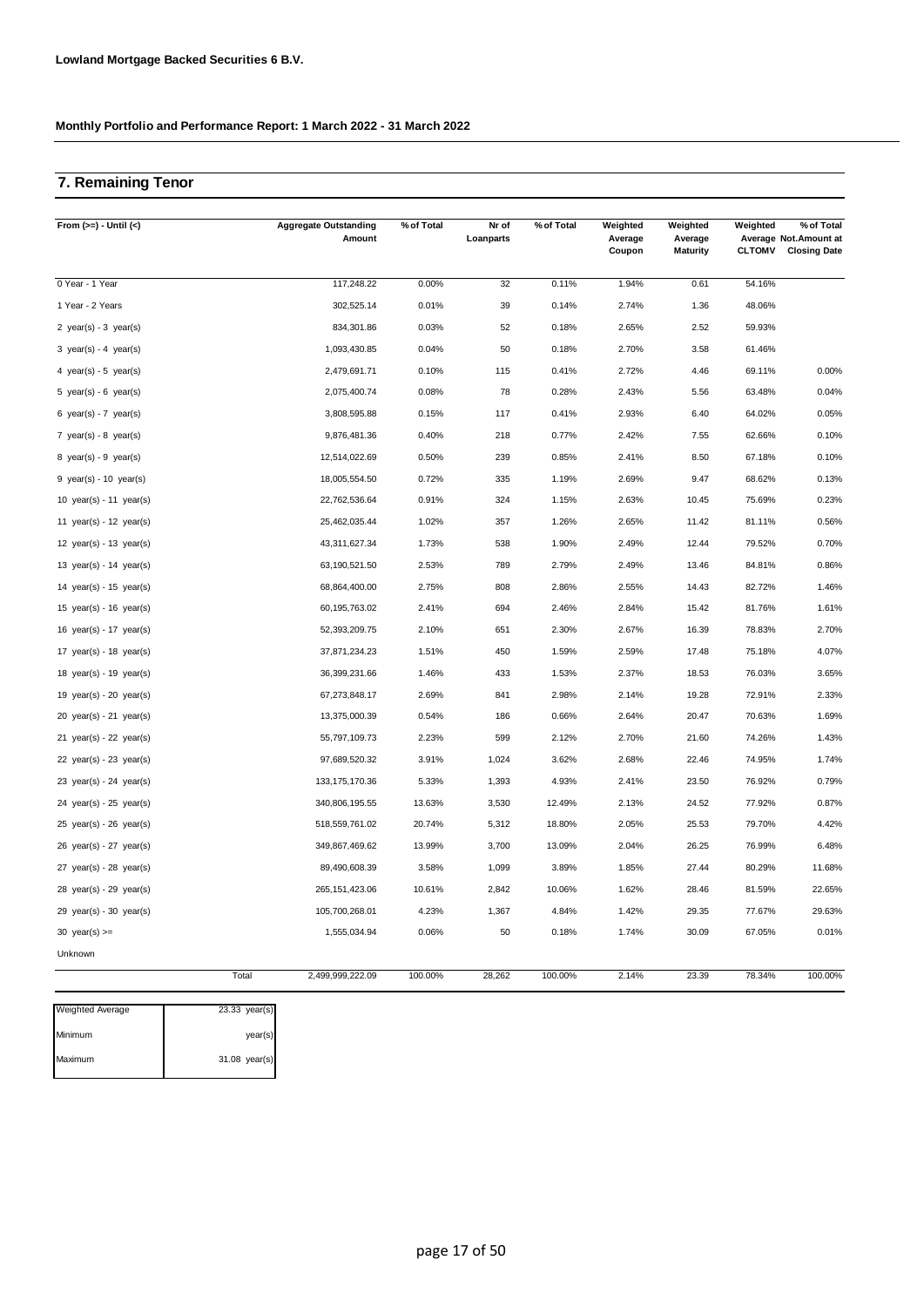### **8a. Original Loan To Original Foreclosure Value (Non-NHG)**

| From $(>=) -$ Until $(<)$ | <b>Aggregate Outstanding</b><br>Amount | % of Total | Nr of Loans    | % of Total | Weighted<br>Average<br>Coupon | Weighted<br>Average<br>Maturity | Weighted<br><b>CLTOMV</b> | % of Total<br>Average Not. Amount at<br><b>Closing Date</b> |
|---------------------------|----------------------------------------|------------|----------------|------------|-------------------------------|---------------------------------|---------------------------|-------------------------------------------------------------|
| <b>NHG</b>                | 1,047,105,499.81                       | 41.88%     | 6,579          | 51.83%     | 2.03%                         | 24.19                           | 82.10%                    | 45.39%                                                      |
| < 10%                     | 477,373.51                             | 0.02%      | 8              | 0.06%      | 1.57%                         | 14.55                           | 46.24%                    | 0.00%                                                       |
| 10% - 20%                 | 570,692.47                             | 0.02%      | 23             | 0.18%      | 2.21%                         | 19.16                           | 11.20%                    | 0.02%                                                       |
| 20% - 30%                 | 2,495,628.58                           | 0.10%      | 47             | 0.37%      | 1.99%                         | 18.64                           | 19.70%                    | 0.04%                                                       |
| 30% - 40%                 | 5,739,861.32                           | 0.23%      | 75             | 0.59%      | 2.05%                         | 21.41                           | 26.19%                    | 0.05%                                                       |
| 40% - 50%                 | 14,736,046.55                          | 0.59%      | 116            | 0.91%      | 1.96%                         | 23.31                           | 37.20%                    | 0.20%                                                       |
| 50% - 60%                 | 48,849,245.35                          | 1.95%      | 280            | 2.21%      | 1.95%                         | 23.67                           | 44.16%                    | 0.52%                                                       |
| 60% - 70%                 | 81,111,981.03                          | 3.24%      | 389            | 3.06%      | 1.95%                         | 23.66                           | 52.55%                    | 0.74%                                                       |
| 70% - 80%                 | 167,097,515.33                         | 6.68%      | 698            | 5.50%      | 2.04%                         | 23.73                           | 60.35%                    | 1.60%                                                       |
| 80% - 90%                 | 211,598,004.33                         | 8.46%      | 791            | 6.23%      | 2.05%                         | 23.84                           | 68.14%                    | 2.49%                                                       |
| 90% - 100%                | 299,503,480.51                         | 11.98%     | 1,142          | 9.00%      | 2.15%                         | 23.53                           | 75.51%                    | 10.56%                                                      |
| 100% - 110%               | 224, 131, 844. 13                      | 8.97%      | 833            | 6.56%      | 2.23%                         | 23.08                           | 82.53%                    | 8.29%                                                       |
| 110% - 120%               | 270,441,451.14                         | 10.82%     | 1,061          | 8.36%      | 2.42%                         | 23.19                           | 90.89%                    | 20.05%                                                      |
| 120% - 130%               | 124,744,674.54                         | 4.99%      | 644            | 5.07%      | 2.88%                         | 16.06                           | 99.17%                    | 10.04%                                                      |
| 130% - 140%               | 292,872.41                             | 0.01%      | $\overline{2}$ | 0.02%      | 2.57%                         | 14.36                           | 75.10%                    |                                                             |
| 140% - 150%               | 813,635.69                             | 0.03%      | 3              | 0.02%      | 3.20%                         | 23.02                           | 89.82%                    |                                                             |
| $150\%>=$                 | 289,415.39                             | 0.01%      | $\overline{2}$ | 0.02%      | 2.37%                         | 26.48                           | 80.92%                    |                                                             |
| Null values               |                                        |            |                |            |                               |                                 |                           |                                                             |
|                           | Total<br>2,499,999,222.09              | 100.00%    | 12,693         | 100.00%    | 2.14%                         | 23.39                           | 78.34%                    | 100.00%                                                     |

| <b>Weighted Average</b> | 99%  |
|-------------------------|------|
| Minimum                 | 0%   |
| Maximum                 | 208% |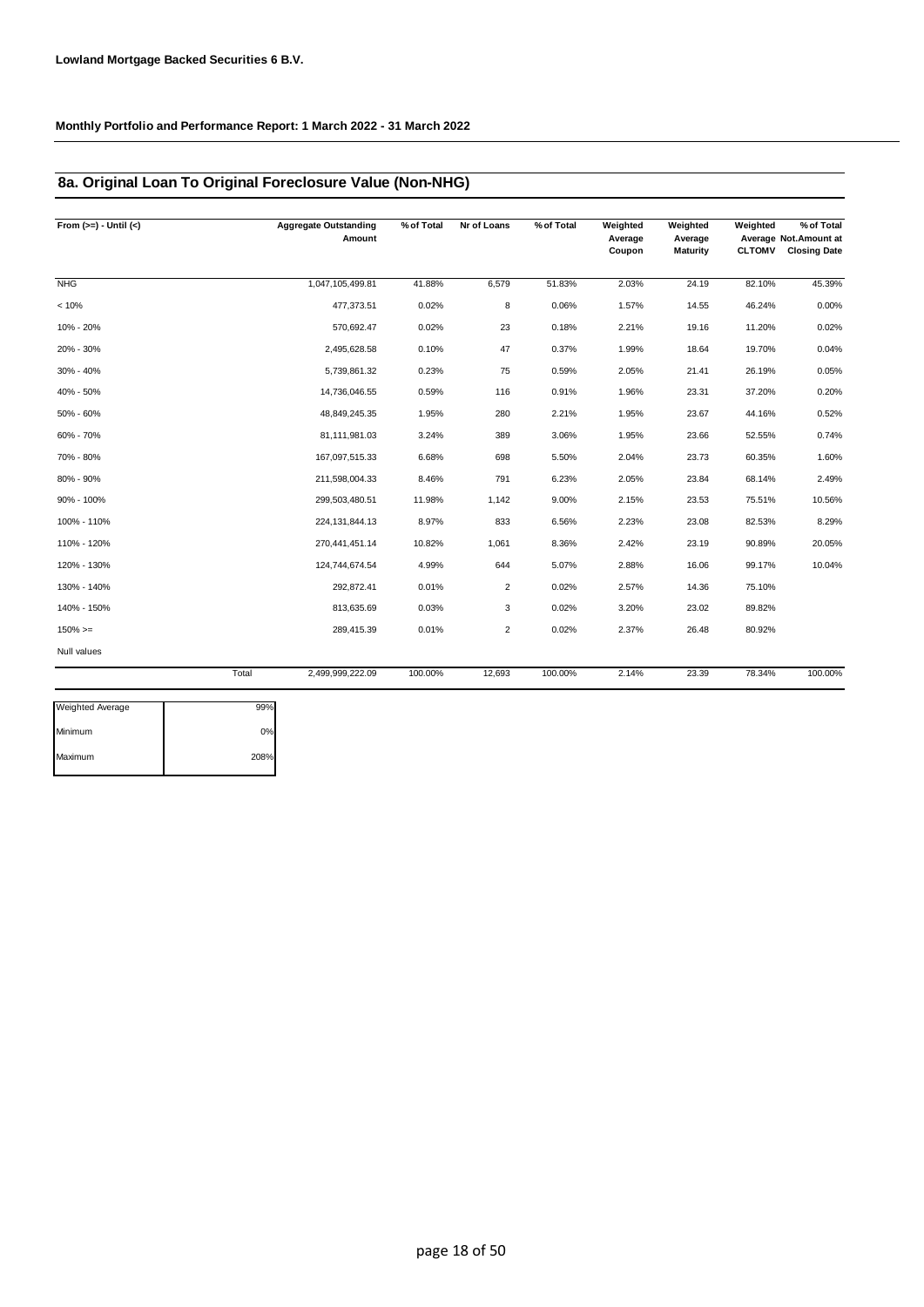### **8b. Original Loan To Original Foreclosure Value (NHG)**

| From $(>=) -$ Until $(<)$ | <b>Aggregate Outstanding</b><br>Amount | % of Total | Nr of Loans  | % of Total | Weighted<br>Average<br>Coupon | Weighted<br>Average<br><b>Maturity</b> | Weighted<br><b>CLTOMV</b> | % of Total<br>Average Not.Amount at<br><b>Closing Date</b> |
|---------------------------|----------------------------------------|------------|--------------|------------|-------------------------------|----------------------------------------|---------------------------|------------------------------------------------------------|
| Non-NHG                   | 1,452,893,722.28                       | 58.12%     | 6,114        | 48.17%     | 2.23%                         | 22.81                                  | 75.63%                    | 54.61%                                                     |
| < 10%                     |                                        |            |              |            |                               |                                        |                           |                                                            |
| 10% - 20%                 | 301,457.15                             | 0.01%      | 12           | 0.09%      | 2.10%                         | 15.18                                  | 10.58%                    | 0.01%                                                      |
| 20% - 30%                 | 549,233.99                             | 0.02%      | 14           | 0.11%      | 2.24%                         | 16.83                                  | 16.28%                    | 0.00%                                                      |
| 30% - 40%                 | 1,004,290.62                           | 0.04%      | 20           | 0.16%      | 1.93%                         | 20.29                                  | 24.49%                    | 0.00%                                                      |
| 40% - 50%                 | 4,134,657.53                           | 0.17%      | 42           | 0.33%      | 2.00%                         | 21.45                                  | 34.79%                    | 0.02%                                                      |
| 50% - 60%                 | 11,109,907.31                          | 0.44%      | 103          | 0.81%      | 1.90%                         | 23.22                                  | 43.08%                    | 0.04%                                                      |
| 60% - 70%                 | 23,393,037.04                          | 0.94%      | 171          | 1.35%      | 2.02%                         | 23.63                                  | 50.85%                    | 0.09%                                                      |
| 70% - 80%                 | 43,652,193.65                          | 1.75%      | 294          | 2.32%      | 1.87%                         | 24.36                                  | 59.03%                    | 0.35%                                                      |
| 80% - 90%                 | 56,485,464.07                          | 2.26%      | 369          | 2.91%      | 1.93%                         | 24.57                                  | 66.84%                    | 0.54%                                                      |
| 90% - 100%                | 127,404,456.25                         | 5.10%      | 832          | 6.55%      | 1.98%                         | 24.15                                  | 74.16%                    | 4.03%                                                      |
| 100% - 110%               | 179,707,709.54                         | 7.19%      | 1,080        | 8.51%      | 1.97%                         | 24.30                                  | 82.63%                    | 6.08%                                                      |
| 110% - 120%               | 548,837,967.45                         | 21.95%     | 3,336        | 26.28%     | 2.05%                         | 24.61                                  | 89.08%                    | 31.66%                                                     |
| 120% - 130%               | 48,256,872.94                          | 1.93%      | 293          | 2.31%      | 2.35%                         | 19.41                                  | 90.85%                    | 2.57%                                                      |
| 130% - 140%               | 1,101,216.35                           | 0.04%      | 6            | 0.05%      | 1.65%                         | 25.86                                  | 85.65%                    |                                                            |
| 140% - 150%               | 146,048.85                             | 0.01%      | $\mathbf{1}$ | 0.01%      | 2.74%                         | 23.83                                  | 69.55%                    |                                                            |
| $150\%>=$                 | 1,020,987.07                           | 0.04%      | 6            | 0.05%      | 2.03%                         | 24.53                                  | 85.84%                    |                                                            |
| Unknown                   |                                        |            |              |            |                               |                                        |                           |                                                            |
|                           | Total<br>2,499,999,222.09              | 100.00%    | 12,693       | 100.00%    | 2.14%                         | 23.39                                  | 78.34%                    | 100.00%                                                    |

| <b>Weighted Average</b> | 99%  |
|-------------------------|------|
| Minimum                 | 0%   |
| Maximum                 | 208% |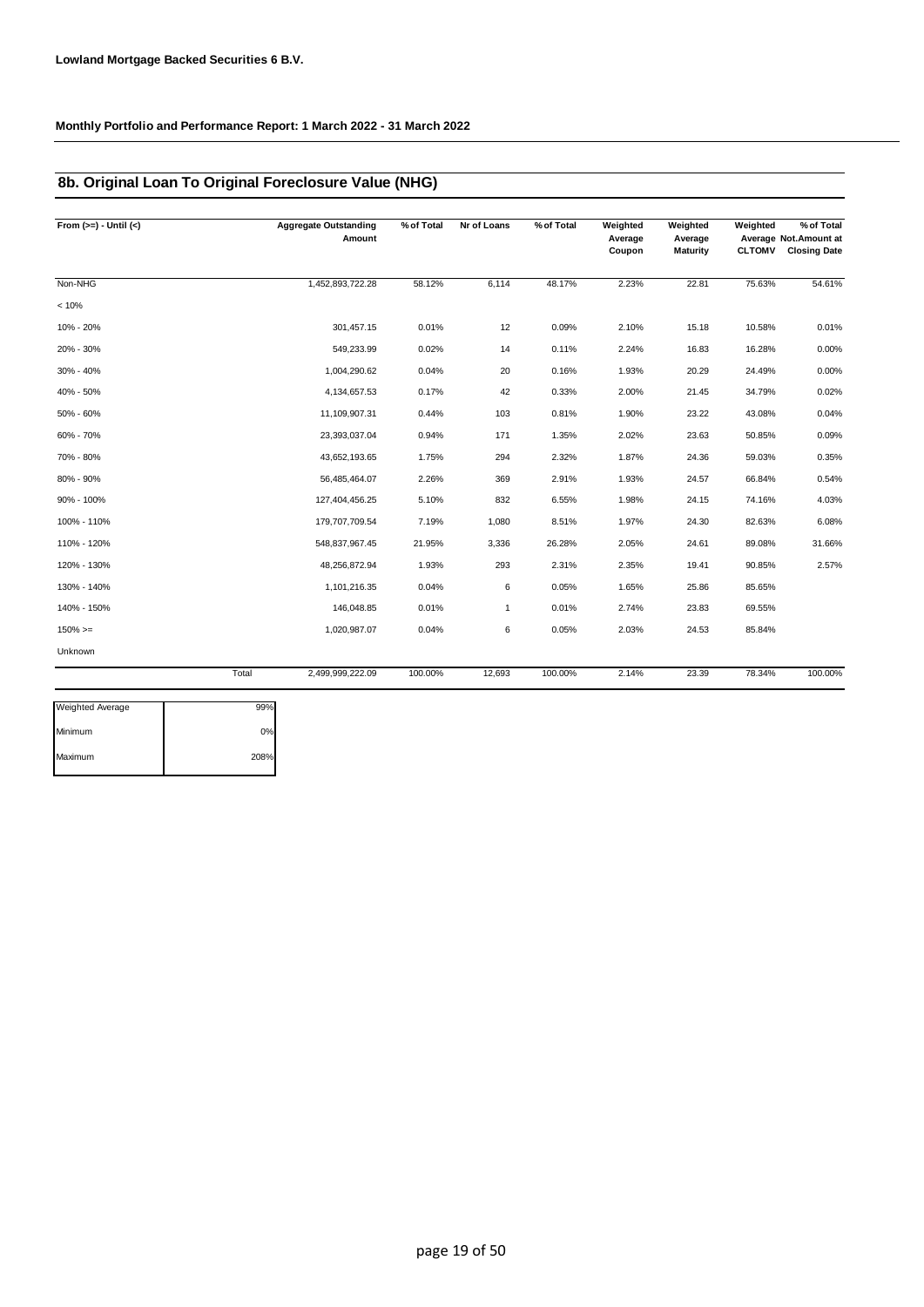### **9a. Current Loan To Original Foreclosure Value (Non-NHG)**

| From $(>=) -$ Until $(<)$ |       | <b>Aggregate Outstanding</b><br>Amount | % of Total | Nr of Loans | % of Total | Weighted<br>Average<br>Coupon | Weighted<br>Average<br>Maturity | Weighted<br><b>CLTOMV</b> | % of Total<br>Average Not. Amount at<br><b>Closing Date</b> |
|---------------------------|-------|----------------------------------------|------------|-------------|------------|-------------------------------|---------------------------------|---------------------------|-------------------------------------------------------------|
| <b>NHG</b>                |       | 1,047,105,499.81                       | 41.88%     | 6,579       | 51.83%     | 2.03%                         | 24.19                           | 82.10%                    | 45.39%                                                      |
| < 10%                     |       | 806,077.35                             | 0.03%      | 69          | 0.54%      | 2.58%                         | 12.17                           | 6.07%                     | 0.01%                                                       |
| 10% - 20%                 |       | 3,261,034.48                           | 0.13%      | 86          | 0.68%      | 2.45%                         | 16.02                           | 13.79%                    | 0.05%                                                       |
| 20% - 30%                 |       | 5,994,978.75                           | 0.24%      | 78          | 0.61%      | 2.25%                         | 17.74                           | 22.62%                    | 0.05%                                                       |
| 30% - 40%                 |       | 13,813,993.00                          | 0.55%      | 127         | 1.00%      | 2.01%                         | 20.73                           | 31.43%                    | 0.11%                                                       |
| 40% - 50%                 |       | 33,073,529.66                          | 1.32%      | 211         | 1.66%      | 2.11%                         | 21.71                           | 40.31%                    | 0.26%                                                       |
| 50% - 60%                 |       | 84,329,503.60                          | 3.37%      | 429         | 3.38%      | 2.01%                         | 22.75                           | 48.66%                    | 0.63%                                                       |
| 60% - 70%                 |       | 154,648,967.18                         | 6.19%      | 667         | 5.25%      | 2.06%                         | 23.21                           | 57.67%                    | 1.03%                                                       |
| 70% - 80%                 |       | 229,654,626.32                         | 9.19%      | 902         | 7.11%      | 2.11%                         | 23.47                           | 66.15%                    | 2.32%                                                       |
| 80% - 90%                 |       | 298,586,830.33                         | 11.94%     | 1,120       | 8.82%      | 2.13%                         | 23.42                           | 74.94%                    | 5.09%                                                       |
| 90% - 100%                |       | 250, 214, 354.11                       | 10.01%     | 933         | 7.35%      | 2.21%                         | 23.26                           | 83.52%                    | 11.59%                                                      |
| 100% - 110%               |       | 242,922,422.03                         | 9.72%      | 897         | 7.07%      | 2.42%                         | 24.09                           | 92.27%                    | 9.98%                                                       |
| 110% - 120%               |       | 81,505,749.85                          | 3.26%      | 334         | 2.63%      | 2.52%                         | 20.65                           | 100.05%                   | 17.95%                                                      |
| 120% - 130%               |       | 54,081,655.62                          | 2.16%      | 261         | 2.06%      | 2.97%                         | 13.40                           | 108.63%                   | 5.55%                                                       |
| 130% - 140%               |       |                                        |            |             |            |                               |                                 |                           |                                                             |
| 140% - 150%               |       |                                        |            |             |            |                               |                                 |                           |                                                             |
| $150\%>=$                 |       |                                        |            |             |            |                               |                                 |                           |                                                             |
| Unknown                   |       |                                        |            |             |            |                               |                                 |                           | 0.00%                                                       |
|                           | Total | 2,499,999,222.09                       | 100.00%    | 12,693      | 100.00%    | 2.14%                         | 23.39                           | 78.34%                    | 100.00%                                                     |

| <b>Weighted Average</b> | 89%  |
|-------------------------|------|
| Minimum                 | 0%   |
| Maximum                 | 125% |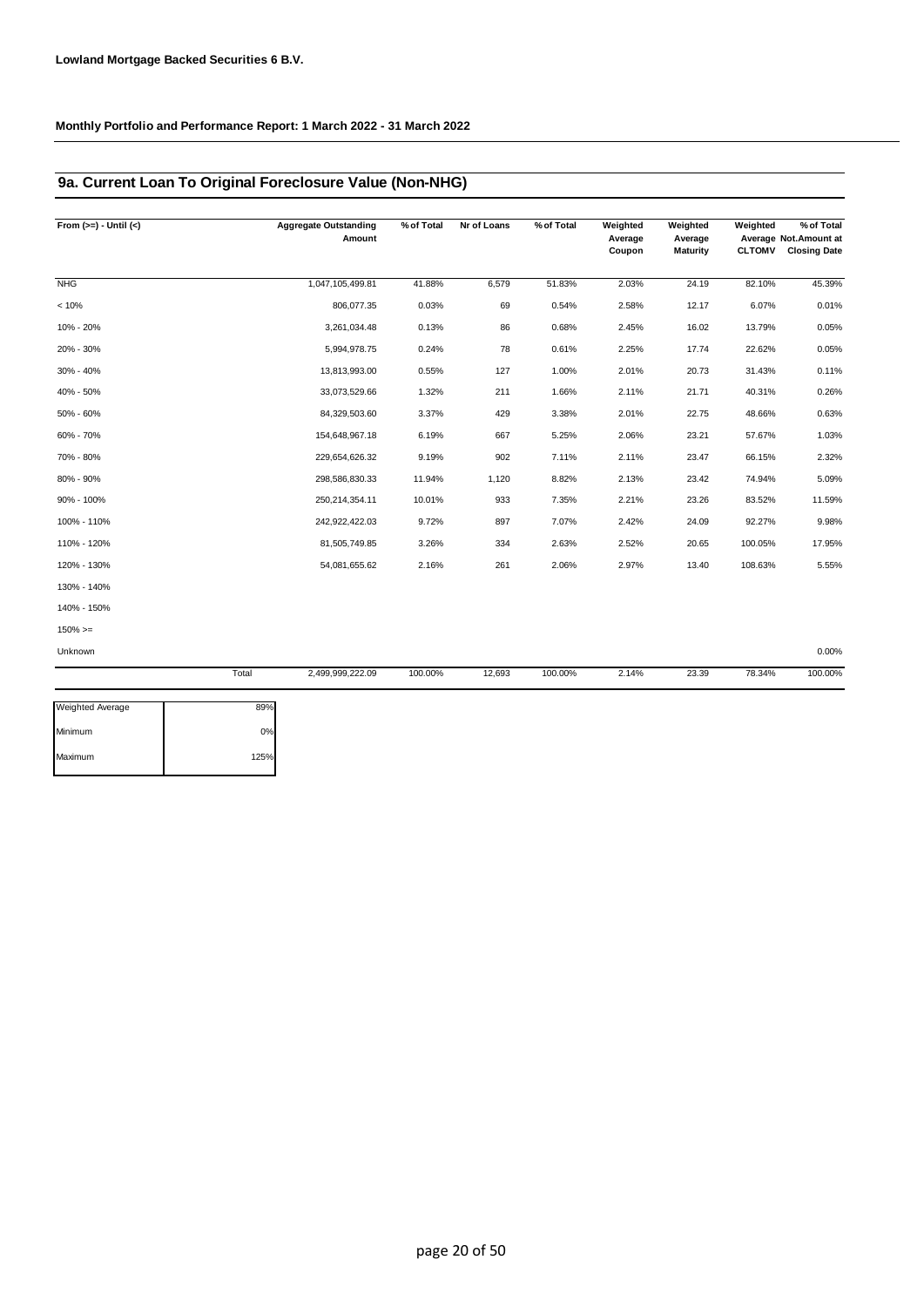### **9b. Current Loan To Original Foreclosure Value (NHG)**

| From $(>=) -$ Until $(<)$ | <b>Aggregate Outstanding</b><br>Amount | % of Total | Nr of Loans | % of Total | Weighted<br>Average<br>Coupon | Weighted<br>Average<br><b>Maturity</b> | Weighted<br><b>CLTOMV</b> | % of Total<br>Average Not.Amount at<br><b>Closing Date</b> |
|---------------------------|----------------------------------------|------------|-------------|------------|-------------------------------|----------------------------------------|---------------------------|------------------------------------------------------------|
| Non-NHG                   | 1,452,893,722.28                       | 58.12%     | 6,114       | 48.17%     | 2.23%                         | 22.81                                  | 75.63%                    | 54.61%                                                     |
| < 10%                     | 252,804.78                             | 0.01%      | 29          | 0.23%      | 2.31%                         | 14.01                                  | 6.28%                     | 0.00%                                                      |
| 10% - 20%                 | 1,108,001.63                           | 0.04%      | 33          | 0.26%      | 2.52%                         | 14.53                                  | 13.32%                    | 0.02%                                                      |
| 20% - 30%                 | 1,808,296.64                           | 0.07%      | 35          | 0.28%      | 2.57%                         | 15.93                                  | 22.21%                    | 0.00%                                                      |
| 30% - 40%                 | 4,753,301.43                           | 0.19%      | 59          | 0.46%      | 2.13%                         | 19.13                                  | 31.54%                    | 0.01%                                                      |
| 40% - 50%                 | 10,998,541.80                          | 0.44%      | 108         | 0.85%      | 2.29%                         | 20.41                                  | 40.28%                    | 0.04%                                                      |
| 50% - 60%                 | 28,682,428.10                          | 1.15%      | 230         | 1.81%      | 2.21%                         | 21.86                                  | 48.97%                    | 0.09%                                                      |
| 60% - 70%                 | 48,439,045.06                          | 1.94%      | 345         | 2.72%      | 2.03%                         | 22.93                                  | 57.64%                    | 0.23%                                                      |
| 70% - 80%                 | 83,127,085.81                          | 3.33%      | 577         | 4.55%      | 2.10%                         | 23.07                                  | 66.42%                    | 0.69%                                                      |
| 80% - 90%                 | 138,379,076.08                         | 5.54%      | 903         | 7.11%      | 2.07%                         | 23.65                                  | 75.04%                    | 2.19%                                                      |
| 90% - 100%                | 305,751,598.36                         | 12.23%     | 1,966       | 15.49%     | 2.13%                         | 23.97                                  | 84.77%                    | 5.36%                                                      |
| 100% - 110%               | 368, 145, 858.25                       | 14.73%     | 2,047       | 16.13%     | 1.93%                         | 25.33                                  | 91.70%                    | 16.17%                                                     |
| 110% - 120%               | 50, 164, 111. 18                       | 2.01%      | 218         | 1.72%      | 1.62%                         | 25.85                                  | 98.63%                    | 20.18%                                                     |
| 120% - 130%               | 5,495,350.69                           | 0.22%      | 29          | 0.23%      | 2.36%                         | 16.08                                  | 107.68%                   | 0.42%                                                      |
| 130% - 140%               |                                        |            |             |            |                               |                                        |                           |                                                            |
| 140% - 150%               |                                        |            |             |            |                               |                                        |                           |                                                            |
| $150\%>=$                 |                                        |            |             |            |                               |                                        |                           |                                                            |
| <b>Unknown</b>            |                                        |            |             |            |                               |                                        |                           |                                                            |

|                         | Total | 2,499,999,222.09 | 100.00% | 12,693 | 100.00% | 2.14% | 23.39 | 78.34% | 100.00% |
|-------------------------|-------|------------------|---------|--------|---------|-------|-------|--------|---------|
| <b>Weighted Average</b> | 89%   |                  |         |        |         |       |       |        |         |
| Minimum                 | 0%    |                  |         |        |         |       |       |        |         |
| Maximum                 | 125%  |                  |         |        |         |       |       |        |         |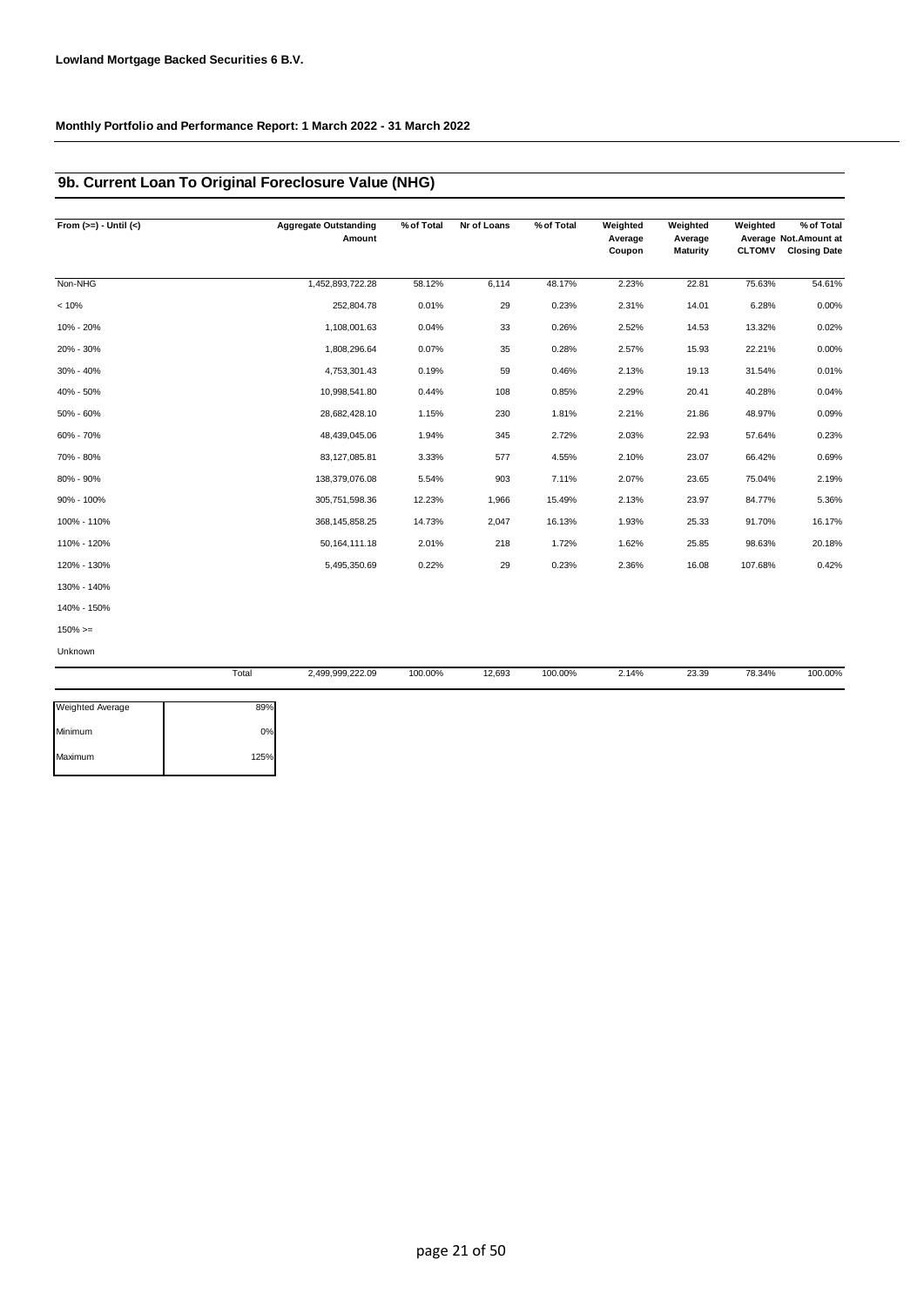### **10a. Current Loan To Indexed Foreclosure Value (Non-NHG)**

| From $(>=) -$ Until $(<)$ | <b>Aggregate Outstanding</b><br>Amount | % of Total | Nr of Loans    | % of Total | Weighted<br>Average<br>Coupon | Weighted<br>Average<br><b>Maturity</b> | Weighted<br><b>CLTOMV</b> | % of Total<br>Average Not.Amount at<br><b>Closing Date</b> |
|---------------------------|----------------------------------------|------------|----------------|------------|-------------------------------|----------------------------------------|---------------------------|------------------------------------------------------------|
| <b>NHG</b>                | 1,047,105,499.81                       | 41.88%     | 6,579          | 51.83%     | 2.03%                         | 24.19                                  | 82.10%                    | 45.39%                                                     |
| < 10%                     | 2,376,221.80                           | 0.10%      | 120            | 0.95%      | 2.40%                         | 14.02                                  | 9.98%                     | 0.01%                                                      |
| 10% - 20%                 | 7,153,001.29                           | 0.29%      | 118            | 0.93%      | 2.41%                         | 15.08                                  | 22.28%                    | 0.06%                                                      |
| 20% - 30%                 | 20,316,397.87                          | 0.81%      | 184            | 1.45%      | 2.17%                         | 18.85                                  | 34.67%                    | 0.06%                                                      |
| 30% - 40%                 | 60,197,483.05                          | 2.41%      | 361            | 2.84%      | 2.18%                         | 20.43                                  | 46.94%                    | 0.18%                                                      |
| 40% - 50%                 | 142,549,551.02                         | 5.70%      | 720            | 5.67%      | 2.18%                         | 21.55                                  | 58.01%                    | 0.34%                                                      |
| 50% - 60%                 | 316,653,093.93                         | 12.67%     | 1,293          | 10.19%     | 2.22%                         | 22.78                                  | 69.31%                    | 0.83%                                                      |
| 60% - 70%                 | 429,909,209.01                         | 17.20%     | 1,630          | 12.84%     | 2.26%                         | 23.21                                  | 79.58%                    | 1.63%                                                      |
| 70% - 80%                 | 307,582,725.15                         | 12.30%     | 1,113          | 8.77%      | 2.27%                         | 23.13                                  | 85.54%                    | 3.87%                                                      |
| 80% - 90%                 | 127,722,725.93                         | 5.11%      | 457            | 3.60%      | 2.22%                         | 23.27                                  | 92.25%                    | 8.77%                                                      |
| 90% - 100%                | 28,681,805.53                          | 1.15%      | 89             | 0.70%      | 1.96%                         | 26.51                                  | 94.06%                    | 14.30%                                                     |
| 100% - 110%               | 8,721,778.57                           | 0.35%      | 26             | 0.20%      | 1.71%                         | 28.28                                  | 97.22%                    | 15.20%                                                     |
| 110% - 120%               | 713,095.52                             | 0.03%      | $\overline{2}$ | 0.02%      | 1.71%                         | 29.06                                  | 99.73%                    | 7.16%                                                      |
| 120% - 130%               | 316,633.61                             | 0.01%      | $\mathbf{1}$   | 0.01%      | 2.11%                         | 28.75                                  | 109.18%                   | 1.95%                                                      |
| 130% - 140%               |                                        |            |                |            |                               |                                        |                           | 0.28%                                                      |
| 140% - 150%               |                                        |            |                |            |                               |                                        |                           |                                                            |
| $150\% > =$               |                                        |            |                |            |                               |                                        |                           |                                                            |

Unknown

|                         | Total | 2,499,999,222.09 | 100.00% | 12,693 | 100.00% | 2.14% | 23.39 | 78.34% | 100.00% |
|-------------------------|-------|------------------|---------|--------|---------|-------|-------|--------|---------|
| <b>Weighted Average</b> | 64%   |                  |         |        |         |       |       |        |         |
| Minimum                 | 0%    |                  |         |        |         |       |       |        |         |
| Maximum                 | 124%  |                  |         |        |         |       |       |        |         |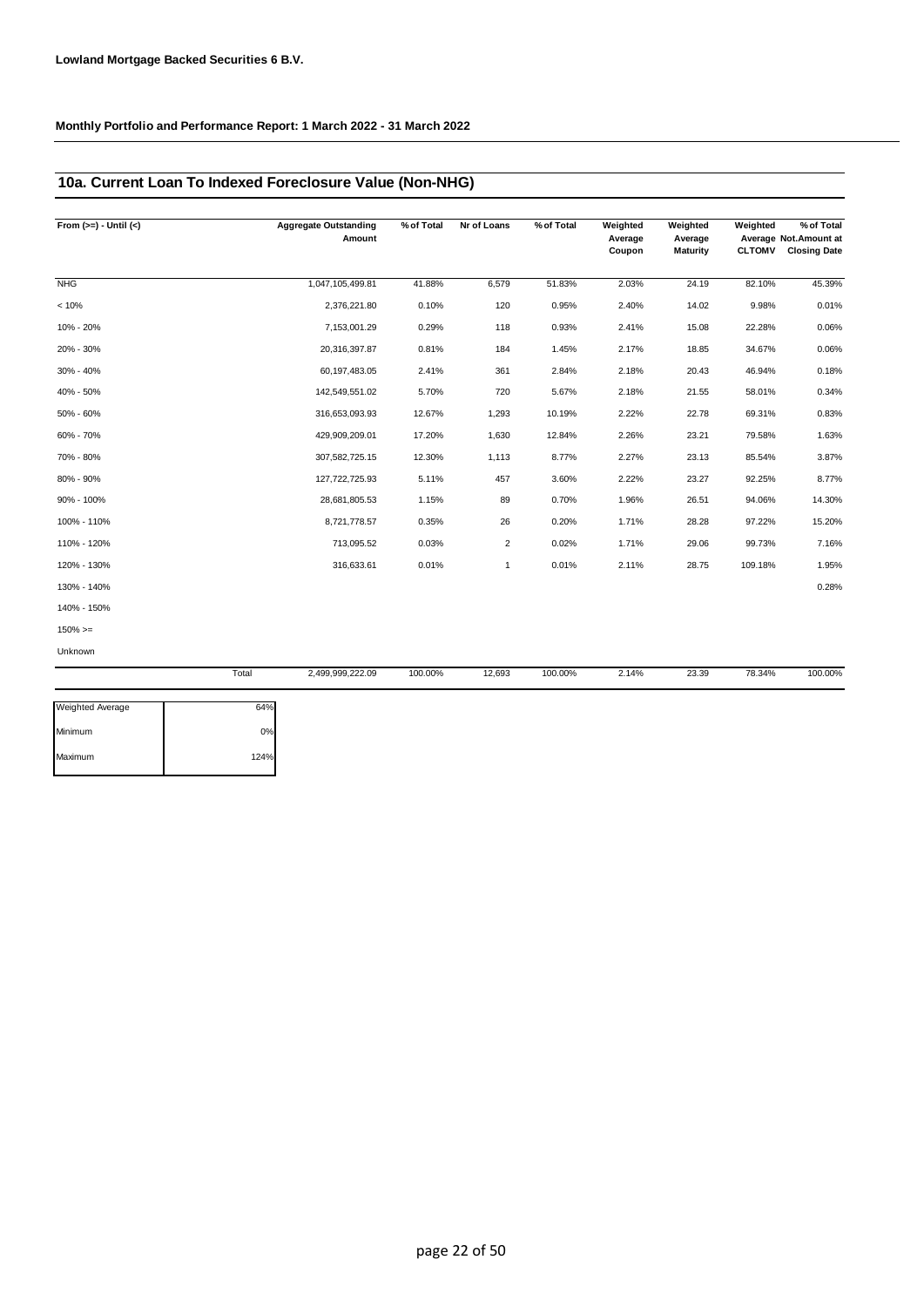### **10b. Current Loan To Indexed Foreclosure Value (NHG)**

| From $(>=) -$ Until $(<)$ |       | <b>Aggregate Outstanding</b><br>Amount | % of Total | Nr of Loans | % of Total | Weighted<br>Average<br>Coupon | Weighted<br>Average<br><b>Maturity</b> | Weighted<br><b>CLTOMV</b> | % of Total<br>Average Not.Amount at<br><b>Closing Date</b> |
|---------------------------|-------|----------------------------------------|------------|-------------|------------|-------------------------------|----------------------------------------|---------------------------|------------------------------------------------------------|
| Non-NHG                   |       | 1,452,893,722.28                       | 58.12%     | 6,114       | 48.17%     | 2.23%                         | 22.81                                  | 75.63%                    | 54.61%                                                     |
| < 10%                     |       | 780,081.79                             | 0.03%      | 50          | 0.39%      | 2.53%                         | 13.25                                  | 10.21%                    | 0.00%                                                      |
| 10% - 20%                 |       | 2,450,712.36                           | 0.10%      | 50          | 0.39%      | 2.75%                         | 15.47                                  | 21.99%                    | 0.02%                                                      |
| 20% - 30%                 |       | 7,007,684.12                           | 0.28%      | 89          | 0.70%      | 2.22%                         | 17.36                                  | 36.28%                    | 0.00%                                                      |
| 30% - 40%                 |       | 24, 151, 420. 47                       | 0.97%      | 231         | 1.82%      | 2.37%                         | 19.77                                  | 48.99%                    | 0.03%                                                      |
| 40% - 50%                 |       | 80,835,390.95                          | 3.23%      | 603         | 4.75%      | 2.40%                         | 21.68                                  | 63.73%                    | 0.06%                                                      |
| 50% - 60%                 |       | 257,413,555.64                         | 10.30%     | 1,776       | 13.99%     | 2.31%                         | 23.11                                  | 78.16%                    | 0.18%                                                      |
| 60% - 70%                 |       | 372,817,757.81                         | 14.91%     | 2,327       | 18.33%     | 2.00%                         | 24.35                                  | 85.31%                    | 0.59%                                                      |
| 70% - 80%                 |       | 160,936,623.08                         | 6.44%      | 844         | 6.65%      | 1.87%                         | 25.02                                  | 88.26%                    | 2.52%                                                      |
| 80% - 90%                 |       | 94,691,484.23                          | 3.79%      | 422         | 3.32%      | 1.53%                         | 27.06                                  | 92.49%                    | 6.60%                                                      |
| 90% - 100%                |       | 32,991,155.51                          | 1.32%      | 137         | 1.08%      | 1.31%                         | 28.29                                  | 95.61%                    | 14.60%                                                     |
| 100% - 110%               |       | 12,164,990.15                          | 0.49%      | 47          | 0.37%      | 1.25%                         | 29.11                                  | 97.81%                    | 15.14%                                                     |
| 110% - 120%               |       | 864,643.70                             | 0.03%      | 3           | 0.02%      | 1.24%                         | 28.98                                  | 99.21%                    | 5.39%                                                      |
| 120% - 130%               |       |                                        |            |             |            |                               |                                        |                           | 0.22%                                                      |
| 130% - 140%               |       |                                        |            |             |            |                               |                                        |                           | 0.03%                                                      |
| 140% - 150%               |       |                                        |            |             |            |                               |                                        |                           |                                                            |
| $150\%>=$                 |       |                                        |            |             |            |                               |                                        |                           |                                                            |
| Unknown                   |       |                                        |            |             |            |                               |                                        |                           |                                                            |
|                           | Total | 2,499,999,222.09                       | 100.00%    | 12,693      | 100.00%    | 2.14%                         | 23.39                                  | 78.34%                    | 100.00%                                                    |

| <b>Weighted Average</b> | 64%  |
|-------------------------|------|
| Minimum                 | 0%   |
| Maximum                 | 124% |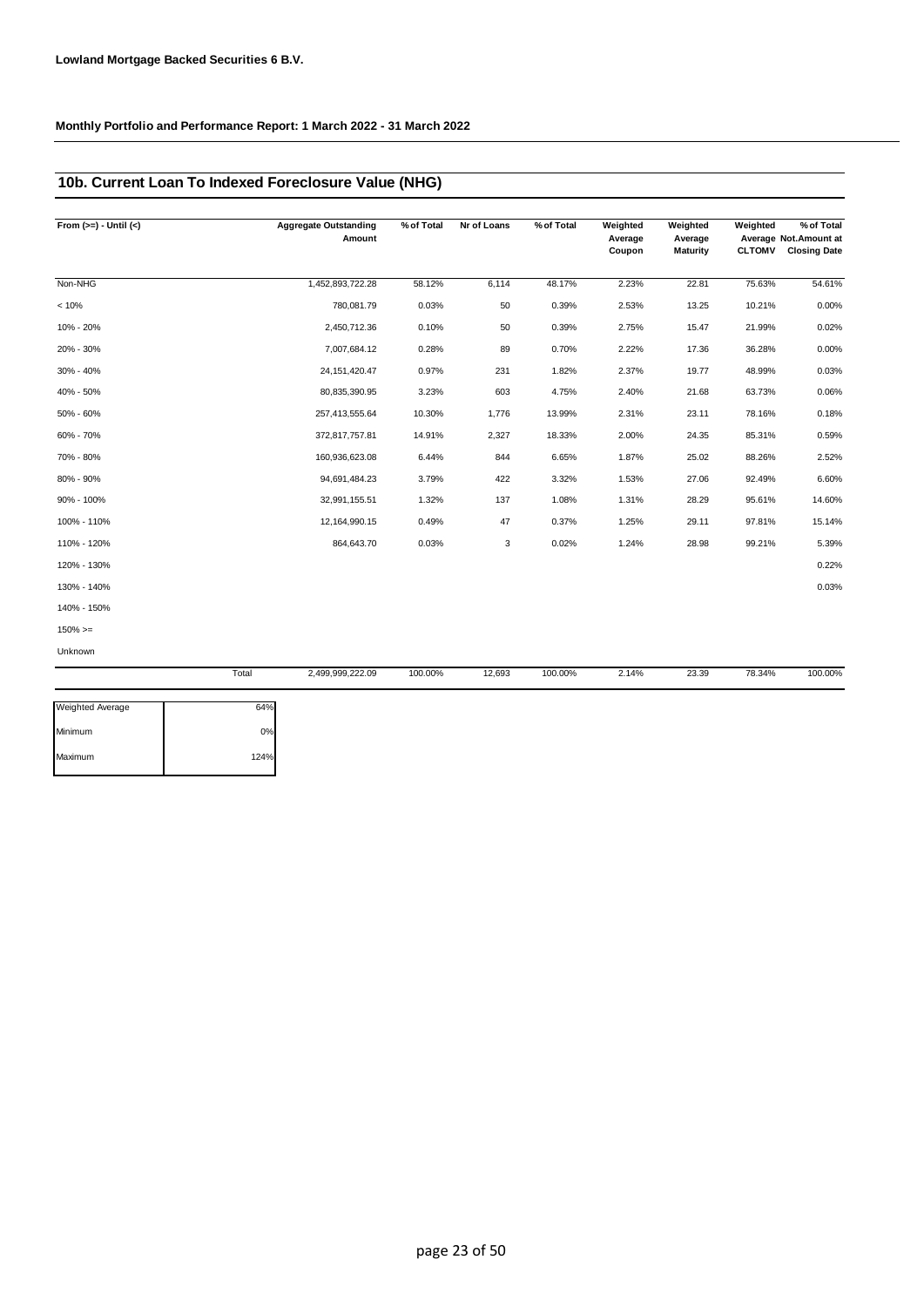### **11a. Original Loan To Original Market Value (Non-NHG)**

| From $(>=) -$ Until $(<)$ |       | <b>Aggregate Outstanding</b><br>Amount | % of Total | Nr of Loans    | % of Total | Weighted<br>Average<br>Coupon | Weighted<br>Average<br>Maturity | Weighted<br><b>CLTOMV</b> | % of Total<br>Average Not. Amount at<br><b>Closing Date</b> |
|---------------------------|-------|----------------------------------------|------------|----------------|------------|-------------------------------|---------------------------------|---------------------------|-------------------------------------------------------------|
| <b>NHG</b>                |       | 1,047,105,499.81                       | 41.88%     | 6,579          | 51.83%     | 2.03%                         | 24.19                           | 82.10%                    | 45.39%                                                      |
| < 10%                     |       | 548,225.83                             | 0.02%      | 12             | 0.09%      | 1.65%                         | 15.23                           | 41.32%                    | 0.00%                                                       |
| 10% - 20%                 |       | 1,186,797.28                           | 0.05%      | 35             | 0.28%      | 2.17%                         | 17.57                           | 14.37%                    | 0.03%                                                       |
| 20% - 30%                 |       | 4,329,852.05                           | 0.17%      | 69             | 0.54%      | 2.01%                         | 20.36                           | 22.57%                    | 0.07%                                                       |
| 30% - 40%                 |       | 9,898,521.95                           | 0.40%      | 91             | 0.72%      | 2.01%                         | 22.33                           | 32.32%                    | 0.15%                                                       |
| 40% - 50%                 |       | 40,632,589.43                          | 1.63%      | 253            | 1.99%      | 1.95%                         | 23.84                           | 42.41%                    | 0.36%                                                       |
| 50% - 60%                 |       | 80,288,444.63                          | 3.21%      | 400            | 3.15%      | 1.91%                         | 23.54                           | 50.78%                    | 0.80%                                                       |
| 60% - 70%                 |       | 177,597,430.82                         | 7.10%      | 747            | 5.89%      | 2.05%                         | 23.72                           | 59.70%                    | 1.67%                                                       |
| 70% - 80%                 |       | 247,504,247.01                         | 9.90%      | 943            | 7.43%      | 2.04%                         | 23.82                           | 68.48%                    | 3.28%                                                       |
| 80% - 90%                 |       | 339,070,238.97                         | 13.56%     | 1,269          | 10.00%     | 2.17%                         | 23.36                           | 76.74%                    | 12.26%                                                      |
| 90% - 100%                |       | 241,790,057.40                         | 9.67%      | 926            | 7.30%      | 2.29%                         | 23.26                           | 85.60%                    | 10.51%                                                      |
| 100% - 110%               |       | 294,602,437.17                         | 11.78%     | 1,291          | 10.17%     | 2.61%                         | 20.54                           | 94.32%                    | 24.60%                                                      |
| 110% - 120%               |       | 14,341,828.66                          | 0.57%      | 73             | 0.58%      | 2.99%                         | 15.06                           | 102.62%                   | 0.88%                                                       |
| 120% - 130%               |       | 599,405.61                             | 0.02%      | $\overline{2}$ | 0.02%      | 2.59%                         | 25.74                           | 89.09%                    |                                                             |
| 130% - 140%               |       | 407,427.05                             | 0.02%      | $\overline{2}$ | 0.02%      | 3.59%                         | 20.64                           | 82.36%                    |                                                             |
| 140% - 150%               |       |                                        |            |                |            |                               |                                 |                           |                                                             |
| $150\%>=$                 |       | 96,218.42                              | 0.00%      | $\mathbf{1}$   | 0.01%      | 2.85%                         | 26.58                           | 99.19%                    |                                                             |
| Unknown                   |       |                                        |            |                |            |                               |                                 |                           |                                                             |
|                           | Total | 2,499,999,222.09                       | 100.00%    | 12,693         | 100.00%    | 2.14%                         | 23.39                           | 78.34%                    | 100.00%                                                     |

| <b>Weighted Average</b> | 88%  |
|-------------------------|------|
| Minimum                 | 0%   |
| Maximum                 | 183% |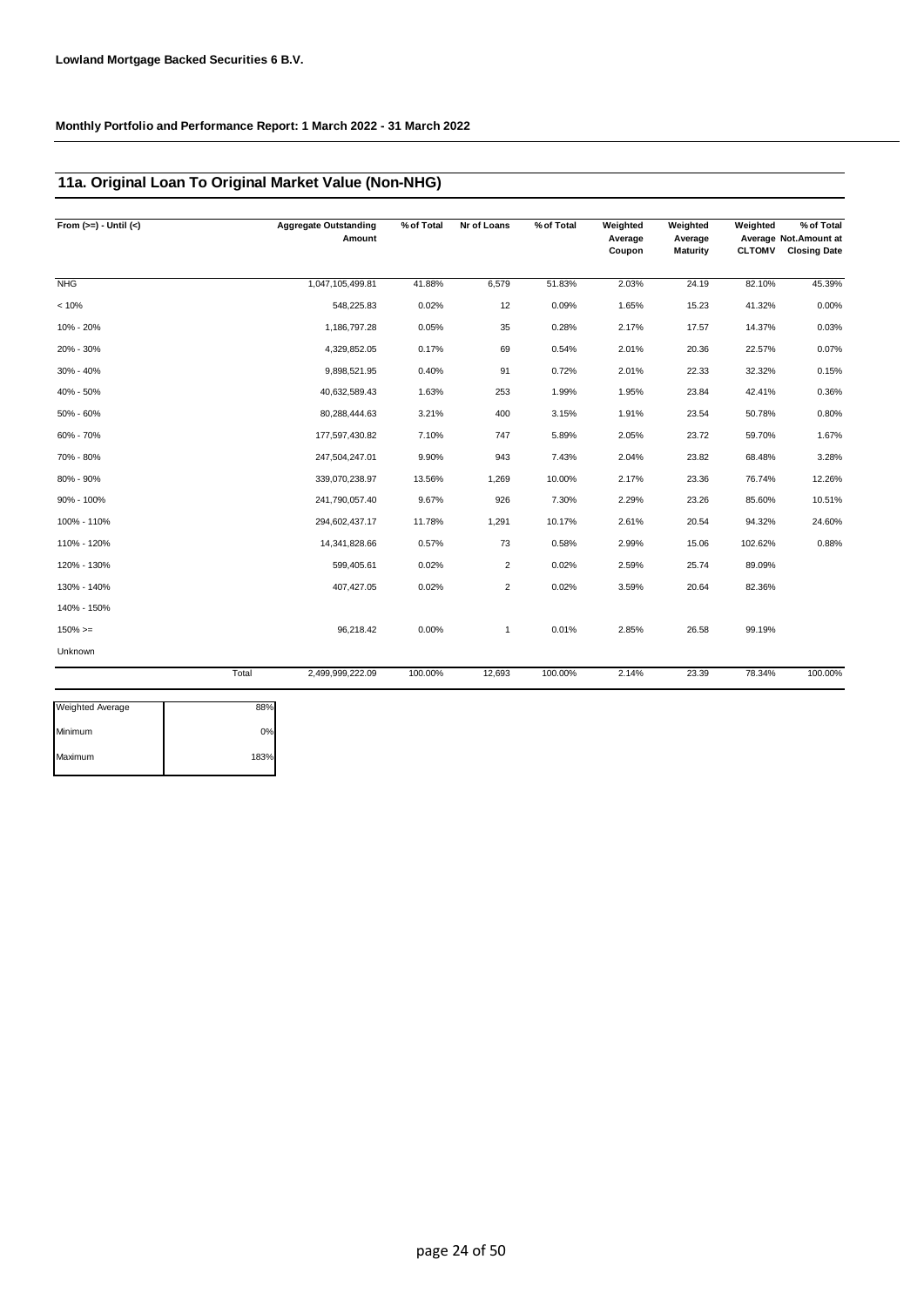### **11b. Original Loan To Original Market Value (NHG)**

| From $(>=) -$ Until $(<)$ |       | <b>Aggregate Outstanding</b><br>Amount | % of Total | Nr of Loans    | % of Total | Weighted<br>Average<br>Coupon | Weighted<br>Average<br><b>Maturity</b> | Weighted<br><b>CLTOMV</b> | % of Total<br>Average Not.Amount at<br><b>Closing Date</b> |
|---------------------------|-------|----------------------------------------|------------|----------------|------------|-------------------------------|----------------------------------------|---------------------------|------------------------------------------------------------|
| Non-NHG                   |       | 1,452,893,722.28                       | 58.12%     | 6,114          | 48.17%     | 2.23%                         | 22.81                                  | 75.63%                    | 54.61%                                                     |
| < 10%                     |       |                                        |            |                |            |                               |                                        |                           |                                                            |
| 10% - 20%                 |       | 503,066.14                             | 0.02%      | 14             | 0.11%      | 2.14%                         | 16.72                                  | 11.69%                    | 0.01%                                                      |
| 20% - 30%                 |       | 568,628.13                             | 0.02%      | 18             | 0.14%      | 2.07%                         | 18.76                                  | 20.05%                    | 0.00%                                                      |
| 30% - 40%                 |       | 2,171,720.08                           | 0.09%      | 30             | 0.24%      | 2.04%                         | 20.49                                  | 29.64%                    | 0.01%                                                      |
| 40% - 50%                 |       | 9,463,494.72                           | 0.38%      | 92             | 0.72%      | 1.90%                         | 22.55                                  | 39.33%                    | 0.03%                                                      |
| 50% - 60%                 |       | 22,559,617.97                          | 0.90%      | 170            | 1.34%      | 2.06%                         | 23.48                                  | 49.16%                    | 0.07%                                                      |
| 60% - 70%                 |       | 45,751,007.00                          | 1.83%      | 311            | 2.45%      | 1.87%                         | 24.35                                  | 58.33%                    | 0.36%                                                      |
| 70% - 80%                 |       | 70,323,023.65                          | 2.81%      | 465            | 3.66%      | 1.91%                         | 24.42                                  | 66.99%                    | 0.89%                                                      |
| 80% - 90%                 |       | 152,748,929.51                         | 6.11%      | 983            | 7.74%      | 1.98%                         | 24.25                                  | 75.75%                    | 4.83%                                                      |
| 90% - 100%                |       | 281,470,006.80                         | 11.26%     | 1,655          | 13.04%     | 1.95%                         | 24.64                                  | 86.03%                    | 11.09%                                                     |
| 100% - 110%               |       | 457,846,924.28                         | 18.31%     | 2,817          | 22.19%     | 2.12%                         | 23.95                                  | 89.41%                    | 28.08%                                                     |
| 110% - 120%               |       | 2,260,637.40                           | 0.09%      | 15             | 0.12%      | 2.01%                         | 22.70                                  | 84.74%                    | 0.02%                                                      |
| 120% - 130%               |       | 417,457.06                             | 0.02%      | 3              | 0.02%      | 1.97%                         | 25.43                                  | 62.28%                    |                                                            |
| 130% - 140%               |       | 727,916.59                             | 0.03%      | 4              | 0.03%      | 2.04%                         | 25.38                                  | 85.90%                    |                                                            |
| 140% - 150%               |       | 293,070.48                             | 0.01%      | $\overline{2}$ | 0.02%      | 2.02%                         | 22.42                                  | 85.71%                    |                                                            |
| $150\%>=$                 |       |                                        |            |                |            |                               |                                        |                           |                                                            |
| Unknown                   |       |                                        |            |                |            |                               |                                        |                           |                                                            |
|                           | Total | 2,499,999,222.09                       | 100.00%    | 12,693         | 100.00%    | 2.14%                         | 23.39                                  | 78.34%                    | 100.00%                                                    |

| <b>Weighted Average</b> | 88%  |
|-------------------------|------|
| Minimum                 | 0%   |
| Maximum                 | 183% |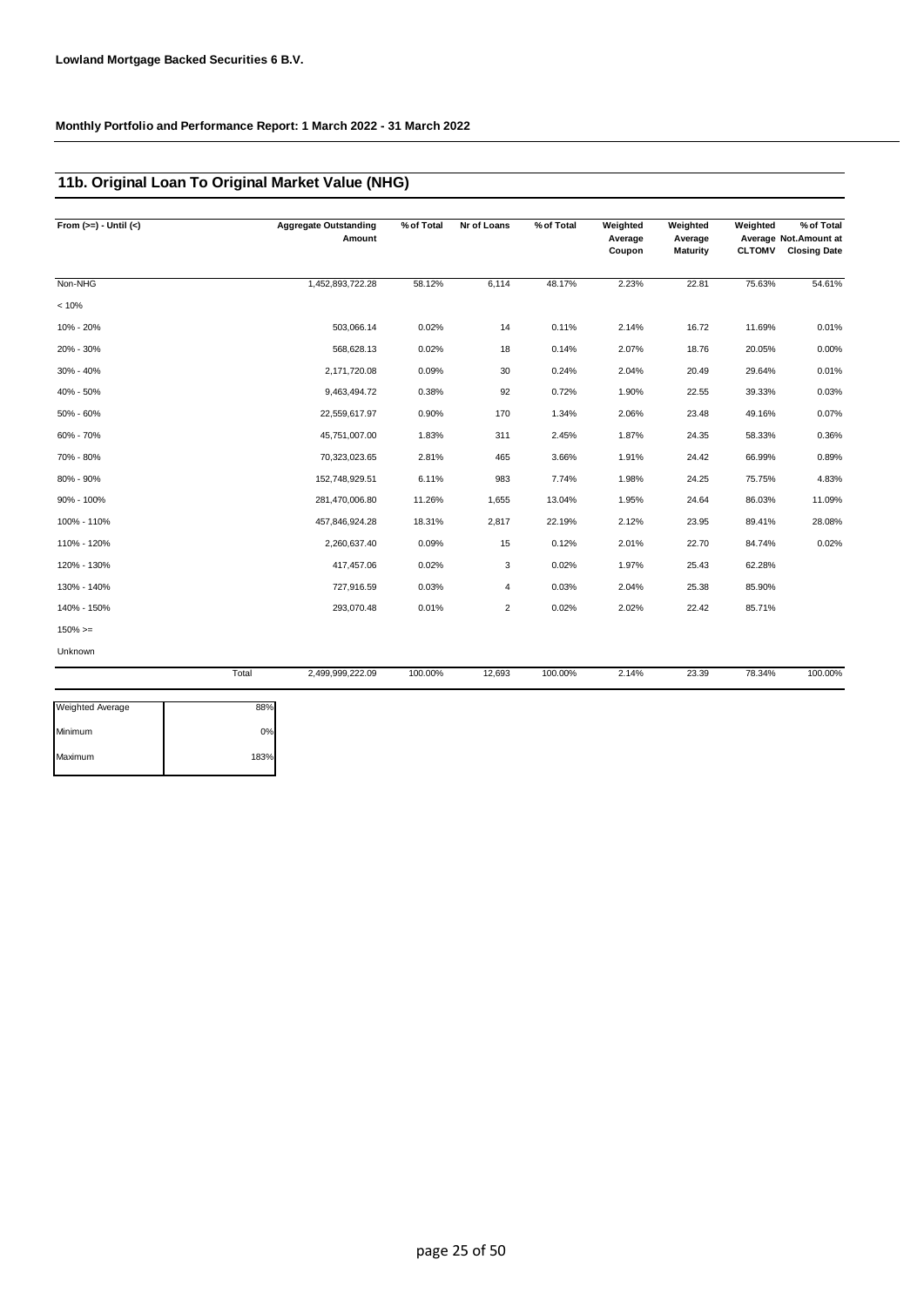### **12a. Current Loan To Original Market Value (Non-NHG)**

| From $(>=) -$ Until $(<)$ |       | <b>Aggregate Outstanding</b><br>Amount | % of Total | Nr of Loans | % of Total | Weighted<br>Average<br>Coupon | Weighted<br>Average<br>Maturity | Weighted<br><b>CLTOMV</b> | % of Total<br>Average Not. Amount at<br><b>Closing Date</b> |
|---------------------------|-------|----------------------------------------|------------|-------------|------------|-------------------------------|---------------------------------|---------------------------|-------------------------------------------------------------|
| <b>NHG</b>                |       | 1,047,105,499.81                       | 41.88%     | 6,579       | 51.83%     | 2.03%                         | 24.19                           | 82.10%                    | 45.39%                                                      |
| < 10%                     |       | 993,348.52                             | 0.04%      | 77          | 0.61%      | 2.55%                         | 12.56                           | 6.72%                     | 0.01%                                                       |
| 10% - 20%                 |       | 4,373,360.54                           | 0.17%      | 101         | 0.80%      | 2.43%                         | 15.98                           | 15.46%                    | 0.06%                                                       |
| 20% - 30%                 |       | 8,393,534.55                           | 0.34%      | 96          | 0.76%      | 2.20%                         | 18.51                           | 25.71%                    | 0.09%                                                       |
| 30% - 40%                 |       | 24,234,724.91                          | 0.97%      | 186         | 1.47%      | 2.05%                         | 20.89                           | 35.69%                    | 0.21%                                                       |
| 40% - 50%                 |       | 75,635,001.89                          | 3.03%      | 400         | 3.15%      | 2.04%                         | 22.81                           | 46.05%                    | 0.54%                                                       |
| 50% - 60%                 |       | 148,691,793.76                         | 5.95%      | 665         | 5.24%      | 2.03%                         | 23.13                           | 55.80%                    | 1.03%                                                       |
| 60% - 70%                 |       | 251,692,172.35                         | 10.07%     | 1,000       | 7.88%      | 2.12%                         | 23.35                           | 65.24%                    | 2.42%                                                       |
| 70% - 80%                 |       | 333, 337, 696. 79                      | 13.33%     | 1,252       | 9.86%      | 2.12%                         | 23.48                           | 75.10%                    | 5.87%                                                       |
| 80% - 90%                 |       | 289,766,107.47                         | 11.59%     | 1,081       | 8.52%      | 2.27%                         | 23.29                           | 85.01%                    | 12.74%                                                      |
| 90% - 100%                |       | 228,298,096.92                         | 9.13%      | 845         | 6.66%      | 2.40%                         | 24.06                           | 94.44%                    | 20.47%                                                      |
| 100% - 110%               |       | 79,690,608.07                          | 3.19%      | 373         | 2.94%      | 2.91%                         | 14.83                           | 105.96%                   | 10.65%                                                      |
| 110% - 120%               |       | 7,787,276.51                           | 0.31%      | 38          | 0.30%      | 2.98%                         | 13.49                           | 110.00%                   | 0.53%                                                       |
| 120% - 130%               |       |                                        |            |             |            |                               |                                 |                           |                                                             |
| 130% - 140%               |       |                                        |            |             |            |                               |                                 |                           |                                                             |
| 140% - 150%               |       |                                        |            |             |            |                               |                                 |                           |                                                             |
| $150\%>=$                 |       |                                        |            |             |            |                               |                                 |                           |                                                             |
| Unknown                   |       |                                        |            |             |            |                               |                                 |                           | 0.00%                                                       |
|                           | Total | 2,499,999,222.09                       | 100.00%    | 12,693      | 100.00%    | 2.14%                         | 23.39                           | 78.34%                    | 100.00%                                                     |

| <b>Weighted Average</b> | 78%  |
|-------------------------|------|
| Minimum                 | 0%   |
| Maximum                 | 110% |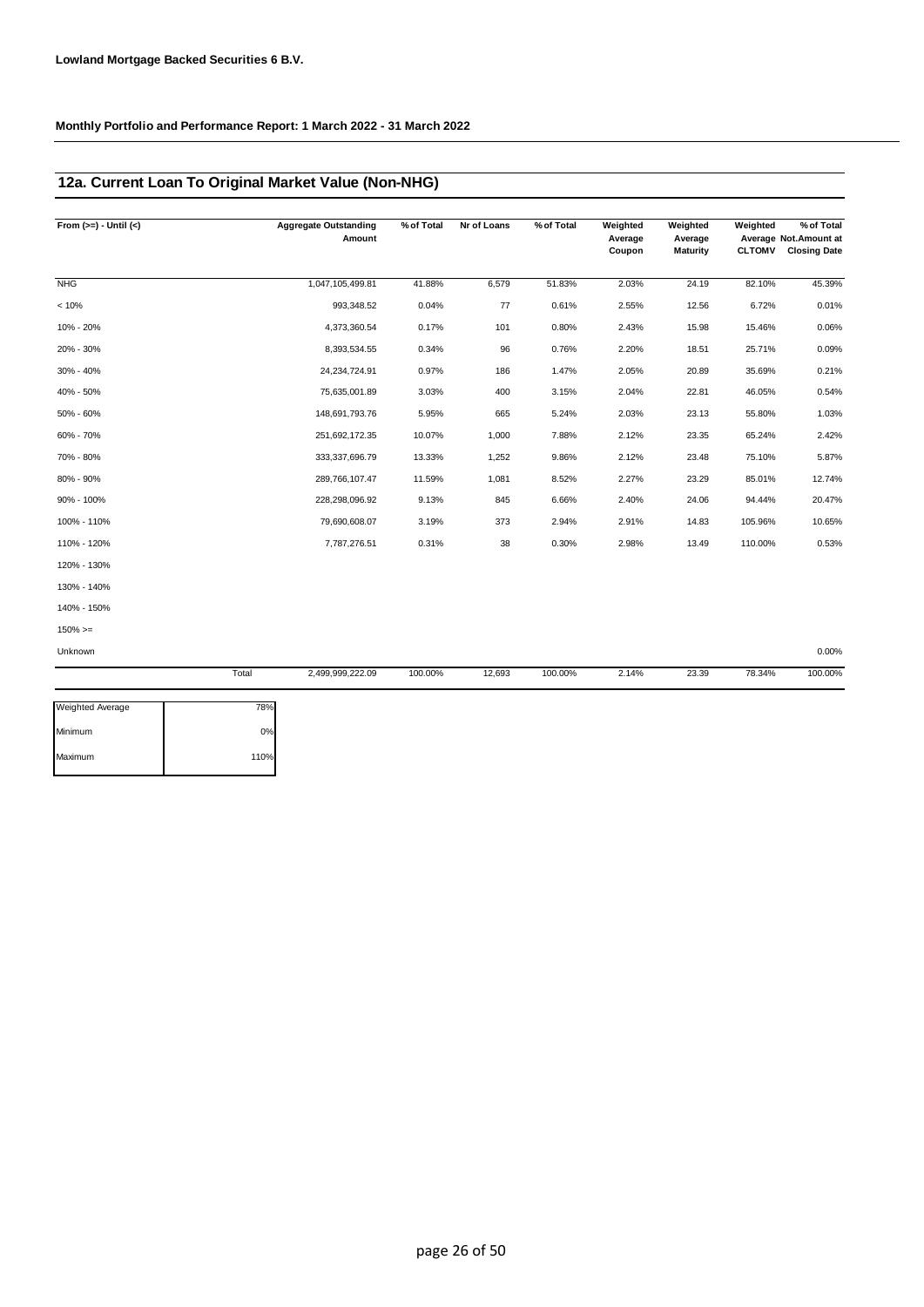### **12b. Current Loan To Original Market Value (NHG)**

| From $(>=) -$ Until $(<)$ | <b>Aggregate Outstanding</b><br>Amount | % of Total | Nr of Loans | % of Total | Weighted<br>Average<br>Coupon | Weighted<br>Average<br>Maturity | Weighted<br><b>CLTOMV</b> | % of Total<br>Average Not. Amount at<br><b>Closing Date</b> |
|---------------------------|----------------------------------------|------------|-------------|------------|-------------------------------|---------------------------------|---------------------------|-------------------------------------------------------------|
| Non-NHG                   | 1,452,893,722.28                       | 58.12%     | 6,114       | 48.17%     | 2.23%                         | 22.81                           | 75.63%                    | 54.61%                                                      |
| < 10%                     | 323,909.73                             | 0.01%      | 32          | 0.25%      | 2.30%                         | 14.13                           | 7.01%                     | 0.00%                                                       |
| 10% - 20%                 | 1,421,623.04                           | 0.06%      | 38          | 0.30%      | 2.55%                         | 15.13                           | 15.04%                    | 0.02%                                                       |
| 20% - 30%                 | 2,561,227.43                           | 0.10%      | 43          | 0.34%      | 2.32%                         | 16.81                           | 25.35%                    | 0.00%                                                       |
| 30% - 40%                 | 8,922,145.47                           | 0.36%      | 97          | 0.76%      | 2.31%                         | 19.42                           | 35.92%                    | 0.02%                                                       |
| 40% - 50%                 | 24, 111, 223. 14                       | 0.96%      | 206         | 1.62%      | 2.21%                         | 21.64                           | 46.33%                    | 0.06%                                                       |
| 50% - 60%                 | 46,778,655.82                          | 1.87%      | 345         | 2.72%      | 2.08%                         | 22.43                           | 55.49%                    | 0.20%                                                       |
| 60% - 70%                 | 89,910,294.18                          | 3.60%      | 621         | 4.89%      | 2.06%                         | 23.28                           | 65.45%                    | 0.74%                                                       |
| 70% - 80%                 | 159, 101, 285. 11                      | 6.36%      | 1,041       | 8.20%      | 2.07%                         | 23.58                           | 75.33%                    | 2.64%                                                       |
| 80% - 90%                 | 422,999,421.89                         | 16.92%     | 2,691       | 21.20%     | 2.09%                         | 24.28                           | 86.27%                    | 6.59%                                                       |
| 90% - 100%                | 276,868,598.34                         | 11.07%     | 1,395       | 10.99%     | 1.84%                         | 25.74                           | 93.95%                    | 32.31%                                                      |
| 100% - 110%               | 14, 107, 115.66                        | 0.56%      | 70          | 0.55%      | 2.10%                         | 19.46                           | 104.16%                   | 2.80%                                                       |
| 110% - 120%               |                                        |            |             |            |                               |                                 |                           |                                                             |
| 120% - 130%               |                                        |            |             |            |                               |                                 |                           |                                                             |
| 130% - 140%               |                                        |            |             |            |                               |                                 |                           |                                                             |
| 140% - 150%               |                                        |            |             |            |                               |                                 |                           |                                                             |
| $150\%>=$                 |                                        |            |             |            |                               |                                 |                           |                                                             |
| Unknown                   |                                        |            |             |            |                               |                                 |                           |                                                             |

|                         | Total | 2,499,999,222.09 | 100.00% | 12,693 | 100.00% | 2.14% | 23.39 | 78.34% | 100.00% |
|-------------------------|-------|------------------|---------|--------|---------|-------|-------|--------|---------|
|                         |       |                  |         |        |         |       |       |        |         |
| <b>Weighted Average</b> | 78%   |                  |         |        |         |       |       |        |         |
| Minimum                 | 0%    |                  |         |        |         |       |       |        |         |
| Maximum                 | 110%  |                  |         |        |         |       |       |        |         |
|                         |       |                  |         |        |         |       |       |        |         |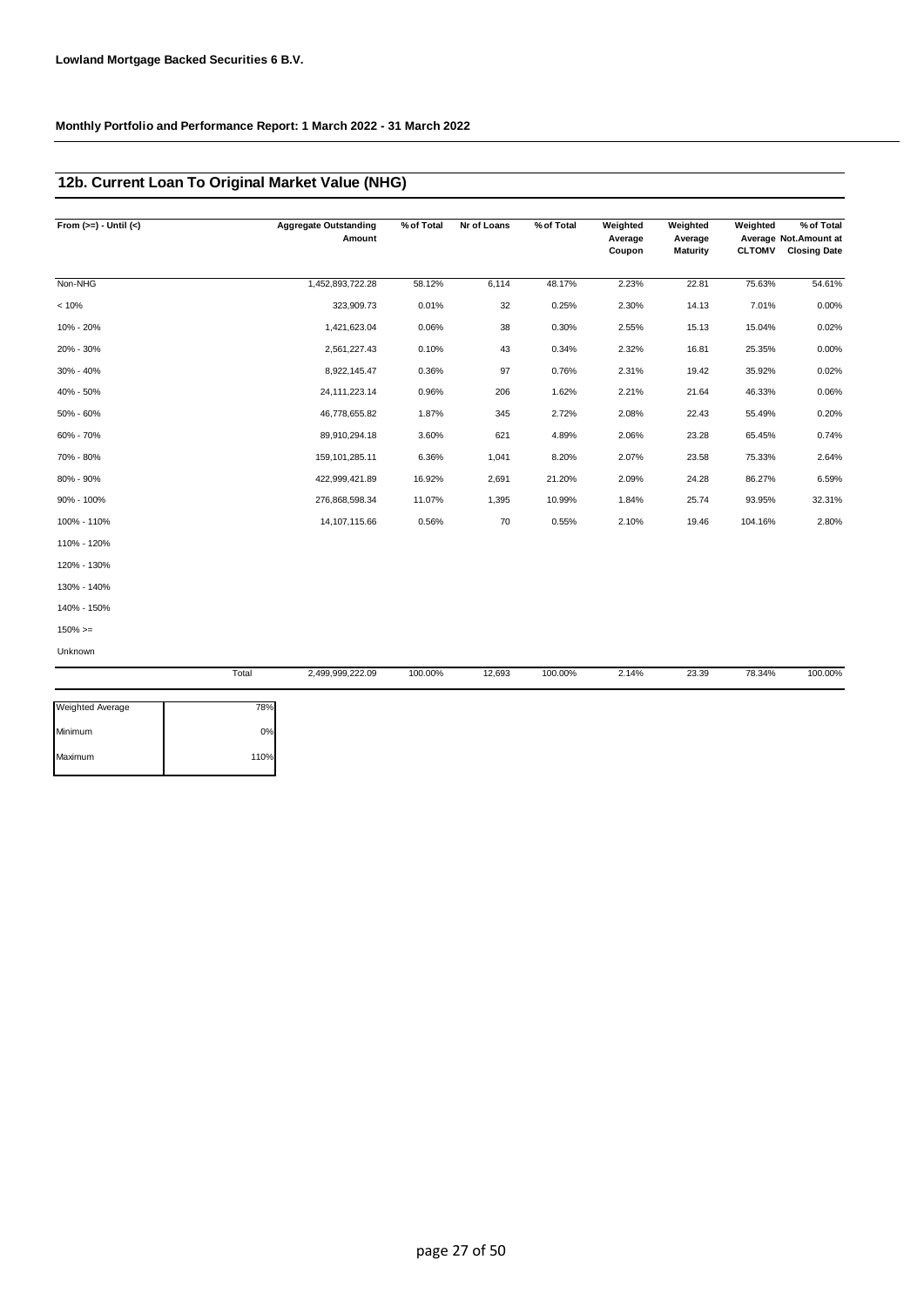### **13a. Current Loan To Indexed Market Value (Non-NHG)**

| From $(>=) -$ Until $(<)$ |       | <b>Aggregate Outstanding</b><br>Amount | % of Total | Nr of Loans  | % of Total | Weighted<br>Average<br>Coupon | Weighted<br>Average<br>Maturity | Weighted<br><b>CLTOMV</b> | % of Total<br>Average Not.Amount at<br><b>Closing Date</b> |
|---------------------------|-------|----------------------------------------|------------|--------------|------------|-------------------------------|---------------------------------|---------------------------|------------------------------------------------------------|
| <b>NHG</b>                |       | 1,047,105,499.81                       | 41.88%     | 6,579        | 51.83%     | 2.03%                         | 24.19                           | 82.10%                    | 45.39%                                                     |
| < 10%                     |       | 3,335,874.22                           | 0.13%      | 143          | 1.13%      | 2.38%                         | 13.96                           | 11.60%                    | 0.02%                                                      |
| 10% - 20%                 |       | 9,409,970.25                           | 0.38%      | 130          | 1.02%      | 2.34%                         | 15.98                           | 25.47%                    | 0.06%                                                      |
| 20% - 30%                 |       | 35, 134, 624. 79                       | 1.41%      | 275          | 2.17%      | 2.18%                         | 19.80                           | 39.00%                    | 0.12%                                                      |
| 30% - 40%                 |       | 103,458,908.57                         | 4.14%      | 563          | 4.44%      | 2.18%                         | 21.04                           | 52.73%                    | 0.22%                                                      |
| 40% - 50%                 |       | 286,420,601.72                         | 11.46%     | 1,244        | 9.80%      | 2.17%                         | 22.39                           | 64.81%                    | 0.76%                                                      |
| 50% - 60%                 |       | 466,924,213.03                         | 18.68%     | 1,793        | 14.13%     | 2.27%                         | 23.09                           | 77.86%                    | 1.51%                                                      |
| 60% - 70%                 |       | 373, 183, 979.08                       | 14.93%     | 1,362        | 10.73%     | 2.28%                         | 23.17                           | 84.92%                    | 4.01%                                                      |
| 70% - 80%                 |       | 142,938,978.62                         | 5.72%      | 506          | 3.99%      | 2.20%                         | 23.46                           | 91.85%                    | 9.98%                                                      |
| 80% - 90%                 |       | 28,319,195.87                          | 1.13%      | 87           | 0.69%      | 1.87%                         | 27.45                           | 94.37%                    | 17.06%                                                     |
| 90% - 100%                |       | 3,450,742.52                           | 0.14%      | 10           | 0.08%      | 1.82%                         | 27.81                           | 97.06%                    | 15.98%                                                     |
| 100% - 110%               |       | 316,633.61                             | 0.01%      | $\mathbf{1}$ | 0.01%      | 2.11%                         | 28.75                           | 109.18%                   | 3.81%                                                      |
| 110% - 120%               |       |                                        |            |              |            |                               |                                 |                           | 1.06%                                                      |
| 120% - 130%               |       |                                        |            |              |            |                               |                                 |                           |                                                            |
| 130% - 140%               |       |                                        |            |              |            |                               |                                 |                           |                                                            |
| 140% - 150%               |       |                                        |            |              |            |                               |                                 |                           |                                                            |
| $150\% > =$               |       |                                        |            |              |            |                               |                                 |                           |                                                            |
| Unknown                   |       |                                        |            |              |            |                               |                                 |                           | 0.00%                                                      |
|                           | Total | 2,499,999,222.09                       | 100.00%    | 12,693       | 100.00%    | 2.14%                         | 23.39                           | 78.34%                    | 100.00%                                                    |

| 56%  |
|------|
| 0%   |
| 109% |
|      |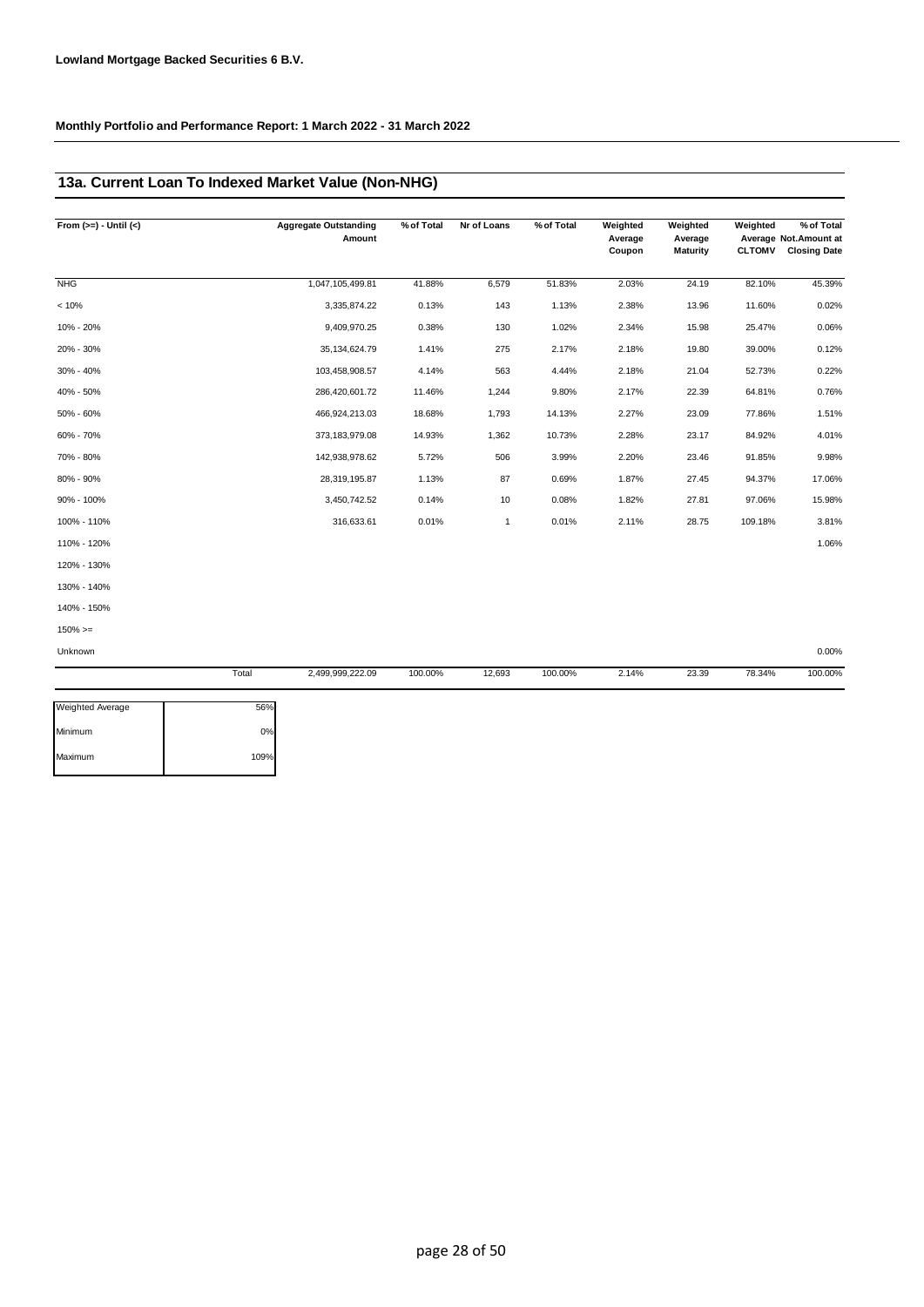### **13b. Current Loan To Indexed Market Value (NHG)**

| From $(>=) -$ Until $($ |       | <b>Aggregate Outstanding</b><br>Amount | % of Total | Nr of Loans | % of Total | Weighted<br>Average<br>Coupon | Weighted<br>Average<br><b>Maturity</b> | Weighted<br><b>CLTOMV</b> | % of Total<br>Average Not. Amount at<br><b>Closing Date</b> |
|-------------------------|-------|----------------------------------------|------------|-------------|------------|-------------------------------|----------------------------------------|---------------------------|-------------------------------------------------------------|
| Non-NHG                 |       | 1,452,893,722.28                       | 58.12%     | 6,114       | 48.17%     | 2.23%                         | 22.81                                  | 75.63%                    | 54.61%                                                      |
|                         |       |                                        |            |             |            |                               |                                        |                           |                                                             |
| < 10%                   |       | 910,654.50                             | 0.04%      | 55          | 0.43%      | 2.53%                         | 13.45                                  | 10.59%                    | 0.01%                                                       |
| 10% - 20%               |       | 3,301,253.05                           | 0.13%      | 60          | 0.47%      | 2.60%                         | 15.50                                  | 24.46%                    | 0.01%                                                       |
| 20% - 30%               |       | 12,867,114.32                          | 0.51%      | 144         | 1.13%      | 2.30%                         | 18.47                                  | 40.94%                    | 0.01%                                                       |
| 30% - 40%               |       | 46,369,572.79                          | 1.85%      | 393         | 3.10%      | 2.37%                         | 20.58                                  | 55.81%                    | 0.04%                                                       |
| 40% - 50%               |       | 204,974,067.57                         | 8.20%      | 1,442       | 11.36%     | 2.36%                         | 22.71                                  | 73.62%                    | 0.12%                                                       |
| 50% - 60%               |       | 418,931,626.51                         | 16.76%     | 2,686       | 21.16%     | 2.08%                         | 24.01                                  | 84.06%                    | 0.50%                                                       |
| 60% - 70%               |       | 213,269,491.10                         | 8.53%      | 1,164       | 9.17%      | 1.88%                         | 25.01                                  | 87.87%                    | 2.53%                                                       |
| 70% - 80%               |       | 106,412,729.88                         | 4.26%      | 474         | 3.73%      | 1.54%                         | 27.08                                  | 92.56%                    | 7.77%                                                       |
| 80% - 90%               |       | 33,881,919.84                          | 1.36%      | 137         | 1.08%      | 1.29%                         | 28.52                                  | 96.12%                    | 17.63%                                                      |
| 90% - 100%              |       | 6,187,070.25                           | 0.25%      | 24          | 0.19%      | 1.27%                         | 28.95                                  | 98.78%                    | 15.77%                                                      |
| 100% - 110%             |       |                                        |            |             |            |                               |                                        |                           | 0.89%                                                       |
| 110% - 120%             |       |                                        |            |             |            |                               |                                        |                           | 0.11%                                                       |
| 120% - 130%             |       |                                        |            |             |            |                               |                                        |                           |                                                             |
| 130% - 140%             |       |                                        |            |             |            |                               |                                        |                           |                                                             |
| 140% - 150%             |       |                                        |            |             |            |                               |                                        |                           |                                                             |
| $150\%>=$               |       |                                        |            |             |            |                               |                                        |                           |                                                             |
| Unknown                 |       |                                        |            |             |            |                               |                                        |                           |                                                             |
|                         | Total | 2,499,999,222.09                       | 100.00%    | 12,693      | 100.00%    | 2.14%                         | 23.39                                  | 78.34%                    | 100.00%                                                     |

| 56%  |
|------|
| 0%   |
| 109% |
|      |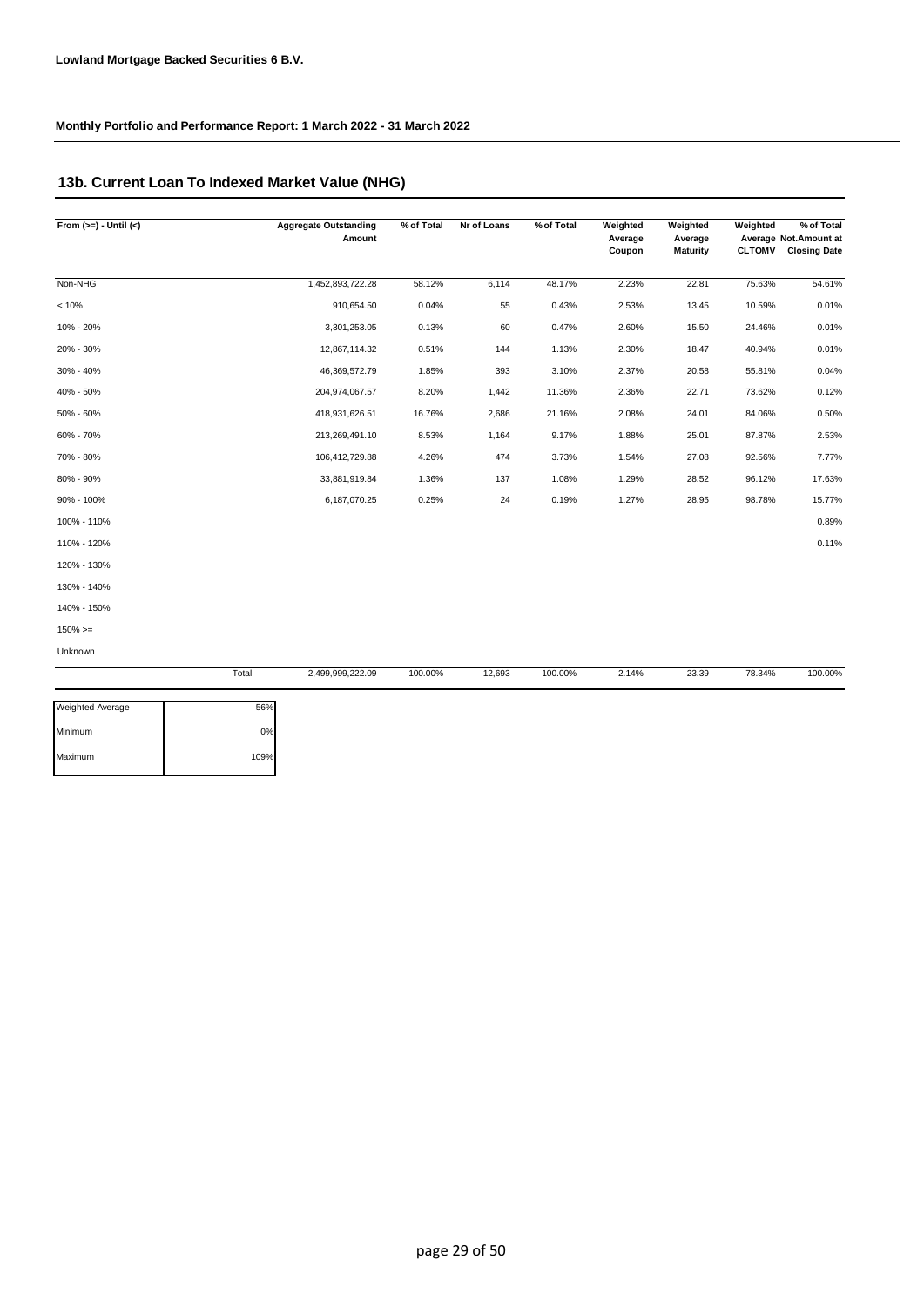## **14. Loanpart Coupon (interest rate bucket)**

| From $(>=) -$ Until $(<)$ | <b>Aggregate Outstanding</b><br>Amount | % of Total | Nr of<br>Loanparts | % of Total | Weighted<br>Average<br>Coupon | Weighted<br>Average<br>Maturity | Weighted<br><b>CLTOMV</b> | % of Total<br>Average Not. Amount at<br><b>Closing Date</b> |
|---------------------------|----------------------------------------|------------|--------------------|------------|-------------------------------|---------------------------------|---------------------------|-------------------------------------------------------------|
| $< 0.50\%$                |                                        |            |                    |            |                               |                                 |                           |                                                             |
| $0.50\% - 1.00\%$         | 17,047,903.20                          | 0.68%      | 263                | 0.93%      | 0.91%                         | 25.23                           | 74.60%                    |                                                             |
| 1.00% - 1.50%             | 276,803,742.36                         | 11.07%     | 3,581              | 12.67%     | 1.29%                         | 25.10                           | 76.14%                    | 0.07%                                                       |
| 1.50% - 2.00%             | 1,040,374,266.56                       | 41.61%     | 11,661             | 41.26%     | 1.75%                         | 24.82                           | 76.92%                    | 31.42%                                                      |
| 2.00% - 2.50%             | 516,991,695.65                         | 20.68%     | 5,426              | 19.20%     | 2.22%                         | 23.06                           | 80.03%                    | 25.37%                                                      |
| 2.50% - 3.00%             | 360,931,554.18                         | 14.44%     | 3,993              | 14.13%     | 2.72%                         | 21.75                           | 79.03%                    | 20.36%                                                      |
| $3.00\% - 3.50\%$         | 165,474,926.75                         | 6.62%      | 1,825              | 6.46%      | 3.19%                         | 19.68                           | 83.00%                    | 11.24%                                                      |
| $3.50\% - 4.00\%$         | 70,376,963.56                          | 2.82%      | 797                | 2.82%      | 3.72%                         | 19.35                           | 83.40%                    | 6.03%                                                       |
| 4.00% - 4.50%             | 26, 261, 191. 95                       | 1.05%      | 282                | 1.00%      | 4.11%                         | 19.21                           | 81.04%                    | 2.13%                                                       |
| 4.50% - 5.00%             | 10,193,749.12                          | 0.41%      | 156                | 0.55%      | 4.72%                         | 15.74                           | 77.52%                    | 1.46%                                                       |
| $5.00\% - 5.50\%$         | 6,225,742.72                           | 0.25%      | 115                | 0.41%      | 5.19%                         | 14.38                           | 69.63%                    | 1.10%                                                       |
| 5.50% - 6.00%             | 6,067,952.12                           | 0.24%      | 98                 | 0.35%      | 5.69%                         | 14.53                           | 72.45%                    | 0.58%                                                       |
| $6.00\% - 6.50\%$         | 2,482,931.99                           | 0.10%      | 50                 | 0.18%      | 6.16%                         | 13.02                           | 60.16%                    | 0.20%                                                       |
| $6.50\% - 7.00\%$         | 462,136.27                             | 0.02%      | 9                  | 0.03%      | 6.74%                         | 11.03                           | 49.76%                    | 0.03%                                                       |
| $7.00\%>=$                | 304,465.66                             | 0.01%      | 6                  | 0.02%      | 7.43%                         | 12.34                           | 43.98%                    | 0.01%                                                       |
| Unknown                   |                                        |            |                    |            |                               |                                 |                           |                                                             |
|                           | 2,499,999,222.09<br>Total              | 100.00%    | 28,262             | 100.00%    | 2.14%                         | 23.39                           | 78.34%                    | 100.00%                                                     |

| 2.14% |
|-------|
| 0.51% |
| 8.30% |
|       |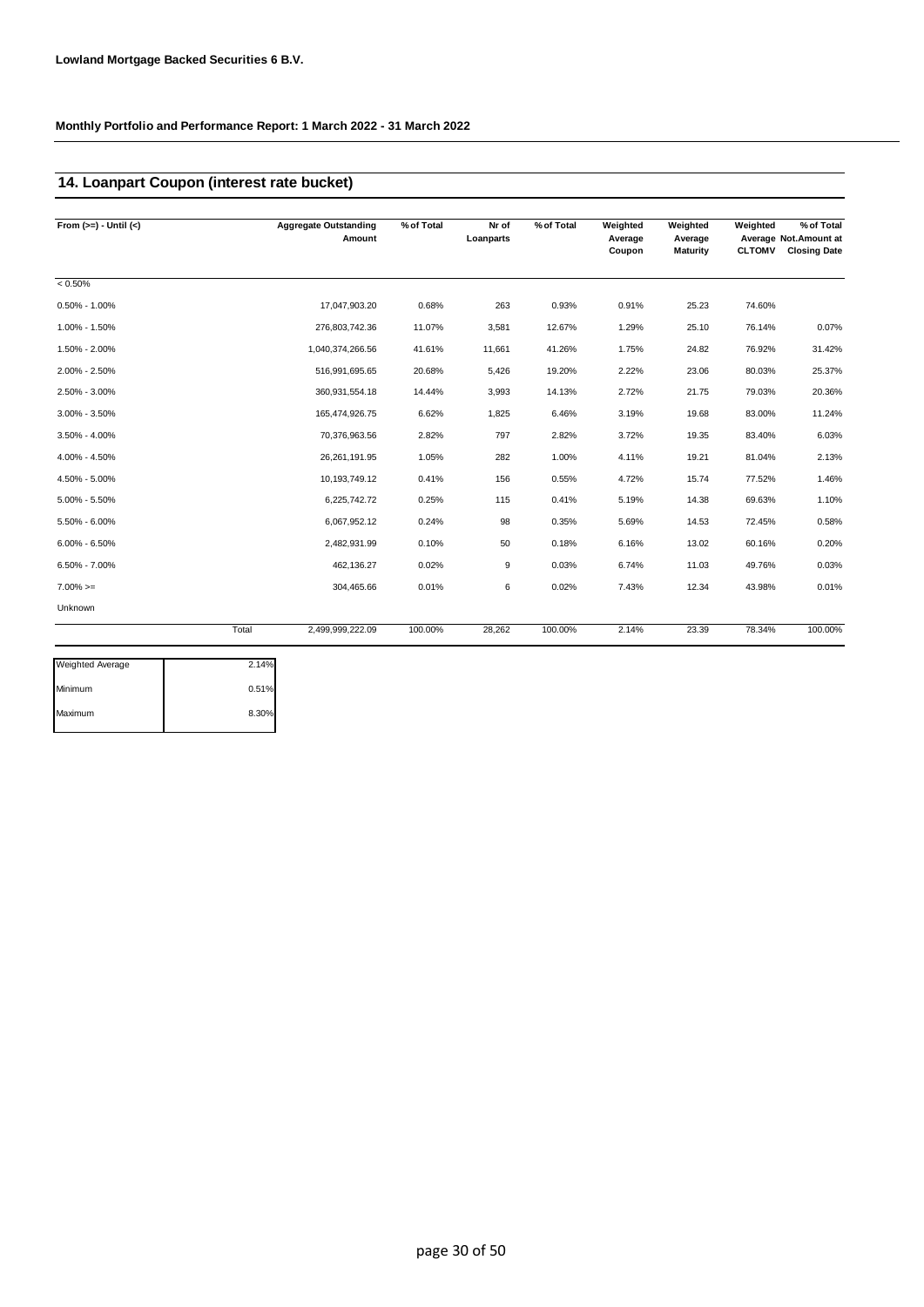### **15. Remaining Interest Rate Fixed Period**

| From $(>=) -$ Until $($         | <b>Aggregate Outstanding</b><br>Amount | % of Total | Nr of<br>Loanparts | % of Total | Weighted<br>Average<br>Coupon | Weighted<br>Average<br><b>Maturity</b> | Weighted<br><b>CLTOMV</b> | % of Total<br>Average Not.Amount at<br><b>Closing Date</b> |
|---------------------------------|----------------------------------------|------------|--------------------|------------|-------------------------------|----------------------------------------|---------------------------|------------------------------------------------------------|
| $<$ 12 month(s)                 | 85,442,242.97                          | 3.42%      | 1,196              | 4.23%      | 2.11%                         | 17.39                                  | 78.30%                    | 4.05%                                                      |
| 12 month(s) - 24 month(s)       | 27,555,845.65                          | 1.10%      | 384                | 1.36%      | 3.67%                         | 19.11                                  | 78.00%                    | 1.53%                                                      |
| $24$ month(s) - 36 month(s)     | 62,323,977.42                          | 2.49%      | 847                | 3.00%      | 3.30%                         | 19.66                                  | 76.73%                    | 1.49%                                                      |
| 36 month(s) - 48 month(s)       | 137,210,835.43                         | 5.49%      | 1,665              | 5.89%      | 2.75%                         | 18.71                                  | 79.93%                    | 0.64%                                                      |
| $48$ month(s) - 60 month(s)     | 301,466,597.31                         | 12.06%     | 3,488              | 12.34%     | 2.19%                         | 21.25                                  | 79.56%                    | 0.57%                                                      |
| $60$ month(s) - 72 month(s)     | 432,751,660.45                         | 17.31%     | 4,623              | 16.36%     | 1.99%                         | 23.83                                  | 79.98%                    | 3.10%                                                      |
| 72 month(s) - 84 month(s)       | 332,043,199.62                         | 13.28%     | 3,498              | 12.38%     | 2.00%                         | 24.53                                  | 76.51%                    | 7.10%                                                      |
| 84 month(s) - 96 month(s)       | 106,426,483.43                         | 4.26%      | 1,300              | 4.60%      | 1.90%                         | 23.41                                  | 78.16%                    | 12.35%                                                     |
| 96 month(s) - 108 month(s)      | 186, 173, 659. 69                      | 7.45%      | 2,014              | 7.13%      | 1.62%                         | 25.00                                  | 79.57%                    | 22.13%                                                     |
| 108 month(s) - 120 month(s)     | 76,050,580.37                          | 3.04%      | 946                | 3.35%      | 1.75%                         | 22.66                                  | 74.26%                    | 29.08%                                                     |
| $120$ month(s) - $132$ month(s) | 34, 321, 792. 40                       | 1.37%      | 372                | 1.32%      | 2.42%                         | 22.61                                  | 76.31%                    | 0.16%                                                      |
| 132 month(s) - $144$ month(s)   | 38,660,728.90                          | 1.55%      | 423                | 1.50%      | 2.24%                         | 22.77                                  | 76.73%                    | 0.70%                                                      |
| 144 month(s) - 156 month(s)     | 10,894,901.33                          | 0.44%      | 131                | 0.46%      | 3.05%                         | 21.54                                  | 78.10%                    | 0.81%                                                      |
| 156 month(s) - 168 month(s)     | 48,467,716.53                          | 1.94%      | 545                | 1.93%      | 2.55%                         | 22.60                                  | 75.46%                    | 1.26%                                                      |
| 168 month(s) - 180 month(s)     | 96,506,537.46                          | 3.86%      | 1,030              | 3.64%      | 2.78%                         | 23.07                                  | 76.66%                    | 1.38%                                                      |
| 180 month(s) - 192 month(s)     | 102,377,131.45                         | 4.10%      | 1,065              | 3.77%      | 2.81%                         | 24.71                                  | 78.43%                    | 0.04%                                                      |
| 192 month(s) - $204$ month(s)   | 63,320,330.41                          | 2.53%      | 708                | 2.51%      | 2.76%                         | 25.00                                  | 75.20%                    | 0.56%                                                      |
| 204 month(s) - 216 month(s)     | 37,304,334.18                          | 1.49%      | 426                | 1.51%      | 2.21%                         | 25.50                                  | 79.39%                    | 3.49%                                                      |
| $216$ month(s) - 228 month(s)   | 190,578,177.63                         | 7.62%      | 1,985              | 7.02%      | 1.78%                         | 27.07                                  | 81.03%                    | 4.83%                                                      |
| 228 month(s) - 240 month(s)     | 129,058,442.81                         | 5.16%      | 1,580              | 5.59%      | 1.50%                         | 26.83                                  | 75.30%                    | 4.72%                                                      |
| 240 month(s) - 252 month(s)     | 1,064,046.65                           | 0.04%      | 36                 | 0.13%      | 1.78%                         | 29.99                                  | 68.96%                    | 0.00%                                                      |
| $252$ month(s) - 264 month(s)   |                                        |            |                    |            |                               |                                        |                           |                                                            |
| $264$ month(s) - 276 month(s)   |                                        |            |                    |            |                               |                                        |                           | 0.01%                                                      |
| 276 month(s) - 288 month(s)     |                                        |            |                    |            |                               |                                        |                           |                                                            |
| $288$ month(s) - 300 month(s)   |                                        |            |                    |            |                               |                                        |                           |                                                            |
| 300 month(s) - 312 month(s)     |                                        |            |                    |            |                               |                                        |                           |                                                            |
| $312$ month(s) - 324 month(s)   |                                        |            |                    |            |                               |                                        |                           |                                                            |
| 324 month(s) - 336 month(s)     |                                        |            |                    |            |                               |                                        |                           |                                                            |
| 336 month(s) - 348 month(s)     |                                        |            |                    |            |                               |                                        |                           |                                                            |
| 348 month(s) - 360 month(s)     |                                        |            |                    |            |                               |                                        |                           |                                                            |
| $360$ month(s) $>=$             |                                        |            |                    |            |                               |                                        |                           |                                                            |
| Unknown                         |                                        |            |                    |            |                               |                                        |                           |                                                            |
|                                 | 2,499,999,222.09<br>Total              | 100.00%    | 28,262             | 100.00%    | 2.14%                         | 23.39                                  | 78.34%                    | 100.00%                                                    |

| <b>Weighted Average</b> | $105.2$ month $(s)$ |
|-------------------------|---------------------|
| Minimum                 | month(s)            |
| Maximum                 | 240 month(s)        |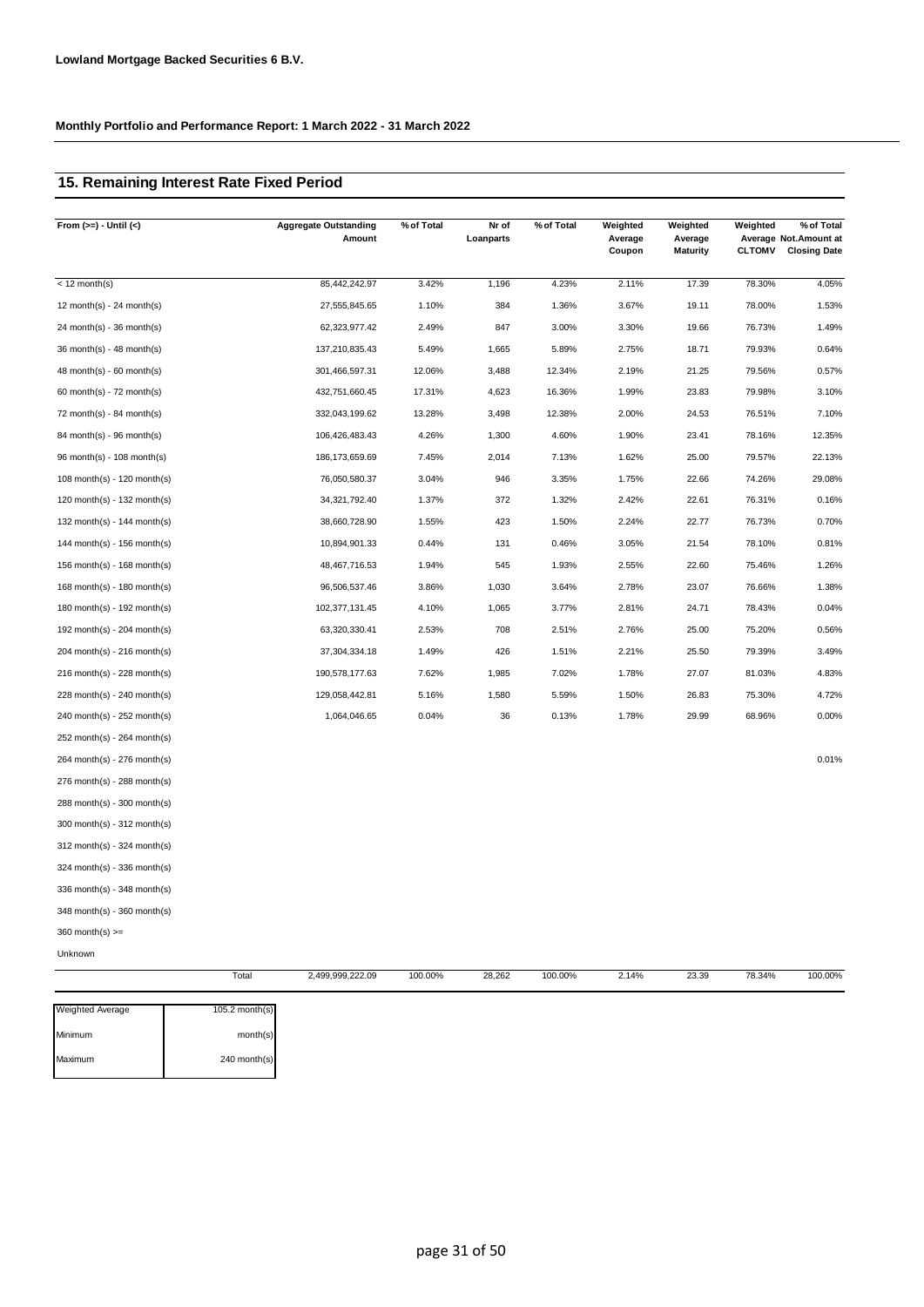### **16. Interest Payment Type**

| Description                     |       | <b>Aggregate Outstanding</b><br>Amount | % of Total | Nr of<br>Loanparts | % of Total | Weighted<br>Average<br>Coupon | Weighted<br>Average<br>Maturity | Weighted<br><b>CLTOMV</b> | % of Total<br>Average Not. Amount at<br><b>Closing Date</b> |
|---------------------------------|-------|----------------------------------------|------------|--------------------|------------|-------------------------------|---------------------------------|---------------------------|-------------------------------------------------------------|
| Fixed Interest Rate Mortgage    |       | 2,465,385,482.86                       | 98.62%     | 27.752             | 98.20%     | 2.15%                         | 23.51                           | 78.29%                    | 98.00%                                                      |
| Floating Interest Rate Mortgage |       | 34,613,739.23                          | .38%       | 510                | 1.80%      | 1.82%                         | 14.59                           | 81.97%                    | 2.00%                                                       |
| Unknown                         |       |                                        |            |                    |            |                               |                                 |                           |                                                             |
|                                 | Total | 2,499,999,222.09                       | 100.00%    | 28,262             | 100.00%    | 2.14%                         | 23.39                           | 78.34%                    | 100.00%                                                     |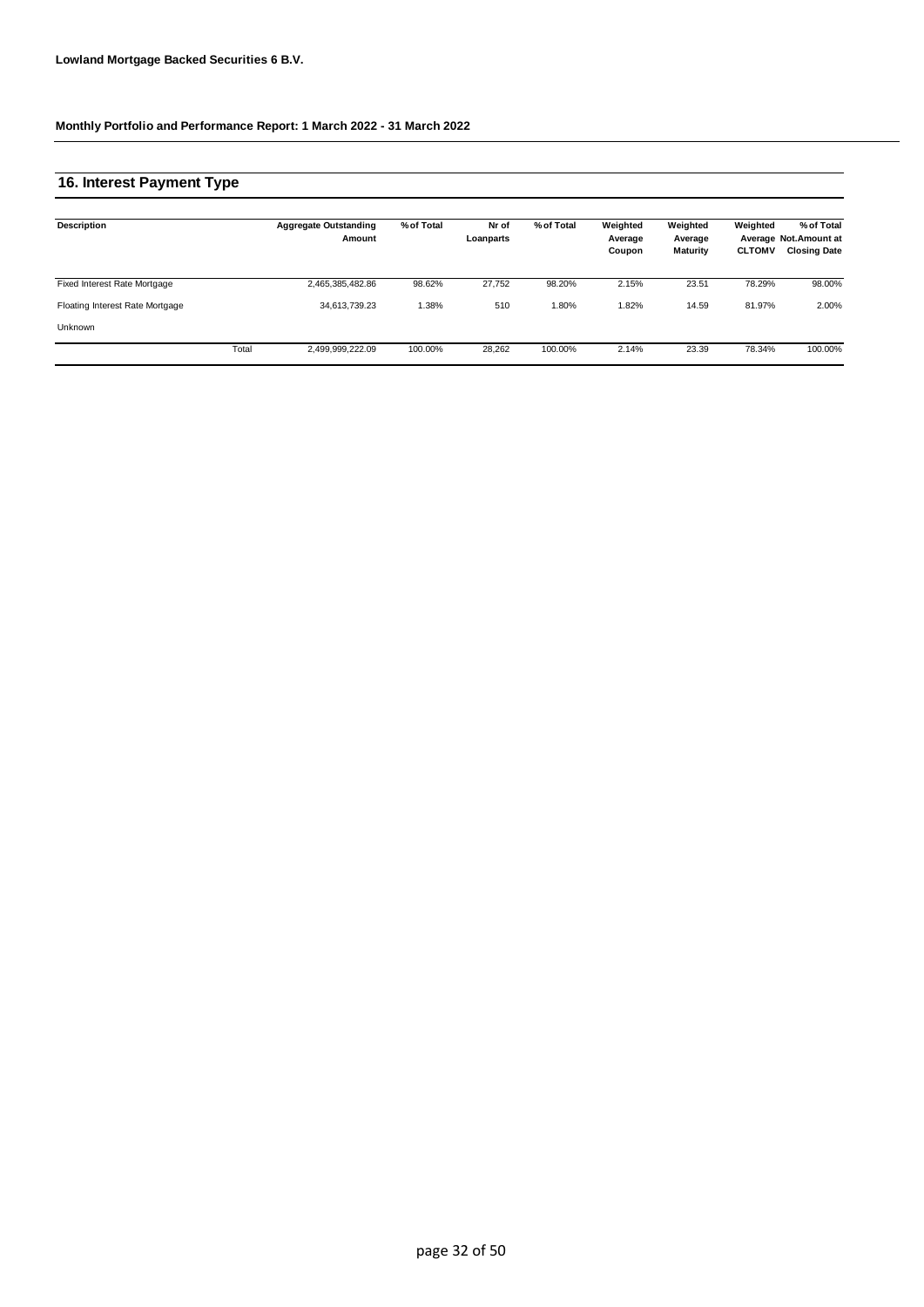### **17. Property Description**

| Description |       | <b>Aggregate Outstanding</b><br>Amount | % of Total | Nr of<br><b>Borrowers</b> | % of Total | Weighted<br>Average<br>Coupon | Weighted<br>Average<br><b>Maturity</b> | Weighted<br><b>CLTOMV</b> | % of Total<br>Average Not. Amount at<br><b>Closing Date</b> |
|-------------|-------|----------------------------------------|------------|---------------------------|------------|-------------------------------|----------------------------------------|---------------------------|-------------------------------------------------------------|
| House       |       | 2,168,706,430.33                       | 86.75%     | 10,566                    | 83.24%     | 2.17%                         | 23.31                                  | 78.40%                    | 84.43%                                                      |
| Apartment   |       | 327,119,427.89                         | 13.08%     | 2,096                     | 16.51%     | 1.98%                         | 23.96                                  | 78.20%                    | 15.47%                                                      |
| Other       |       | 4,173,363.87                           | 0.17%      | 31                        | 0.24%      | 2.20%                         | 20.92                                  | 59.05%                    | 0.10%                                                       |
|             | Total | 2,499,999,222.09                       | 100.00%    | 12,693                    | 100.00%    | 2.14%                         | 23.39                                  | 78.34%                    | 100.00%                                                     |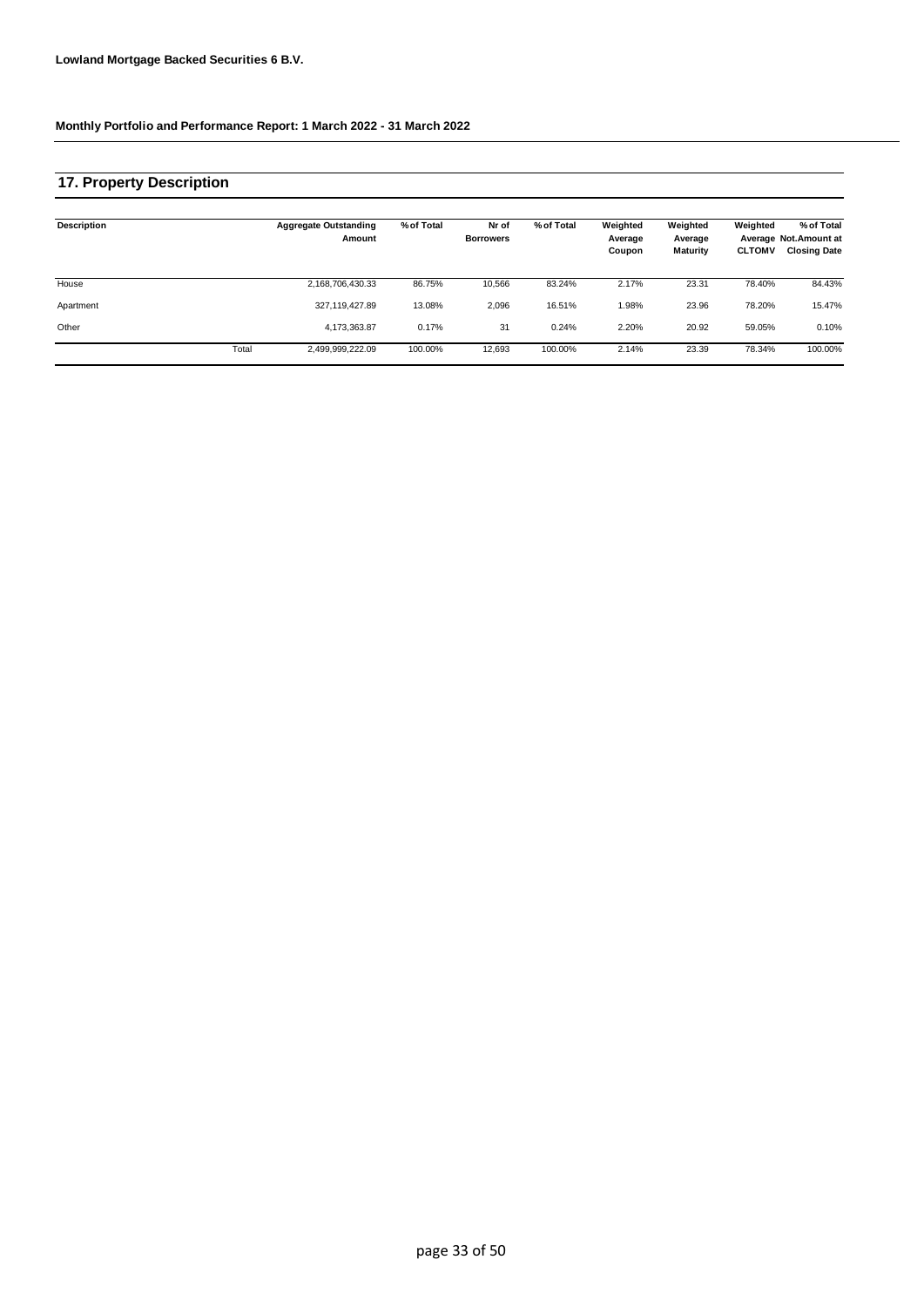## **18. Geographical Distribution (by province)**

| Province              |       | <b>Aggregate Outstanding</b><br>Amount | % of Total | Nr of Loans | % of Total | Weighted<br>Average<br>Coupon | Weighted<br>Average<br><b>Maturity</b> | Weighted<br><b>CLTOMV</b> | % of Total<br>Average Not.Amount at<br><b>Closing Date</b> |
|-----------------------|-------|----------------------------------------|------------|-------------|------------|-------------------------------|----------------------------------------|---------------------------|------------------------------------------------------------|
| Drenthe               |       | 85,158,860.80                          | 3.41%      | 503         | 3.96%      | 2.23%                         | 23.25                                  | 82.60%                    | 3.27%                                                      |
| Flevoland             |       | 91,587,972.15                          | 3.66%      | 495         | 3.90%      | 2.15%                         | 22.66                                  | 81.78%                    | 3.82%                                                      |
| Friesland             |       | 63,925,212.41                          | 2.56%      | 377         | 2.97%      | 2.12%                         | 23.66                                  | 81.84%                    | 2.36%                                                      |
| Gelderland            |       | 381,844,359.84                         | 15.27%     | 1,868       | 14.72%     | 2.17%                         | 23.34                                  | 78.72%                    | 15.79%                                                     |
| Groningen             |       | 66,545,131.16                          | 2.66%      | 438         | 3.45%      | 2.20%                         | 22.50                                  | 80.95%                    | 2.51%                                                      |
| Limburg               |       | 283,629,710.17                         | 11.35%     | 1,643       | 12.94%     | 2.33%                         | 22.08                                  | 79.24%                    | 10.57%                                                     |
| Noord-Brabant         |       | 364,804,659.91                         | 14.59%     | 1,707       | 13.45%     | 2.14%                         | 23.76                                  | 78.51%                    | 15.32%                                                     |
| Noord-Holland         |       | 339, 367, 582.01                       | 13.57%     | 1,490       | 11.74%     | 2.05%                         | 23.81                                  | 75.08%                    | 13.29%                                                     |
| Overijssel            |       | 187,074,443.50                         | 7.48%      | 1,004       | 7.91%      | 2.19%                         | 23.39                                  | 80.27%                    | 8.08%                                                      |
| Utrecht               |       | 165,821,578.11                         | 6.63%      | 759         | 5.98%      | 2.09%                         | 23.70                                  | 73.88%                    | 6.99%                                                      |
| Zeeland               |       | 39,543,559.02                          | 1.58%      | 248         | 1.95%      | 2.19%                         | 22.60                                  | 77.30%                    | 1.45%                                                      |
| Zuid-Holland          |       | 430,696,153.01                         | 17.23%     | 2,161       | 17.03%     | 2.06%                         | 23.88                                  | 78.32%                    | 16.55%                                                     |
| Unknown/Not specified |       |                                        |            |             |            |                               |                                        |                           | 0.00%                                                      |
|                       | Total | 2.499.999.222.09                       | 100.00%    | 12,693      | 100.00%    | 2.14%                         | 23.39                                  | 78.34%                    | 100.00%                                                    |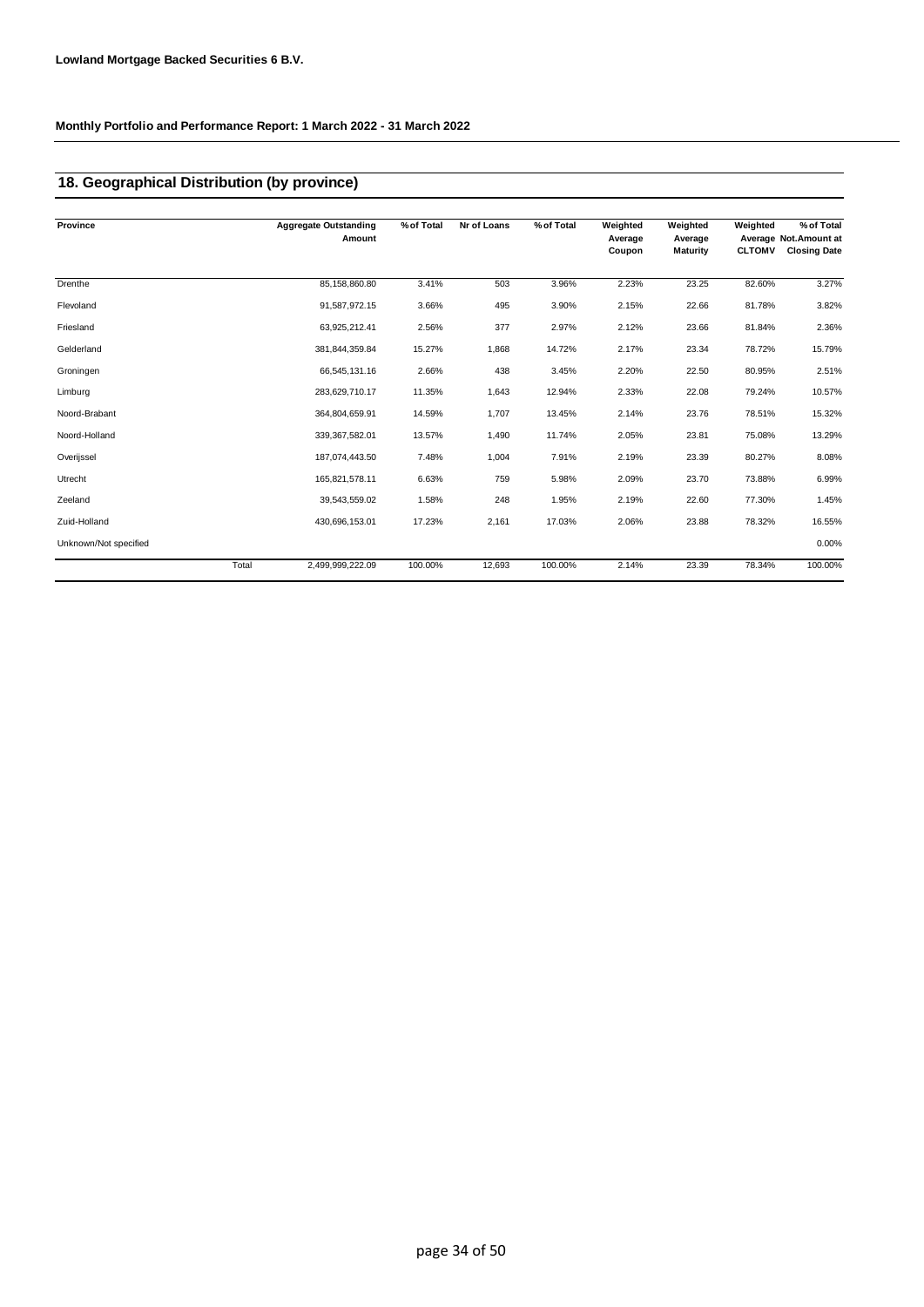## **19. Geographical Distribution (by economic region)**

| <b>Economic Region</b>                     | <b>Aggregate Outstanding</b><br>Amount | % of Total | Nr of Loans | % of Total | Weighted<br>Average<br>Coupon | Weighted<br>Average<br><b>Maturity</b> | Weighted<br><b>CLTOMV</b> | % of Total<br>Average Not. Amount at<br><b>Closing Date</b> |
|--------------------------------------------|----------------------------------------|------------|-------------|------------|-------------------------------|----------------------------------------|---------------------------|-------------------------------------------------------------|
| NL111 - Oost-Groningen                     | 19,746,037.34                          | 0.79%      | 138         | 1.09%      | 2.25%                         | 22.58                                  | 84.34%                    | 0.77%                                                       |
| NL112 - Delfzijl en omgeving               | 6,239,540.18                           | 0.25%      | 42          | 0.33%      | 2.14%                         | 23.21                                  | 85.59%                    | 0.22%                                                       |
| NL113- Overig Groningen                    | 40,559,553.64                          | 1.62%      | 258         | 2.03%      | 2.18%                         | 22.36                                  | 78.58%                    | 1.53%                                                       |
| NL121- Noord-Friesland                     | 30,366,281.84                          | 1.21%      | 184         | 1.45%      | 2.12%                         | 24.09                                  | 81.84%                    | 1.00%                                                       |
| NL122- Zuidwest-Friesland                  | 12,801,392.89                          | 0.51%      | 77          | 0.61%      | 2.07%                         | 23.72                                  | 81.50%                    | 0.52%                                                       |
| NL123- Zuidoost-Friesland                  | 20,757,537.68                          | 0.83%      | 116         | 0.91%      | 2.15%                         | 22.99                                  | 82.04%                    | 0.84%                                                       |
| NL131- Noord-Drenthe                       | 30,082,470.89                          | 1.20%      | 155         | 1.22%      | 2.27%                         | 23.72                                  | 81.06%                    | 0.88%                                                       |
| NL132- Zuidoost-Drenthe                    | 35,062,008.97                          | 1.40%      | 229         | 1.80%      | 2.25%                         | 22.83                                  | 83.69%                    | 1.55%                                                       |
| NL133- Zuidwest-Drenthe                    | 20,014,380.94                          | 0.80%      | 119         | 0.94%      | 2.15%                         | 23.28                                  | 83.01%                    | 0.84%                                                       |
| NL211- Noord-Overijssel                    | 59,414,604.50                          | 2.38%      | 311         | 2.45%      | 2.15%                         | 23.34                                  | 79.49%                    | 2.53%                                                       |
| NL212- Zuidwest-Overijssel                 | 23,728,199.53                          | 0.95%      | 129         | 1.02%      | 2.19%                         | 23.23                                  | 77.77%                    | 1.01%                                                       |
| NL213- Twente                              | 103,931,639.47                         | 4.16%      | 564         | 4.44%      | 2.22%                         | 23.46                                  | 81.29%                    | 4.54%                                                       |
| NL221- Veluwe                              | 105,086,748.42                         | 4.20%      | 484         | 3.81%      | 2.12%                         | 23.96                                  | 76.81%                    | 4.43%                                                       |
| NL224- Zuidwest-Gelderland                 | 44, 158, 533. 37                       | 1.77%      | 208         | 1.64%      | 2.15%                         | 24.05                                  | 80.05%                    | 1.67%                                                       |
| NL225- Achterhoek                          | 87,370,430.58                          | 3.49%      | 447         | 3.52%      | 2.27%                         | 23.10                                  | 79.45%                    | 3.54%                                                       |
| NL226- Arnhem/Nijmegen                     | 145,584,383.26                         | 5.82%      | 731         | 5.76%      | 2.14%                         | 22.81                                  | 79.27%                    | 6.17%                                                       |
| NL230- Flevoland                           | 91,587,972.15                          | 3.66%      | 495         | 3.90%      | 2.15%                         | 22.66                                  | 81.78%                    | 3.82%                                                       |
| NL310- Utrecht                             | 165,465,842.32                         | 6.62%      | 757         | 5.96%      | 2.09%                         | 23.70                                  | 73.88%                    | 6.97%                                                       |
| NL321- Kop van Noord-Holland               | 43,959,053.00                          | 1.76%      | 244         | 1.92%      | 2.10%                         | 23.96                                  | 78.08%                    | 1.79%                                                       |
| NL322- Alkmaar en omgeving                 | 35,983,474.02                          | 1.44%      | 173         | 1.36%      | 2.04%                         | 23.77                                  | 78.33%                    | 1.43%                                                       |
| NL323- IJmond                              | 23,125,966.46                          | 0.93%      | 105         | 0.83%      | 2.00%                         | 24.18                                  | 77.19%                    | 0.76%                                                       |
| NL324- Agglomeratie Haarlem                | 30,451,674.87                          | 1.22%      | 118         | 0.93%      | 2.04%                         | 23.84                                  | 72.45%                    | 1.14%                                                       |
| NL325- Zaanstreek                          | 18,999,870.03                          | 0.76%      | 86          | 0.68%      | 1.97%                         | 24.31                                  | 81.28%                    | 0.61%                                                       |
| NL326- Groot-Amsterdam                     | 148,966,735.29                         | 5.96%      | 607         | 4.78%      | 2.04%                         | 23.69                                  | 72.87%                    | 6.09%                                                       |
| NL327- Het Gooi en Vechtstreek             | 37,880,808.34                          | 1.52%      | 157         | 1.24%      | 2.09%                         | 23.63                                  | 74.91%                    | 1.47%                                                       |
| NL331- Agglomeratie Leiden en Bollenstreek | 59,930,529.01                          | 2.40%      | 254         | 2.00%      | 2.03%                         | 24.58                                  | 74.67%                    | 2.15%                                                       |
| NL332- Agglomeratie 's-Gravenhage          | 95,863,044.29                          | 3.83%      | 467         | 3.68%      | 2.02%                         | 23.99                                  | 77.11%                    | 3.58%                                                       |
| NL333- Delft en Westland                   | 23,423,381.47                          | 0.94%      | 116         | 0.91%      | 2.07%                         | 23.78                                  | 76.60%                    | 1.00%                                                       |
| NL334- Oost-Zuid-Holland                   | 43,218,081.55                          | 1.73%      | 212         | 1.67%      | 2.05%                         | 24.31                                  | 78.32%                    | 1.58%                                                       |
| NL335- Groot-Rijnmond                      | 151,328,602.33                         | 6.05%      | 800         | 6.30%      | 2.04%                         | 23.70                                  | 80.17%                    | 5.90%                                                       |
| NL336- Zuidoost-Zuid-Holland               | 56,932,514.36                          | 2.28%      | 312         | 2.46%      | 2.20%                         | 23.15                                  | 79.96%                    | 2.32%                                                       |
| NL341- Zeeuwsch-Vlaanderen                 | 12,676,065.66                          | 0.51%      | 90          | 0.71%      | 2.19%                         | 22.13                                  | 76.04%                    | 0.43%                                                       |
| NL342- Overig Zeeland                      | 26,867,493.36                          | 1.07%      | 158         | 1.24%      | 2.19%                         | 22.82                                  | 77.90%                    | 1.01%                                                       |
| NL411- West-Noord-Brabant                  | 84,832,485.09                          | 3.39%      | 408         | 3.21%      | 2.11%                         | 23.81                                  | 78.96%                    | 3.66%                                                       |
| NL412- Midden-Noord-Brabant                | 64,232,929.56                          | 2.57%      | 312         | 2.46%      | 2.11%                         | 23.89                                  | 79.98%                    | 2.58%                                                       |
| NL413- Noordoost-Noord-Brabant             | 110,949,839.49                         | 4.44%      | 500         | 3.94%      | 2.16%                         | 23.79                                  | 77.80%                    | 4.34%                                                       |
| NL414- Zuidoost-Noord-Brabant              | 104,789,405.77                         | 4.19%      | 487         | 3.84%      | 2.14%                         | 23.61                                  | 77.98%                    | 4.72%                                                       |
| NL421- Noord-Limburg                       | 70,385,473.79                          | 2.82%      | 376         | 2.96%      | 2.26%                         | 22.71                                  | 78.39%                    | 2.78%                                                       |
| NL422- Midden-Limburg                      | 68,522,768.85                          | 2.74%      | 382         | 3.01%      | 2.35%                         | 22.63                                  | 77.81%                    | 2.37%                                                       |
| NL423- Zuid-Limburg                        | 144,721,467.53                         | 5.79%      | 885         | 6.97%      | 2.36%                         | 21.51                                  | 80.33%                    | 5.43%                                                       |
| Unknown/Not specified                      |                                        |            |             |            |                               |                                        |                           | 0.02%                                                       |
|                                            | Total<br>2,499,999,222.09              | 100.00%    | 12,693      | 100.00%    | 2.14%                         | 23.39                                  | 78.34%                    | 100.00%                                                     |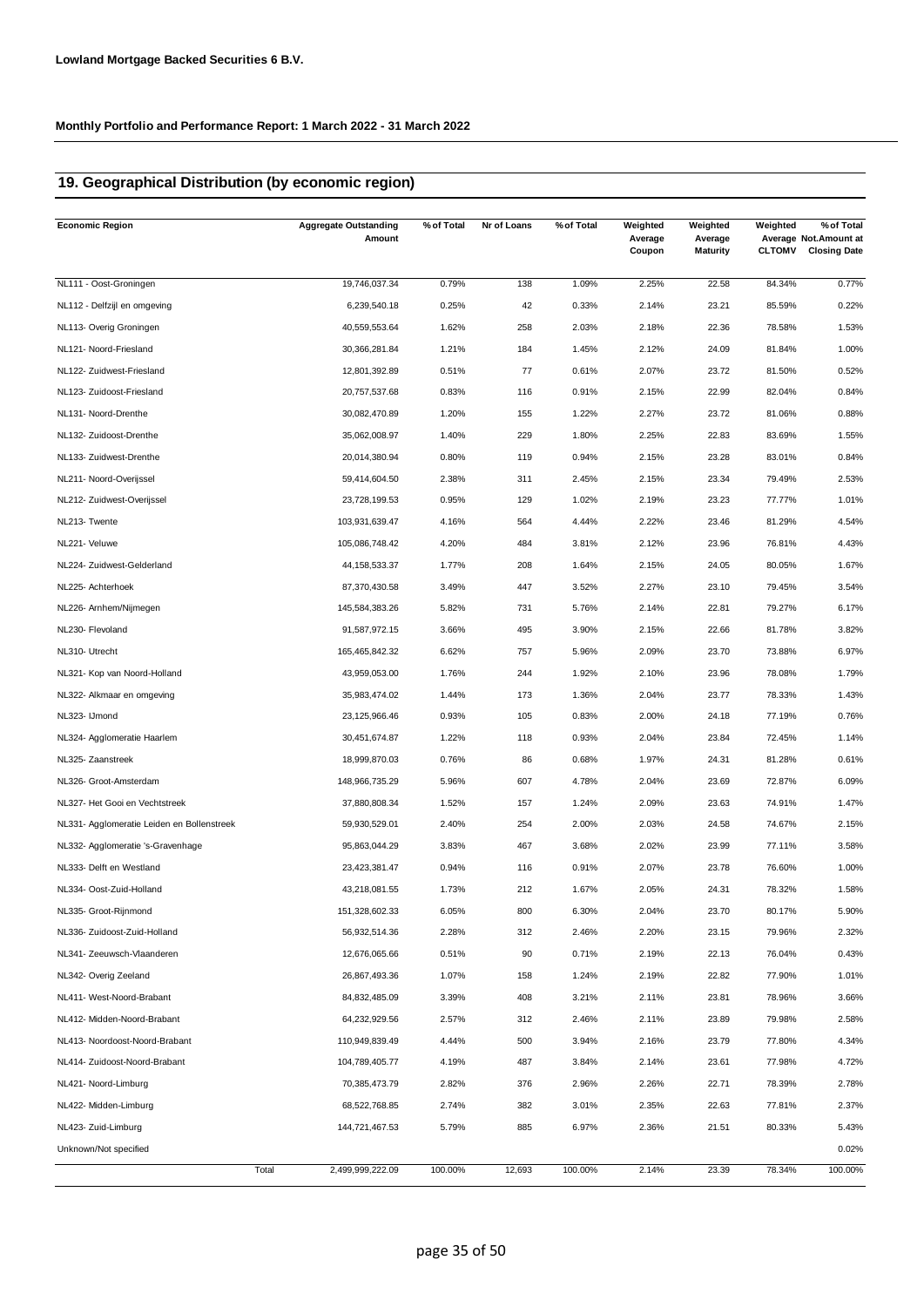## **20. Construction Deposits (% of net princ. amount)**

| From $(>=) -$ Until $(<)$ |       | <b>Aggregate Outstanding</b><br>Amount | % of Total | Nr of<br><b>Borrowers</b> | % of Total | Weighted<br>Average<br>Coupon | Weighted<br>Average<br><b>Maturity</b> | Weighted<br><b>CLTOMV</b> | % of Total<br>Average Not.Amount at<br><b>Closing Date</b> |
|---------------------------|-------|----------------------------------------|------------|---------------------------|------------|-------------------------------|----------------------------------------|---------------------------|------------------------------------------------------------|
| 0%                        |       | 2,352,946,950.87                       | 94.12%     | 12,122                    | 95.50%     | 2.17%                         | 23.17                                  | 78.38%                    | 84.95%                                                     |
| 0% - 10%                  |       | 110, 163, 783. 74                      | 4.41%      | 427                       | 3.36%      | 1.66%                         | 27.04                                  | 80.02%                    | 11.67%                                                     |
| 10% - 20%                 |       | 23, 197, 967.00                        | 0.93%      | 91                        | 0.72%      | 1.75%                         | 26.36                                  | 73.17%                    | 1.37%                                                      |
| 20% - 30%                 |       | 5,722,132.74                           | 0.23%      | 24                        | 0.19%      | 1.69%                         | 26.95                                  | 68.28%                    | 0.56%                                                      |
| 30% - 40%                 |       | 4,222,923.11                           | 0.17%      | 16                        | 0.13%      | 1.69%                         | 26.27                                  | 65.26%                    | 0.50%                                                      |
| 40% - 50%                 |       | 1,125,424.10                           | 0.05%      | 3                         | 0.02%      | 1.51%                         | 28.71                                  | 71.56%                    | 0.30%                                                      |
| 50% - 60%                 |       | 1,120,436.12                           | 0.04%      | 5                         | 0.04%      | 1.49%                         | 28.66                                  | 67.69%                    | 0.24%                                                      |
| 60% - 70%                 |       | 642,885.16                             | 0.03%      | $\overline{2}$            | 0.02%      | 1.66%                         | 21.21                                  | 76.92%                    | 0.22%                                                      |
| 70% - 80%                 |       | 141,210.45                             | 0.01%      | $\mathbf{1}$              | 0.01%      | 1.50%                         | 23.16                                  | 32.65%                    | 0.06%                                                      |
| 80% - 90%                 |       | 615,508.80                             | 0.02%      | 1                         | 0.01%      | 1.36%                         | 28.42                                  | 75.52%                    | 0.05%                                                      |
| 90% - 100%                |       | 100,000.00                             | 0.00%      | 1                         | 0.01%      | 1.58%                         | 29.33                                  | 23.53%                    | 0.06%                                                      |
| $100\% >$                 |       |                                        |            |                           |            |                               |                                        |                           | 0.01%                                                      |
|                           | Total | 2,499,999,222.09                       | 100.00%    | 12,693                    | 100.00%    | 2.14%                         | 23.39                                  | 78.34%                    | 100.00%                                                    |

| <b>Weighted Average</b> | 0%   |
|-------------------------|------|
| Minimum                 | 0%   |
| Maximum                 | 100% |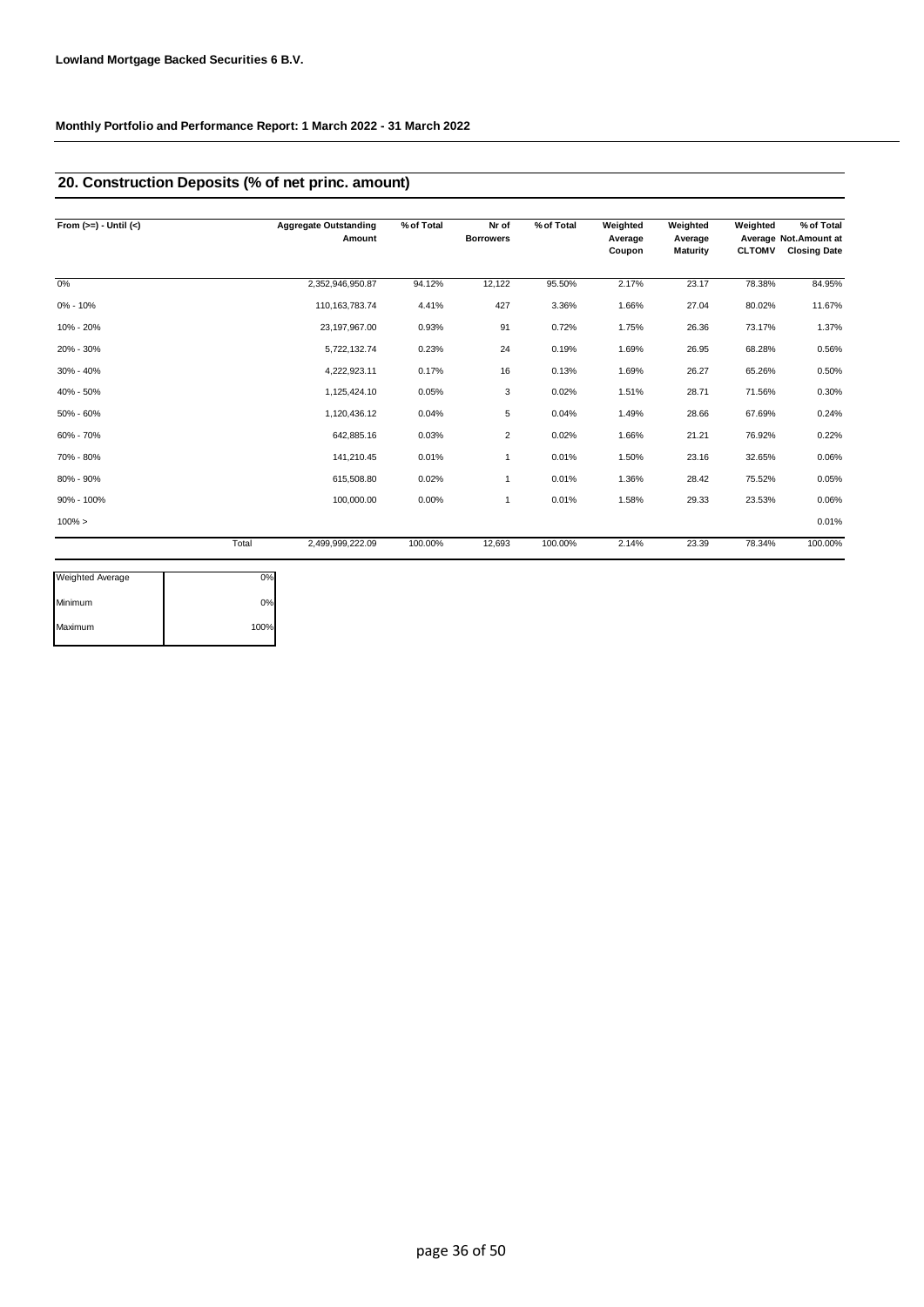| 21. Occupancy         |       |                                        |            |                           |            |                               |                                        |                           |                                                            |
|-----------------------|-------|----------------------------------------|------------|---------------------------|------------|-------------------------------|----------------------------------------|---------------------------|------------------------------------------------------------|
| <b>Description</b>    |       | <b>Aggregate Outstanding</b><br>Amount | % of Total | Nr of<br><b>Borrowers</b> | % of Total | Weighted<br>Average<br>Coupon | Weighted<br>Average<br><b>Maturity</b> | Weighted<br><b>CLTOMV</b> | % of Total<br>Average Not.Amount at<br><b>Closing Date</b> |
| <b>Owner Occupied</b> |       | 2,499,999,222.09                       | 100.00%    | 12,693                    | 100.00%    | 2.14%                         | 23.39                                  | 78.34%                    | 100.00%                                                    |
| Buy-to-let            |       |                                        |            |                           |            |                               |                                        |                           |                                                            |
| Unknown               |       |                                        |            |                           |            |                               |                                        |                           |                                                            |
|                       | Total | 2,499,999,222.09                       | 100.00%    | 12,693                    | 100.00%    | 2.14%                         | 23.39                                  | 78.34%                    | 100.00%                                                    |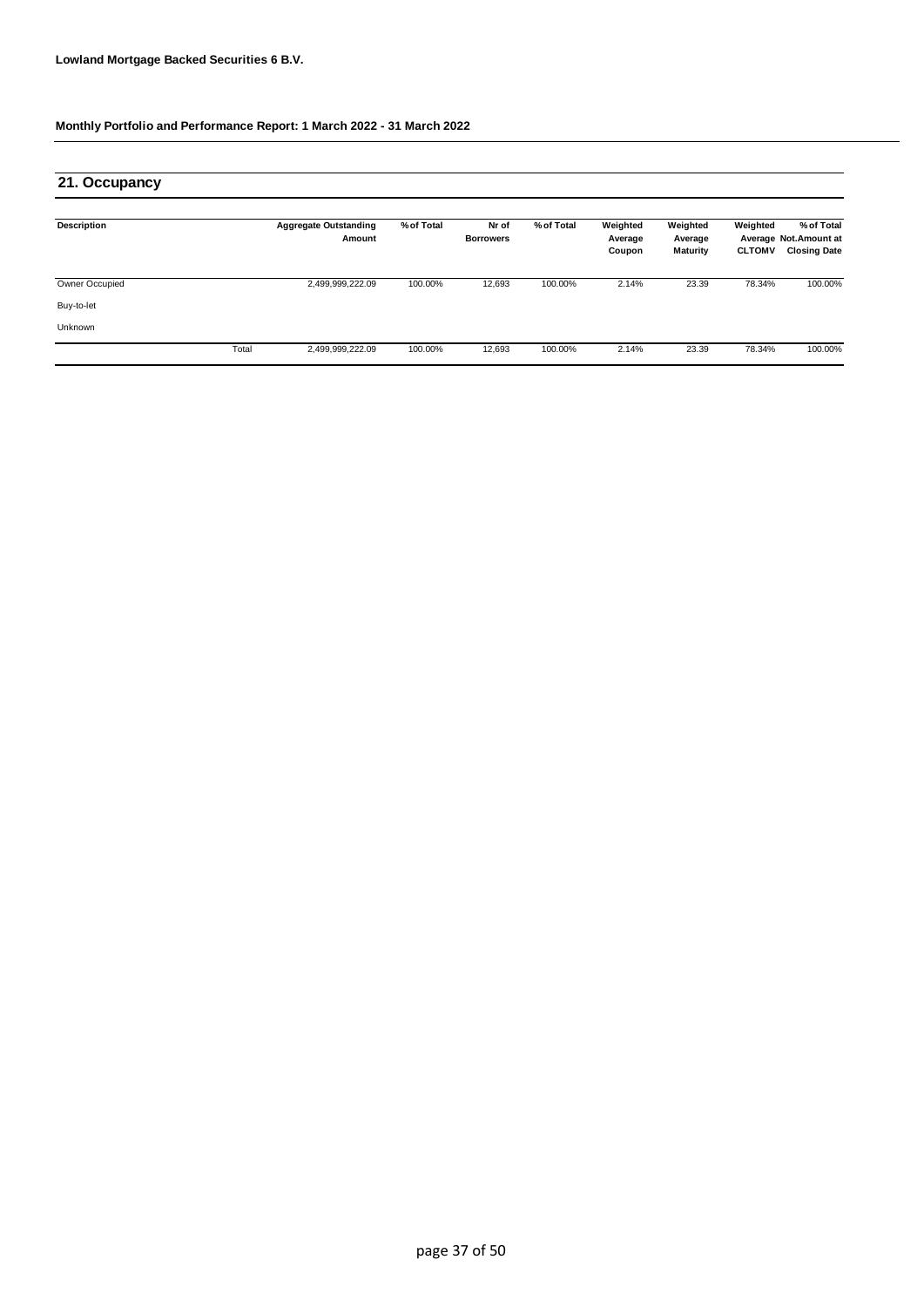### **22. Employment Status Borrower**

| <b>Description</b> |       | <b>Aggregate Outstanding</b><br>Amount | % of Total | Nr of<br><b>Borrowers</b> | % of Total | Weighted<br>Average<br>Coupon | Weighted<br>Average<br>Maturity | Weighted<br><b>CLTOMV</b> | % of Total<br>Average Not.Amount at<br><b>Closing Date</b> |
|--------------------|-------|----------------------------------------|------------|---------------------------|------------|-------------------------------|---------------------------------|---------------------------|------------------------------------------------------------|
| Employed           |       | 2,404,009,629.60                       | 96.16%     | 12,286                    | 96.79%     | 2.14%                         | 23.40                           | 78.57%                    | 95.31%                                                     |
| Self Employed      |       | 63,176,915.40                          | 2.53%      | 204                       | 1.61%      | 2.12%                         | 24.56                           | 72.17%                    | 2.98%                                                      |
| Other              |       | 21,739,258.92                          | 0.87%      | 148                       | 1.17%      | 2.14%                         | 21.86                           | 69.11%                    | 0.57%                                                      |
| Unknown            |       | 11,073,418.17                          | 0.44%      | 55                        | 0.43%      | 2.52%                         | 17.35                           | 80.88%                    | 1.15%                                                      |
| Null values        |       |                                        |            |                           |            |                               |                                 |                           |                                                            |
|                    | Total | 2,499,999,222.09                       | 100.00%    | 12,693                    | 100.00%    | 2.14%                         | 23.39                           | 78.34%                    | 100.00%                                                    |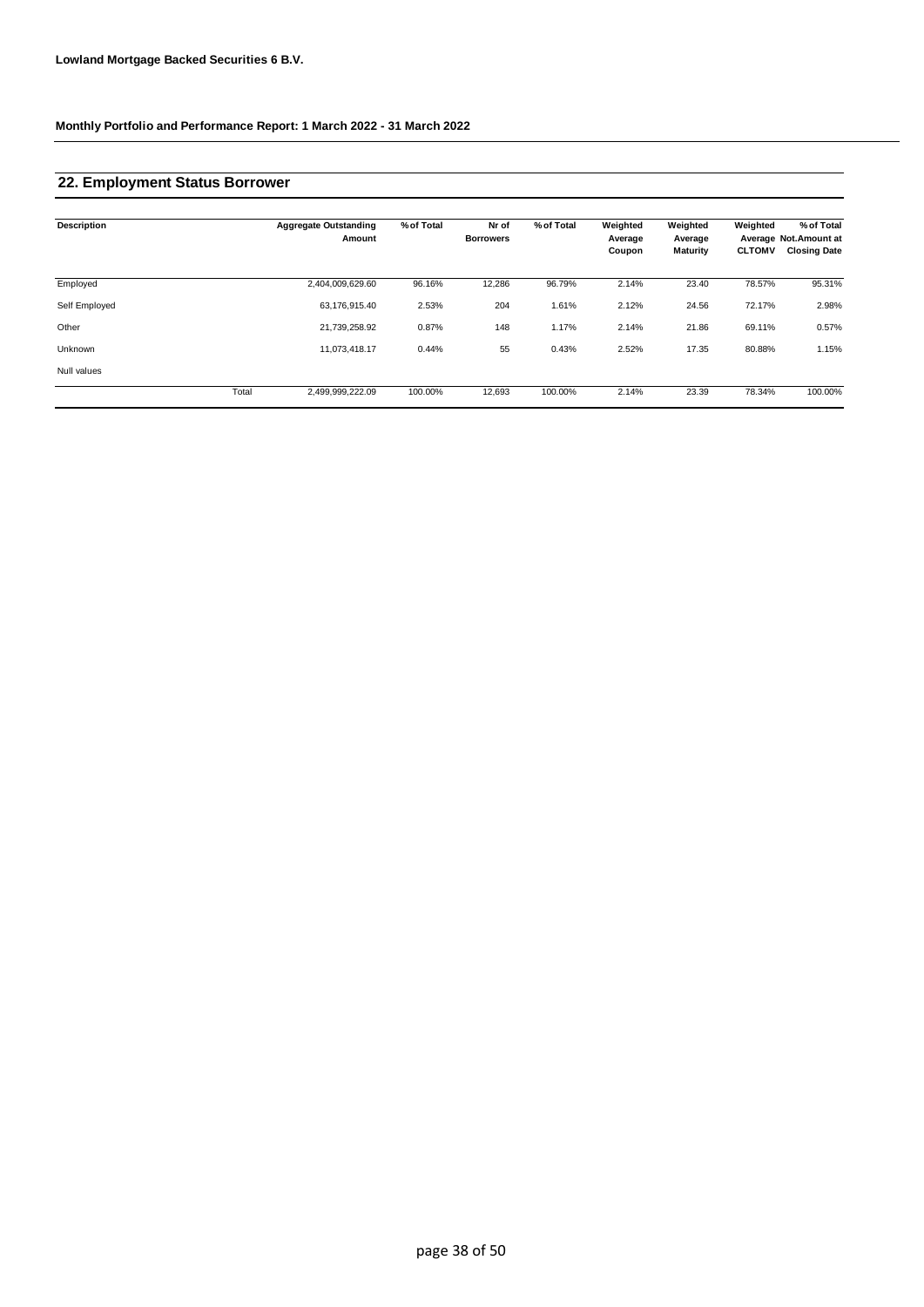## **23. Loan To Income**

| From $(>=) -$ Until $(<)$ |       | <b>Aggregate Outstanding</b><br>Amount | % of Total | Nr of<br><b>Borrowers</b> | % of Total | Weighted<br>Average<br>Coupon | Weighted<br>Average<br>Maturity | Weighted<br><b>CLTOMV</b> | % of Total<br>Average Not.Amount at<br><b>Closing Date</b> |
|---------------------------|-------|----------------------------------------|------------|---------------------------|------------|-------------------------------|---------------------------------|---------------------------|------------------------------------------------------------|
| Self Certified (main)     |       |                                        |            |                           |            |                               |                                 |                           | 0.03%                                                      |
| < 0.5                     |       | 5,651,700.06                           | 0.23%      | 144                       | 1.13%      | 1.96%                         | 21.32                           | 59.56%                    | 0.03%                                                      |
| $0.5 - 1.0$               |       | 8,324,807.34                           | 0.33%      | 151                       | 1.19%      | 2.35%                         | 16.43                           | 29.79%                    | 0.17%                                                      |
| $1.0 - 1.5$               |       | 22,467,924.40                          | 0.90%      | 236                       | 1.86%      | 2.33%                         | 18.21                           | 46.11%                    | 0.27%                                                      |
| $1.5 - 2.0$               |       | 54,478,596.36                          | 2.18%      | 398                       | 3.14%      | 2.31%                         | 20.34                           | 59.50%                    | 1.05%                                                      |
| $2.0 - 2.5$               |       | 126,672,169.94                         | 5.07%      | 794                       | 6.26%      | 2.27%                         | 21.79                           | 67.14%                    | 2.72%                                                      |
| $2.5 - 3.0$               |       | 237,498,801.10                         | 9.50%      | 1,340                     | 10.56%     | 2.24%                         | 22.67                           | 73.48%                    | 6.16%                                                      |
| $3.0 - 3.5$               |       | 387,640,262.50                         | 15.51%     | 2,016                     | 15.88%     | 2.19%                         | 23.49                           | 77.44%                    | 11.94%                                                     |
| $3.5 - 4.0$               |       | 610,942,868.81                         | 24.44%     | 3,111                     | 24.51%     | 2.16%                         | 24.07                           | 80.37%                    | 18.84%                                                     |
| $4.0 - 4.5$               |       | 537, 157, 226.27                       | 21.49%     | 2,480                     | 19.54%     | 2.04%                         | 24.55                           | 81.65%                    | 30.59%                                                     |
| $4.5 - 5.0$               |       | 269,988,212.56                         | 10.80%     | 1,066                     | 8.40%      | 2.01%                         | 24.34                           | 82.86%                    | 16.48%                                                     |
| $5.0 - 5.5$               |       | 103,810,410.19                         | 4.15%      | 389                       | 3.06%      | 2.14%                         | 22.59                           | 82.50%                    | 5.89%                                                      |
| $5.5 - 6.0$               |       | 44,030,959.94                          | 1.76%      | 172                       | 1.36%      | 2.24%                         | 21.24                           | 81.67%                    | 2.20%                                                      |
| $6.0 - 6.5$               |       | 27,977,276.99                          | 1.12%      | 116                       | 0.91%      | 2.20%                         | 20.20                           | 83.45%                    | 1.57%                                                      |
| $6.5 - 7.0$               |       | 19,899,692.79                          | 0.80%      | 82                        | 0.65%      | 2.36%                         | 17.99                           | 83.00%                    | 0.86%                                                      |
| $7.0 =$                   |       | 43,458,312.84                          | 1.74%      | 198                       | 1.56%      | 2.30%                         | 18.06                           | 81.32%                    | 1.17%                                                      |
| Unknown                   |       |                                        |            |                           |            |                               |                                 |                           |                                                            |
|                           | Total | 2,499,999,222.09                       | 100.00%    | 12,693                    | 100.00%    | 2.14%                         | 23.39                           | 78.34%                    | 100.00%                                                    |

| Weighted Average |       |
|------------------|-------|
| Minimum          | 0.0   |
| Maximum          | 611.3 |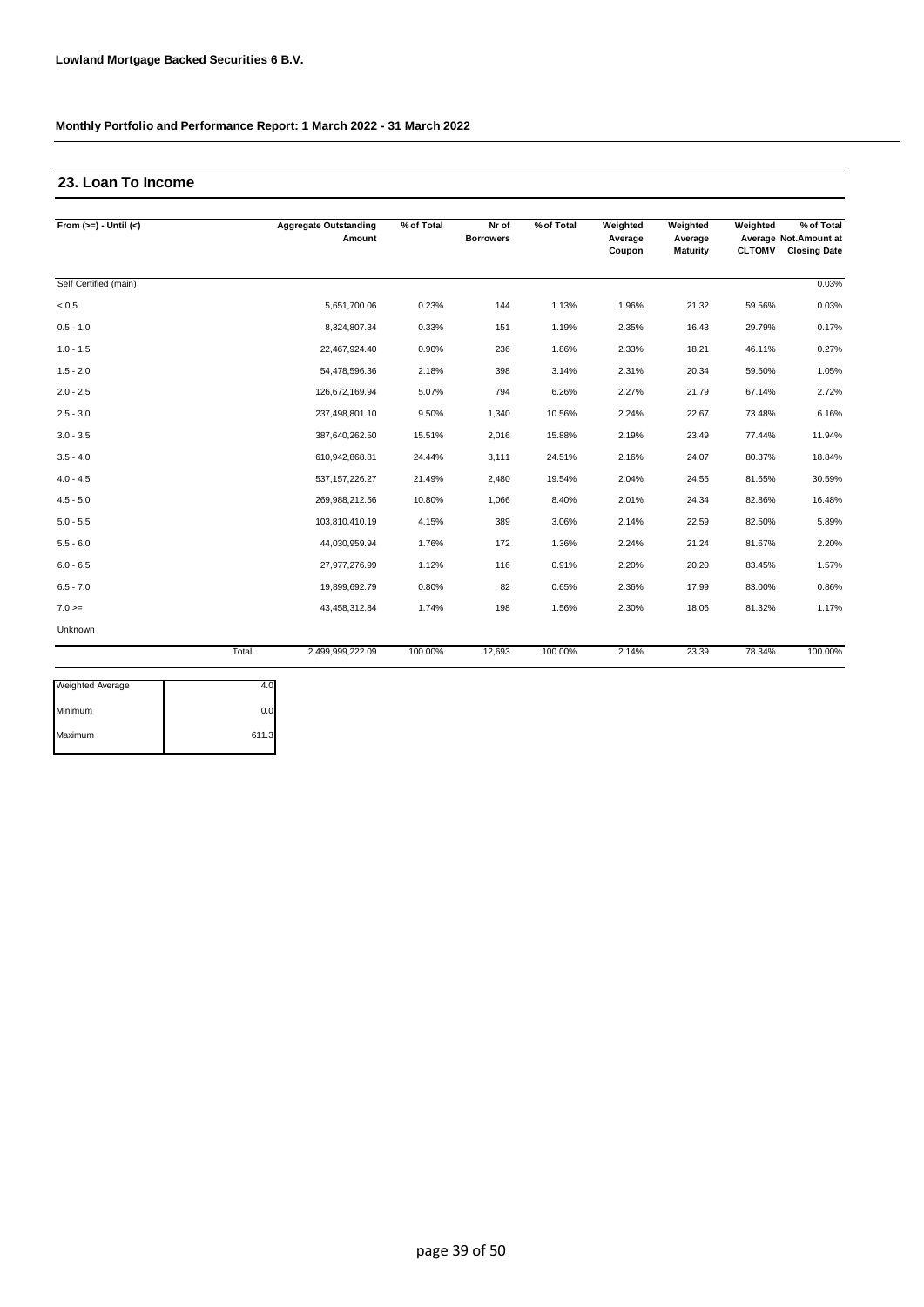### **24. Debt Service to Income**

| From $(>=) -$ Until $(<)$ | <b>Aggregate Outstanding Amount</b> | % of Total | Nr of<br><b>Borrowers</b> | % of Total | Weighted<br>Average<br>Coupon | Weighted<br>Average<br><b>Maturity</b> | Weighted | % of Total<br>Average Not.Amount at<br><b>CLTOMV</b> Closing Date |
|---------------------------|-------------------------------------|------------|---------------------------|------------|-------------------------------|----------------------------------------|----------|-------------------------------------------------------------------|
| $< 5\%$                   | 36,138,572.42                       | 1.45%      | 411                       | 3.24%      | 2.04%                         | 23.72                                  | 75.51%   | 0.46%                                                             |
| 5% - 10%                  | 205,874,951.09                      | 8.24%      | 1,200                     | 9.45%      | 2.22%                         | 22.46                                  | 78.81%   | 4.61%                                                             |
| 10% - 15%                 | 676,953,945.74                      | 27.08%     | 3,320                     | 26.16%     | 2.22%                         | 22.51                                  | 78.25%   | 21.67%                                                            |
| 15% - 20%                 | 1,027,552,032.04                    | 41.10%     | 5,057                     | 39.84%     | 1.97%                         | 24.86                                  | 80.65%   | 42.55%                                                            |
| 20% - 25%                 | 455,196,888.51                      | 18.21%     | 2,191                     | 17.26%     | 2.32%                         | 24.50                                  | 81.71%   | 24.62%                                                            |
| 25% - 30%                 | 72,692,227.81                       | 2.91%      | 373                       | 2.94%      | 2.97%                         | 22.94                                  | 80.37%   | 4.96%                                                             |
| 30% - 35%                 | 10,834,838.34                       | 0.43%      | 60                        | 0.47%      | 2.54%                         | 20.43                                  | 77.64%   | 0.86%                                                             |
| 35% - 40%                 | 5,177,174.78                        | 0.21%      | 27                        | 0.21%      | 2.19%                         | 20.06                                  | 71.00%   | 0.18%                                                             |
| 40% - 45%                 | 1,238,181.00                        | 0.05%      | 8                         | 0.06%      | 3.19%                         | 14.48                                  | 73.73%   | 0.04%                                                             |
| 45% - 50%                 | 1,545,688.01                        | 0.06%      | 11                        | 0.09%      | 2.87%                         | 18.78                                  | 72.64%   | 0.02%                                                             |
| 50% - 55%                 | 1,092,339.35                        | 0.04%      | 6                         | 0.05%      | 1.82%                         | 24.22                                  | 78.83%   |                                                                   |
| 55% - 60%                 | 907064.73                           | 0.04%      | 5                         | 0.04%      |                               |                                        |          | 0.02%                                                             |
| 60% - 65%                 | 653,741.29                          | 0.03%      | 4                         | 0.03%      | 4.25%                         | 15.75                                  | 66.00%   |                                                                   |
| 65% - 70%                 | 724,396.22                          | 0.03%      | 4                         | 0.03%      | 3.35%                         | 16.67                                  | 80.38%   |                                                                   |
| $70\% =$                  | 3,417,180.76                        | 0.14%      | 16                        | 0.13%      | 2.30%                         | 22.09                                  | 74.34%   |                                                                   |
| Unknown                   |                                     |            |                           |            |                               |                                        |          |                                                                   |
|                           | Total<br>2,499,999,222.09           | 100.00%    | 12,693                    | 100.00%    | 2.14%                         | 23.39                                  | 78.34%   | 100.00%                                                           |

| Weighted Average | 11%    |
|------------------|--------|
| Minimum          | 0%     |
| Maximum          | 3,093% |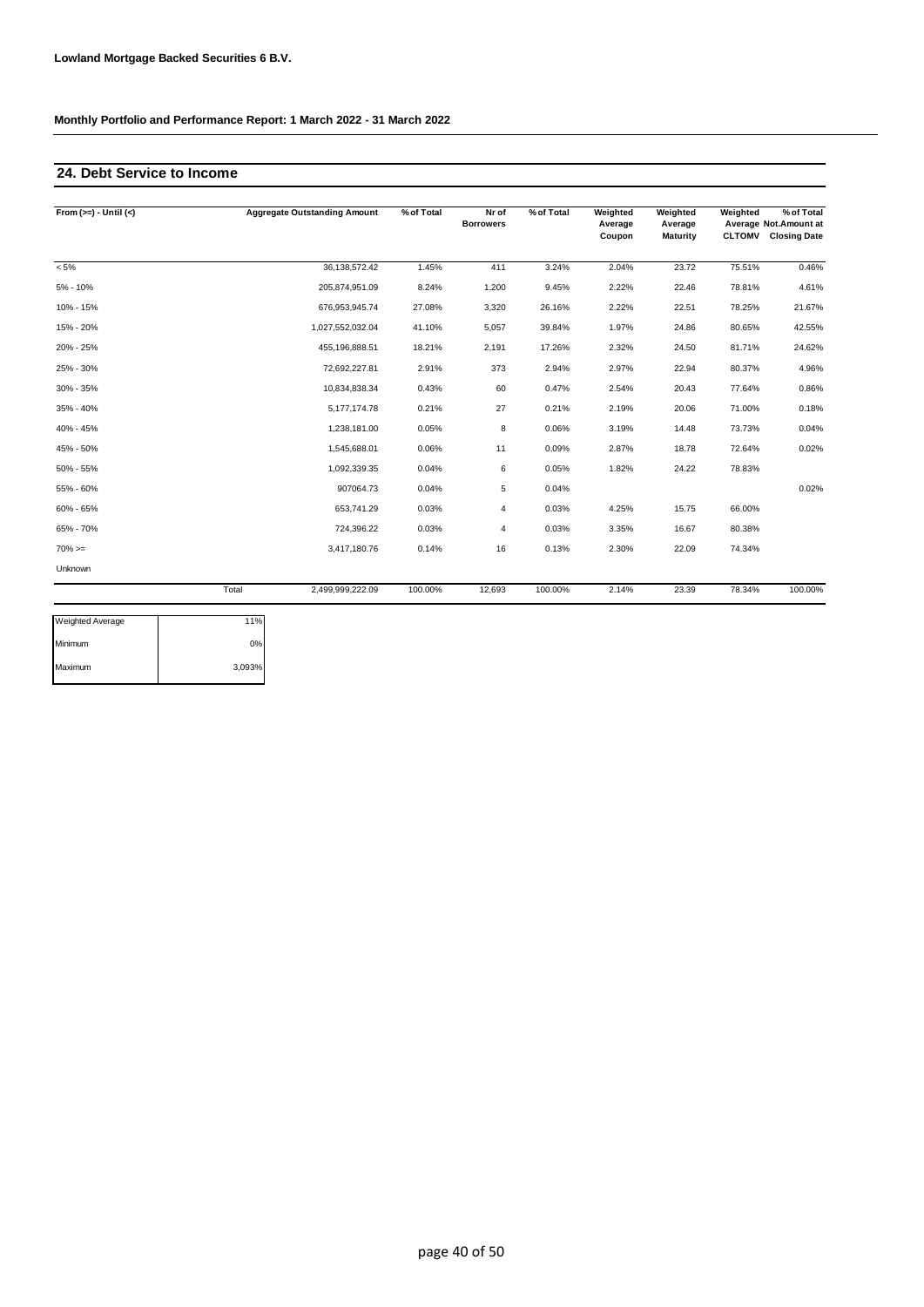### **25. Loanpart Payment Frequency**

| <b>Description</b> |       | <b>Aggregate Outstanding</b><br>Amount | % of Total | Nr of Loans | % of Total | Weighted<br>Average<br>Coupon | Weighted<br>Average<br>Maturity | Weighted<br><b>CLTOMV</b> | % of Total<br>Average Not.Amount at<br><b>Closing Date</b> |
|--------------------|-------|----------------------------------------|------------|-------------|------------|-------------------------------|---------------------------------|---------------------------|------------------------------------------------------------|
| Monthly            |       | 2,499,999,222.09                       | 100.00%    | 12,693      | 100.00%    | 2.14%                         | 23.39                           | 78.34%                    | 100.00%                                                    |
| Quarterly          |       |                                        |            |             |            |                               |                                 |                           |                                                            |
| Semi-annualy       |       |                                        |            |             |            |                               |                                 |                           |                                                            |
| Annualy            |       |                                        |            |             |            |                               |                                 |                           |                                                            |
| Unknown            |       |                                        |            |             |            |                               |                                 |                           | 0.00%                                                      |
|                    | Total | 2,499,999,222.09                       | 100.00%    | 12,693      | 100.00%    | 2.14%                         | 23.39                           | 78.34%                    | 100.00%                                                    |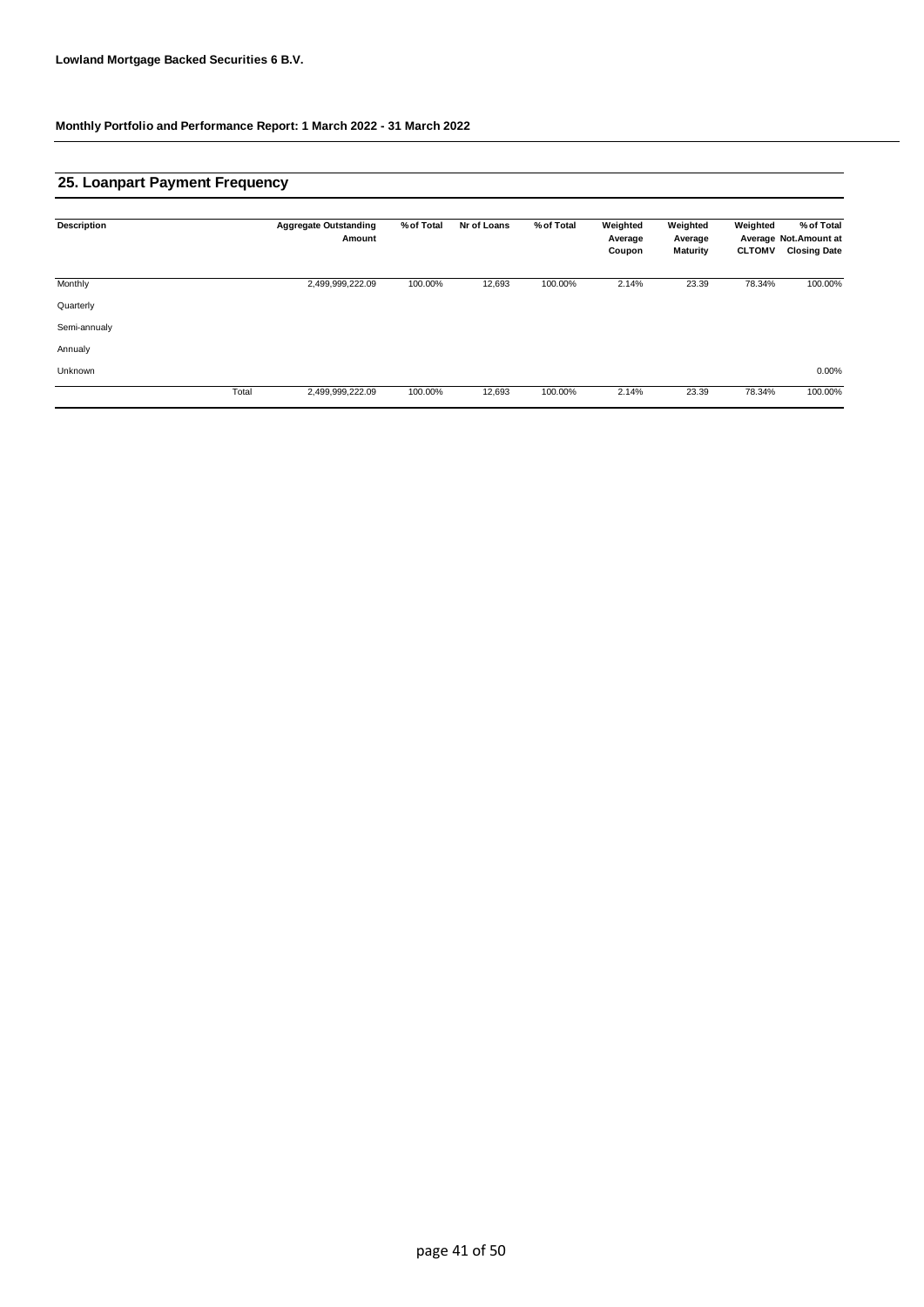## **26a. Guarantee Type - Loan**

| Description          |       | <b>Aggregate Outstanding</b><br>Amount | % of Total | Nr of Loans | % of Total | Weighted<br>Average<br>Coupon | Weighted<br>Average<br><b>Maturity</b> | Weighted<br><b>CLTOMV</b> | % of Total<br>Average Not. Amount at<br><b>Closing Date</b> |
|----------------------|-------|----------------------------------------|------------|-------------|------------|-------------------------------|----------------------------------------|---------------------------|-------------------------------------------------------------|
| <b>NHG Guarantee</b> |       | 1,047,105,499.81                       | 41.88%     | 6,579       | 51.83%     | 2.03%                         | 24.19                                  | 82.10%                    | 45.39%                                                      |
| Non-NHG Guarantee    |       | 1.452.893.722.28                       | 58.12%     | 6,114       | 48.17%     | 2.23%                         | 22.81                                  | 75.63%                    | 54.61%                                                      |
| Other                |       |                                        |            |             |            |                               |                                        |                           |                                                             |
|                      | Total | 2,499,999,222.09                       | 100.00%    | 12,693      | 100.00%    | 2.14%                         | 23.39                                  | 78.34%                    | 100.00%                                                     |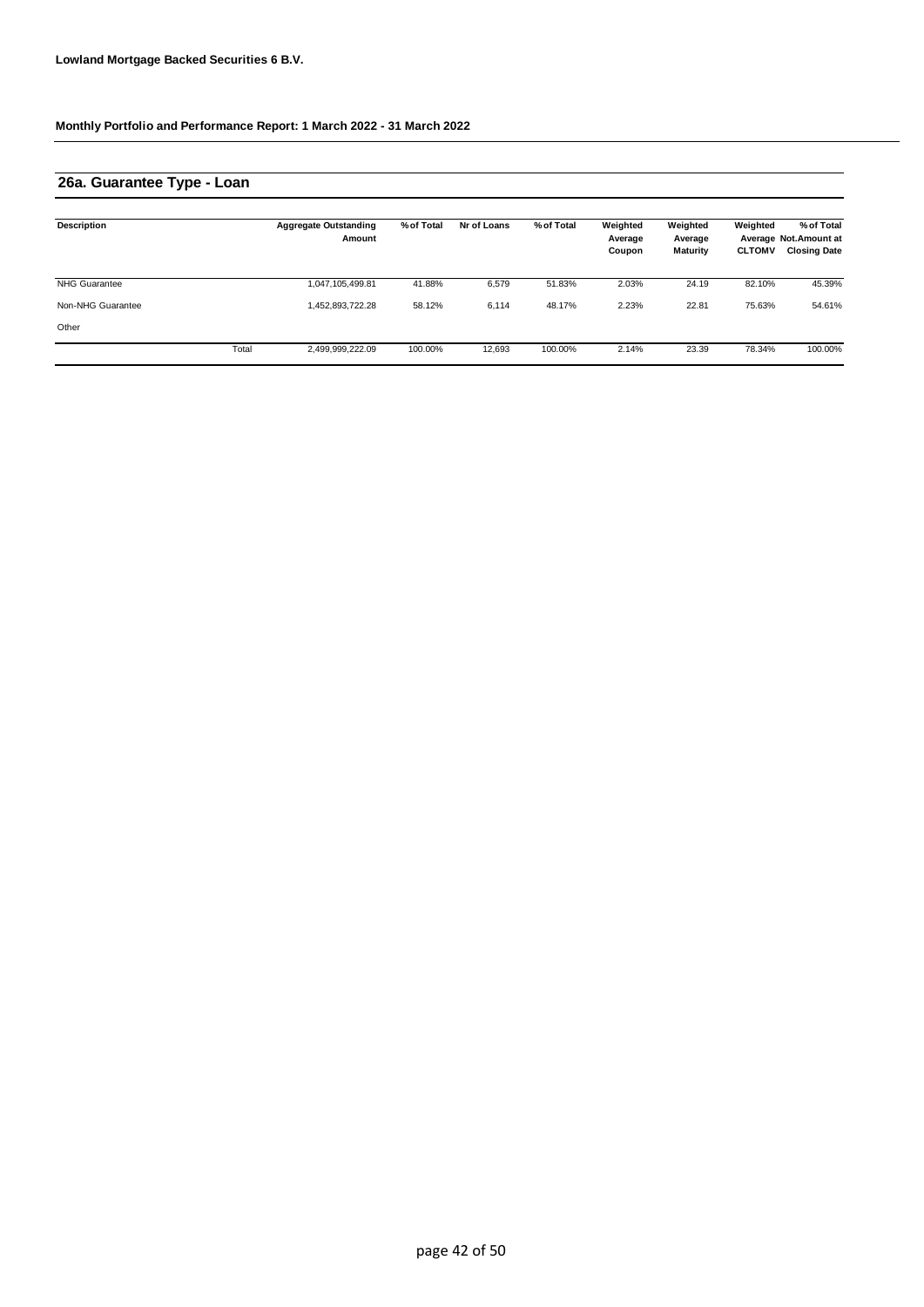## **26b. Guarantee Type - Loanpart**

| <b>Description</b>   |       | <b>Aggregate Outstanding</b><br>Amount | % of Total | Nr of<br>Loansparts | % of Total | Weighted<br>Average<br>Coupon | Weighted<br>Average<br><b>Maturity</b> | Weighted<br><b>CLTOMV</b> | % of Total<br>Average Not. Amount at<br><b>Closing Date</b> |
|----------------------|-------|----------------------------------------|------------|---------------------|------------|-------------------------------|----------------------------------------|---------------------------|-------------------------------------------------------------|
| <b>NHG Guarantee</b> |       | 1,126,571,480.76                       | 45.06%     | 13.709              | 48.51%     | 2.04%                         | 23.99                                  | 81.86%                    | 47.53%                                                      |
| Non-NHG Guarantee    |       | 1,373,427,741.33                       | 54.94%     | 14,553              | 51.49%     | 2.23%                         | 22.90                                  | 75.46%                    | 52.47%                                                      |
| Unknown              |       |                                        |            |                     |            |                               |                                        |                           |                                                             |
|                      | Total | 2,499,999,222.09                       | 100.00%    | 28,262              | 100.00%    | 2.14%                         | 23.39                                  | 78.34%                    | 100.00%                                                     |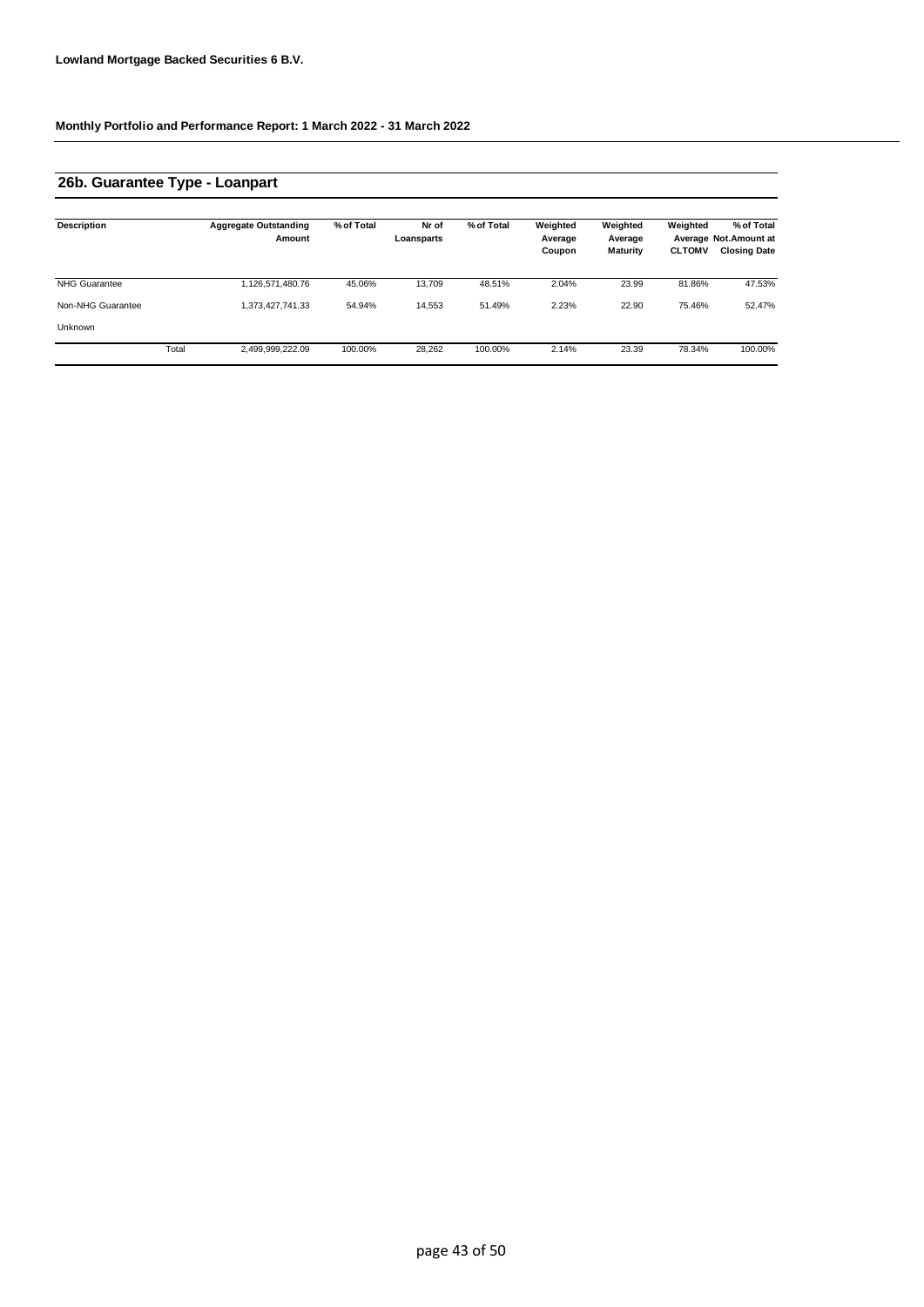| 27. Originator |       |                                        |            |             |            |                               |                                        |                           |                                                             |
|----------------|-------|----------------------------------------|------------|-------------|------------|-------------------------------|----------------------------------------|---------------------------|-------------------------------------------------------------|
| Originator     |       | <b>Aggregate Outstanding</b><br>Amount | % of Total | Nr of Loans | % of Total | Weighted<br>Average<br>Coupon | Weighted<br>Average<br><b>Maturity</b> | Weighted<br><b>CLTOMV</b> | % of Total<br>Average Not. Amount at<br><b>Closing Date</b> |
| Reaal          |       |                                        |            |             |            |                               |                                        |                           |                                                             |
| de Volksbank   |       | 2,499,999,222.09                       | 100.00%    | 12,693      | 100.00%    | 2.14%                         | 23.39                                  | 78.34%                    | 100.00%                                                     |
|                | Total | 2,499,999,222.09                       | 100.00%    | 12,693      | 100.00%    | 2.14%                         | 23.39                                  | 78.34%                    | 100.00%                                                     |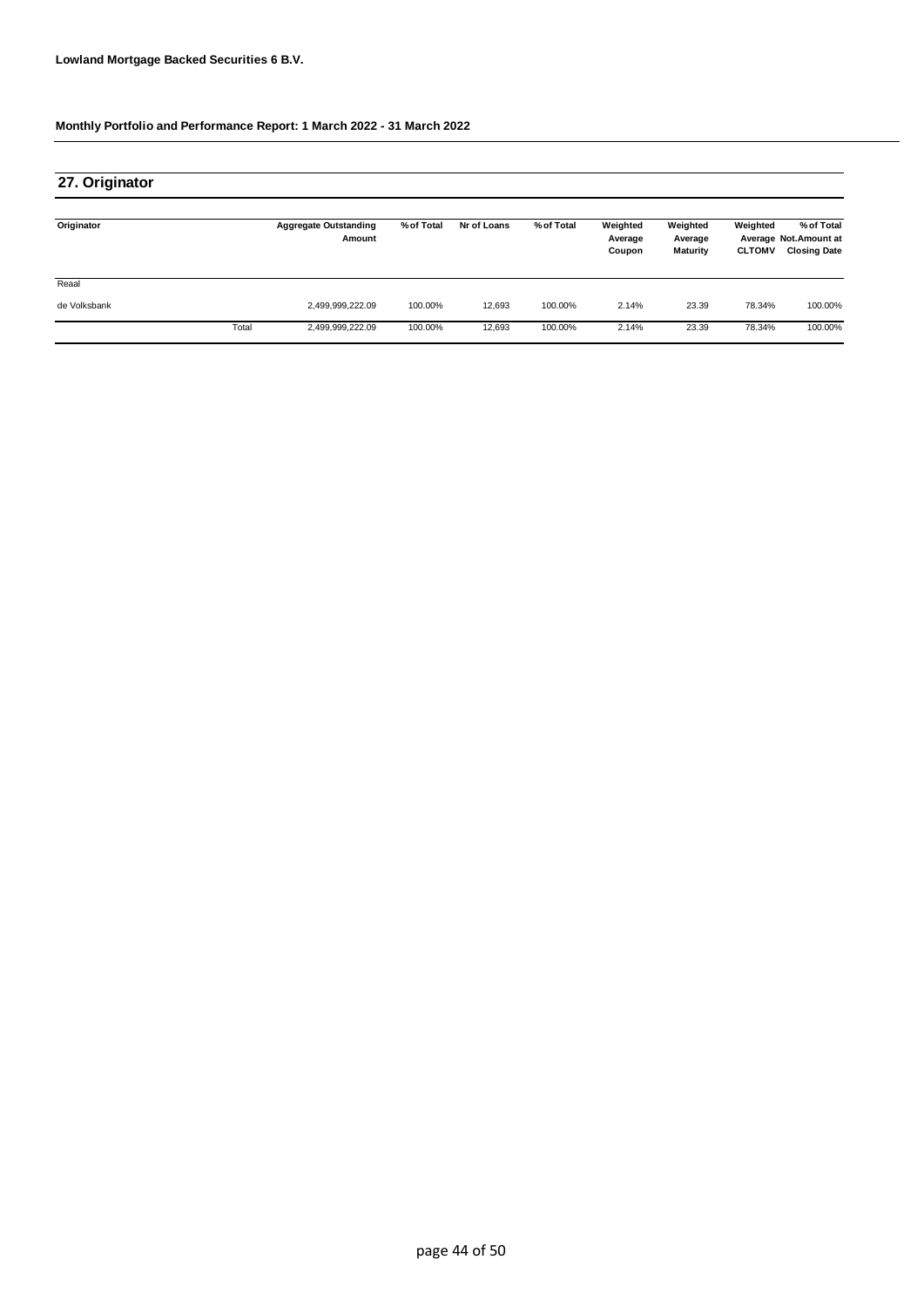| 28. Servicer |       |                                        |            |             |            |                               |                                 |                           |                                                             |
|--------------|-------|----------------------------------------|------------|-------------|------------|-------------------------------|---------------------------------|---------------------------|-------------------------------------------------------------|
| Servicer     |       | <b>Aggregate Outstanding</b><br>Amount | % of Total | Nr of Loans | % of Total | Weighted<br>Average<br>Coupon | Weighted<br>Average<br>Maturity | Weighted<br><b>CLTOMV</b> | % of Total<br>Average Not. Amount at<br><b>Closing Date</b> |
| de Volksbank |       | 2,499,999,222.09                       | 100.00%    | 12.693      | 100.00%    | 2.14%                         | 23.39                           | 78.34%                    | 100.00%                                                     |
|              | Total | 2,499,999,222.09                       | 100.00%    | 12.693      | 100.00%    | 2.14%                         | 23.39                           | 78.34%                    | 100.00%                                                     |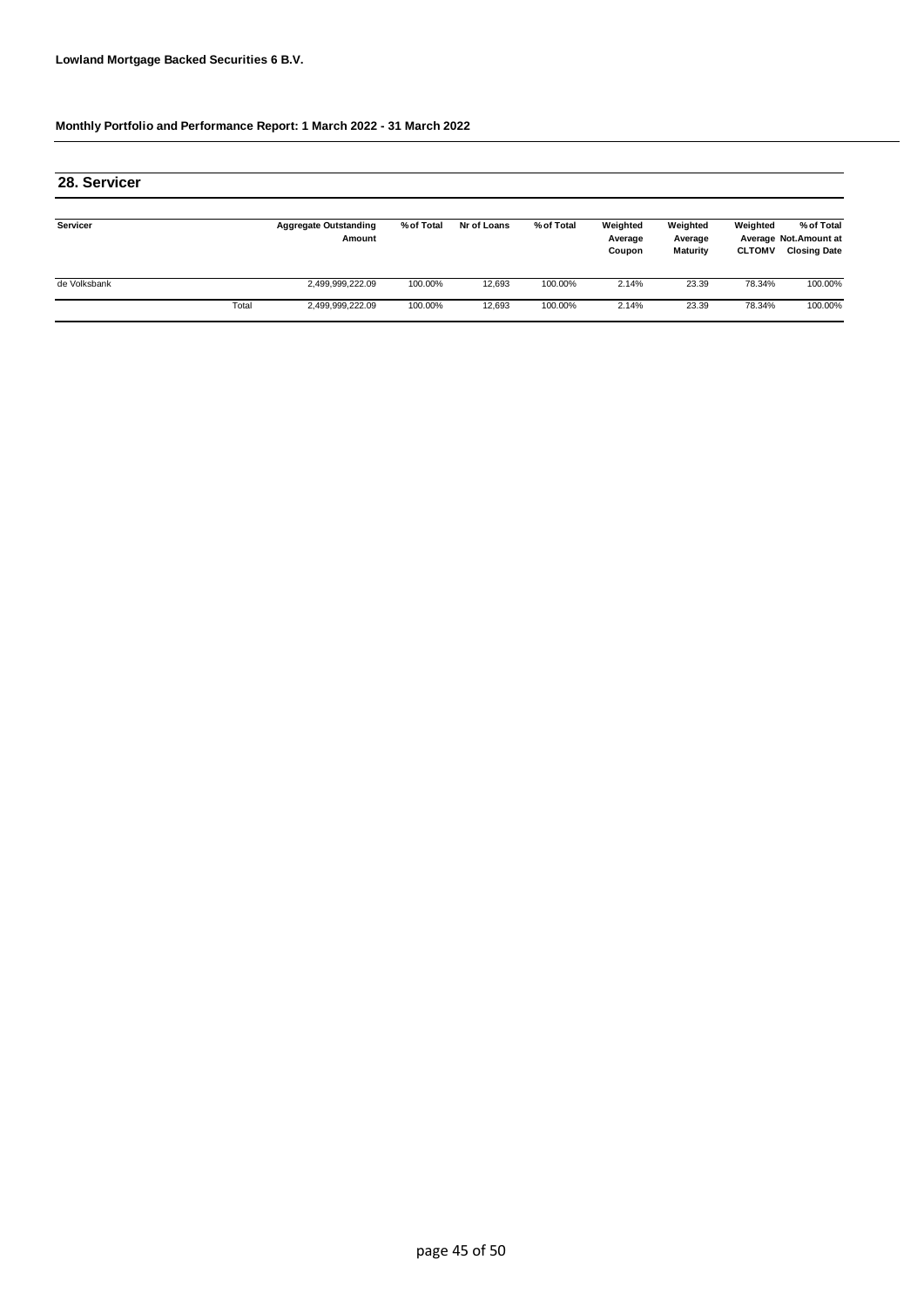| 29. Capital Insurance            |       |                                        |            |                    |            |                               |                                 |                          |                                                  |
|----------------------------------|-------|----------------------------------------|------------|--------------------|------------|-------------------------------|---------------------------------|--------------------------|--------------------------------------------------|
| <b>Insurance Policy Provider</b> |       | <b>Aggregate Outstanding</b><br>Amount | % of Total | Nr of<br>Loanparts | % of Total | Weighted<br>Average<br>Coupon | Weighted<br>Average<br>Maturity | Average<br><b>CLTOMV</b> | Weighted % of Total Not.<br>Amount at<br>Closing |
| Unknown                          |       | 2,465,296,112.17                       | 98.61%     | 27.523             | 97.39%     | 2.13%                         | 23.54                           | 78.48%                   | 98.46%                                           |
| SRLEV                            |       | 34,703,109.92                          | 1.39%      | 739                | 2.61%      | 3.05%                         | 12.85                           | 68.09%                   | 1.54%                                            |
|                                  | Total | 2,499,999,222.09                       | 100.00%    | 28,262             | 100.00%    | 2.14%                         | 23.39                           | 78.34%                   | 100.00%                                          |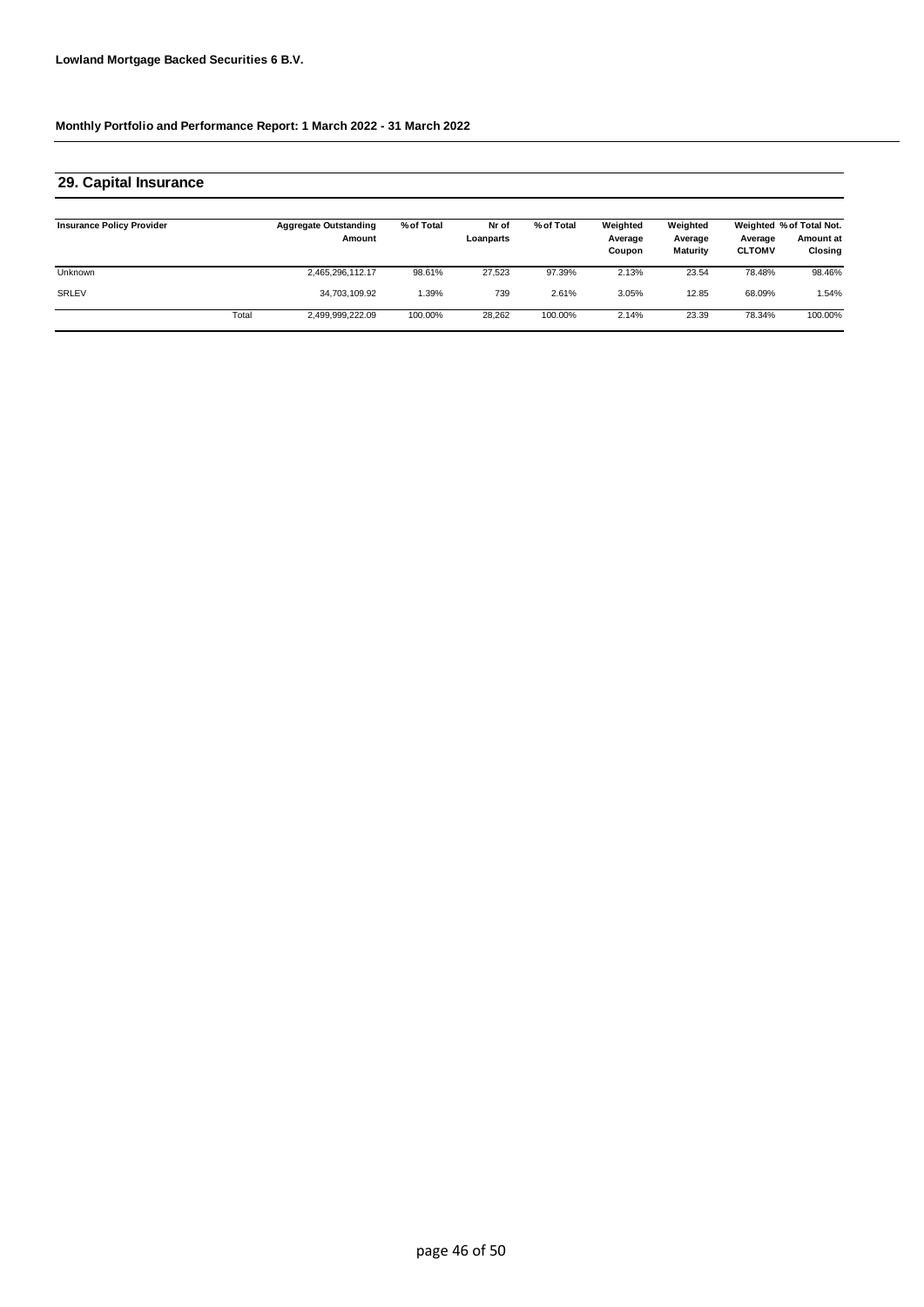### **Glossary**

| Term                                               | Definition / Calculation                                                                                                                                                                                                                                                                                                    |  |  |  |
|----------------------------------------------------|-----------------------------------------------------------------------------------------------------------------------------------------------------------------------------------------------------------------------------------------------------------------------------------------------------------------------------|--|--|--|
| Arrears                                            | means an amount that is overdue exceeding EUR 11;                                                                                                                                                                                                                                                                           |  |  |  |
| Article 405 of the CRR                             | means Article 405 of Regulation (EU) No 575/2013 of the European Parliament and of the Council of 26 June 2013 on prudential requirements                                                                                                                                                                                   |  |  |  |
| Article 51 of the AIFMR                            | for credit institutions and investment firms and amending Regulation (EU) No 648/2012;<br>means Article 51 of the Commission Delegated Regulation No 231/2013 of 19 December 2012 supplementing Directive 2011/61/EU of the                                                                                                 |  |  |  |
| Back-Up Servicer                                   | European Parliament and of the Council with regard to exemptions, general operating conditions, depositaries, leverage, transparency and<br>N/A;                                                                                                                                                                            |  |  |  |
| Cash Advance Facility                              | means the cash advance facility as referred to in Clause 3.1 of the Cash Advance Facility Agreement;                                                                                                                                                                                                                        |  |  |  |
| Cash Advance Facility Maximum Available Amount     | means an amount equal to the greater of (i) 1.6 per cent. of the Principal Amount Outstanding of the Class A Notes on such date and (ii) 0.6                                                                                                                                                                                |  |  |  |
| Cash Advance Facility Provider                     | per cent of the Principal Amount Outstanding of the Class A Notes as at the Closing Date.<br>means de Volkbank N.V.;                                                                                                                                                                                                        |  |  |  |
| Cash Advance Facility Stand-by Drawing Account     | means the Issuer Collection Account on which any Cash Advance Facility Stand-by Drawing will be deposited;                                                                                                                                                                                                                  |  |  |  |
| Constant Default Rate (CDR)                        | represents the percentage of outstanding principal balances in the pool that are in default in relation to the principal balance of the mortgage                                                                                                                                                                            |  |  |  |
| Constant Prepayment Rate (CPR)                     | pool;<br>means prepayment as ratio of the principal mortgage balance outstanding at the beginning of the relevant period;                                                                                                                                                                                                   |  |  |  |
| <b>Construction Deposit</b>                        | means in relation to a Mortgage Loan, that part of the Mortgage Loan which the relevant Borrower requested to be disbursed into a blocked                                                                                                                                                                                   |  |  |  |
| <b>Construction Deposit Guarantee</b>              | account held in his name with the relevant Seller, the proceeds of which may be applied towards construction of, or improvements to, the<br>N/A;                                                                                                                                                                            |  |  |  |
| Coupon                                             | means the interest coupons appertaining to the Notes;                                                                                                                                                                                                                                                                       |  |  |  |
| <b>Credit Enhancement</b>                          | the combined structural features that improve the credit worthiness of the respective notes.                                                                                                                                                                                                                                |  |  |  |
| <b>Credit Rating</b>                               | an assessment of the credit worthiness of the notes assigned by the Credit Rating Agencies;                                                                                                                                                                                                                                 |  |  |  |
| Curr. Loan to Original Foreclosure Value (CLTOFV)  | means the ratio calculated by dividing the current outstanding loan amount by the Orignal Foreclosure Value;                                                                                                                                                                                                                |  |  |  |
| Current Loan to Indexed Foreclosure Value (CLTIFV) | means the ratio calculated by dividing the current outstanding loan amount by the Indexed Foreclosure Value;                                                                                                                                                                                                                |  |  |  |
| Current Loan to Indexed Market Value (CLTIMV)      | means the ratio calculated by dividing the current outstanding loan amount by the Indexed Market Value;                                                                                                                                                                                                                     |  |  |  |
| Current Loan to Original Market Value (CLTOMV)     | means the ratio calculated by dividing the current outstanding loan amount by the Original Market Value;                                                                                                                                                                                                                    |  |  |  |
| Custodian                                          | means ING Bank N.V.                                                                                                                                                                                                                                                                                                         |  |  |  |
| Cut-Off Date                                       | means (i) with respect to the Mortgage Receivables purchased on the Closing Date, 30 september 2018 and (ii) with respect to Further                                                                                                                                                                                        |  |  |  |
| Day Count Convention                               | Advance Receivables purchased on a Notes Payment Date, the first day of the month of the relevant Notes Payment Date;<br>means Actual/360 for the class A1 notes and 30/360 for the class A2 notes;                                                                                                                         |  |  |  |
| Debt Service to Income                             | means the ratio calculated by dividing the amount a borrower is required to pay (in interest and principal repayments) on an annual basis by                                                                                                                                                                                |  |  |  |
| Deferred Purchase Price                            | the borrower(s) disposable income;<br>means part of the purchase price for the Mortgage Receivables equal to the sum of all Deferred Purchase Price Instalments;                                                                                                                                                            |  |  |  |
| Deferred Purchase Price Installment                | means, after application of the relevant available amounts in accordance with the relevant Priority of Payments, any amount remaining after all                                                                                                                                                                             |  |  |  |
| Delinguency                                        | items ranking higher than the item relating to the Deferred Purchase Price have been satisfied;<br>refer to Arrears;                                                                                                                                                                                                        |  |  |  |
| Economic Region (NUTS)                             | The Nomenclature of Territorial Units for Statistics (NUTS) was drawn up by Eurostat more than 30 years ago in order to provide a single<br>uniform breakdown of territorial units for the production of regional statistics for the European Union. The NUTS classification has been used<br>in EU legislation since 1988; |  |  |  |
| <b>Equivalent Securities</b>                       | securities equivalent to Purchased Securities under that Transaction. If and to the extent that such Purchased Securities have been                                                                                                                                                                                         |  |  |  |
| <b>Excess Spread</b>                               | redeemed, the expression shall mean a sum of money equivalent to the proceeds of the redemption (other than Distributions);<br>N/A;                                                                                                                                                                                         |  |  |  |
| <b>Excess Spread Margin</b>                        | N/A;                                                                                                                                                                                                                                                                                                                        |  |  |  |
| <b>Final Maturity Date</b>                         | means the Notes Payment Date falling in October 2055;                                                                                                                                                                                                                                                                       |  |  |  |
| <b>First Optional Redemption Date</b>              | means the Notes Payment Date falling in October 2023;                                                                                                                                                                                                                                                                       |  |  |  |
| Foreclosed Mortgage Loan                           | means all mortgage rights and ancillary rights have been exercised;                                                                                                                                                                                                                                                         |  |  |  |
| Foreclosed NHG Loan                                | means all mortgage rights and ancillary rights have been exercised on mortgage loan that has the benefit of an NHG Guarantee;                                                                                                                                                                                               |  |  |  |
| Foreclosed Non NHG Loan                            | means all mortgage rights and ancillary rights have been exercised on mortgage loan that does not have the benefit of an NHG Guarantee;                                                                                                                                                                                     |  |  |  |
| Foreclosure                                        | means forced (partial) repayment of the mortgage loan;                                                                                                                                                                                                                                                                      |  |  |  |
| Foreclosure Value                                  | means the estimated value of the mortgaged property if the mortgaged property would be sold in a public auction;                                                                                                                                                                                                            |  |  |  |
| Further Advances / Modified Loans                  | "Further Advance" means a loan or a further advance to be made to a Borrower under a Mortgage Loan, which is secured by the same                                                                                                                                                                                            |  |  |  |
| Indexed Foreclosure Value                          | Mortgage;<br>means the estimated value of the mortgaged property if the mortgaged property would be sold in a public auction multiplied with the<br>indexation rate per the valuation date;                                                                                                                                 |  |  |  |
| Indexed Market Value                               | means the value of the collateral multiplied with the indexation rate per the valuation date, multiplied with the market value factor;                                                                                                                                                                                      |  |  |  |
| Interest Rate Fixed Period                         | relates to the period for which mortgage loan interest has been fixed;                                                                                                                                                                                                                                                      |  |  |  |
| <b>Issuer Account Bank</b>                         | means Rabobank.                                                                                                                                                                                                                                                                                                             |  |  |  |
| <b>Issuer Transaction Account</b>                  | means the Issuer Collection Account.                                                                                                                                                                                                                                                                                        |  |  |  |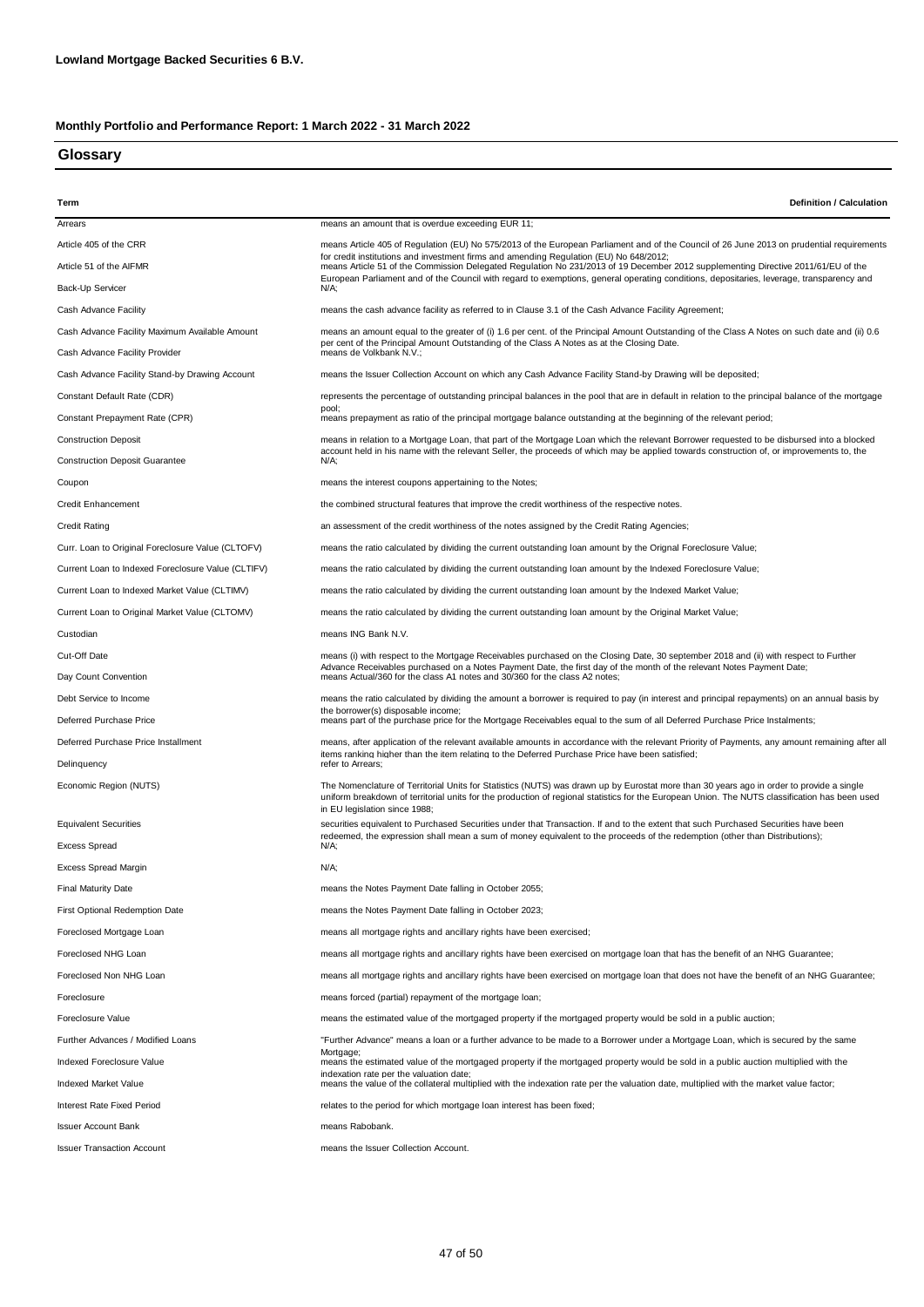| Loan to Income (LTI)                              | means the ratio calculated by dividing the original loan amount by the income of the borrower at the moment of origination of the Mortgage                                                                                                                                                                                                                                                                                                                                                                                                                                                                                                                                                                                                                                                                                                                                                                                                                                                                                                                                                                                                                                                                                                                                                                                                                                                                                                                                                                                                                                                                                                                                                                                                                                                                                                                                                                                                                                                                                                                                                                                                                                                                                                                                                                                                                                                                                                           |
|---------------------------------------------------|------------------------------------------------------------------------------------------------------------------------------------------------------------------------------------------------------------------------------------------------------------------------------------------------------------------------------------------------------------------------------------------------------------------------------------------------------------------------------------------------------------------------------------------------------------------------------------------------------------------------------------------------------------------------------------------------------------------------------------------------------------------------------------------------------------------------------------------------------------------------------------------------------------------------------------------------------------------------------------------------------------------------------------------------------------------------------------------------------------------------------------------------------------------------------------------------------------------------------------------------------------------------------------------------------------------------------------------------------------------------------------------------------------------------------------------------------------------------------------------------------------------------------------------------------------------------------------------------------------------------------------------------------------------------------------------------------------------------------------------------------------------------------------------------------------------------------------------------------------------------------------------------------------------------------------------------------------------------------------------------------------------------------------------------------------------------------------------------------------------------------------------------------------------------------------------------------------------------------------------------------------------------------------------------------------------------------------------------------------------------------------------------------------------------------------------------------|
| Loanpart Payment Frequency                        | Loan;<br>monthly;                                                                                                                                                                                                                                                                                                                                                                                                                                                                                                                                                                                                                                                                                                                                                                                                                                                                                                                                                                                                                                                                                                                                                                                                                                                                                                                                                                                                                                                                                                                                                                                                                                                                                                                                                                                                                                                                                                                                                                                                                                                                                                                                                                                                                                                                                                                                                                                                                                    |
| Loanpart(s)                                       | means one or more of the loan parts (leningdelen) of which a Mortgage Loan consists;                                                                                                                                                                                                                                                                                                                                                                                                                                                                                                                                                                                                                                                                                                                                                                                                                                                                                                                                                                                                                                                                                                                                                                                                                                                                                                                                                                                                                                                                                                                                                                                                                                                                                                                                                                                                                                                                                                                                                                                                                                                                                                                                                                                                                                                                                                                                                                 |
| Loss                                              | refer to Realised Loss:                                                                                                                                                                                                                                                                                                                                                                                                                                                                                                                                                                                                                                                                                                                                                                                                                                                                                                                                                                                                                                                                                                                                                                                                                                                                                                                                                                                                                                                                                                                                                                                                                                                                                                                                                                                                                                                                                                                                                                                                                                                                                                                                                                                                                                                                                                                                                                                                                              |
| <b>Loss Severity</b>                              | means loss as a percentage of the principal outstanding at foreclosure;                                                                                                                                                                                                                                                                                                                                                                                                                                                                                                                                                                                                                                                                                                                                                                                                                                                                                                                                                                                                                                                                                                                                                                                                                                                                                                                                                                                                                                                                                                                                                                                                                                                                                                                                                                                                                                                                                                                                                                                                                                                                                                                                                                                                                                                                                                                                                                              |
| Market Value                                      | means estimated value of the mortgaged property if the mortgaged property would be privately sold voluntarily;                                                                                                                                                                                                                                                                                                                                                                                                                                                                                                                                                                                                                                                                                                                                                                                                                                                                                                                                                                                                                                                                                                                                                                                                                                                                                                                                                                                                                                                                                                                                                                                                                                                                                                                                                                                                                                                                                                                                                                                                                                                                                                                                                                                                                                                                                                                                       |
| Mortgage Loan                                     | means the mortgage loans granted by the relevant Seller to the relevant borrowers which may consist of one or more Loan Parts as set forth<br>in the List of Mortgage Loans and, after any purchase and assignment of any New Mortgage Receivables or Further Advance Receivables has<br>taken place in accordance with the Mortgage Receivables Purchase Agreement, the relevant New Mortgage Loans and/or Further Advances,<br>to the extent not retransferred or otherwise disposed of by the Issuer;                                                                                                                                                                                                                                                                                                                                                                                                                                                                                                                                                                                                                                                                                                                                                                                                                                                                                                                                                                                                                                                                                                                                                                                                                                                                                                                                                                                                                                                                                                                                                                                                                                                                                                                                                                                                                                                                                                                                             |
| Mortgage Loan Portfolio                           | means the portfolio of Mortgage Loans;                                                                                                                                                                                                                                                                                                                                                                                                                                                                                                                                                                                                                                                                                                                                                                                                                                                                                                                                                                                                                                                                                                                                                                                                                                                                                                                                                                                                                                                                                                                                                                                                                                                                                                                                                                                                                                                                                                                                                                                                                                                                                                                                                                                                                                                                                                                                                                                                               |
| Mortgage Receivable(s)                            | means any and all rights of the relevant Seller (and after assignment of such rights to the Issuer, of the Issuer) against the Borrower under or<br>in connection with a Mortgage Loan, including any and all claims of the relevant Seller (or the Issuer after assignment) on the Borrower as a<br>result of the Mortgage Loan being terminated, dissolved or declared null and void;                                                                                                                                                                                                                                                                                                                                                                                                                                                                                                                                                                                                                                                                                                                                                                                                                                                                                                                                                                                                                                                                                                                                                                                                                                                                                                                                                                                                                                                                                                                                                                                                                                                                                                                                                                                                                                                                                                                                                                                                                                                              |
| <b>NHG Guarantee</b>                              | means a guarantee (borgtocht) under the NHG Conditions granted by Stichting WEW;                                                                                                                                                                                                                                                                                                                                                                                                                                                                                                                                                                                                                                                                                                                                                                                                                                                                                                                                                                                                                                                                                                                                                                                                                                                                                                                                                                                                                                                                                                                                                                                                                                                                                                                                                                                                                                                                                                                                                                                                                                                                                                                                                                                                                                                                                                                                                                     |
| NHG Loan                                          | means a Mortgage Loan that has the benefit of an NHG Guarantee;                                                                                                                                                                                                                                                                                                                                                                                                                                                                                                                                                                                                                                                                                                                                                                                                                                                                                                                                                                                                                                                                                                                                                                                                                                                                                                                                                                                                                                                                                                                                                                                                                                                                                                                                                                                                                                                                                                                                                                                                                                                                                                                                                                                                                                                                                                                                                                                      |
| Non NHG Loan                                      | means a Mortgage Loan that does not have the benefit of an NHG Guarantee;                                                                                                                                                                                                                                                                                                                                                                                                                                                                                                                                                                                                                                                                                                                                                                                                                                                                                                                                                                                                                                                                                                                                                                                                                                                                                                                                                                                                                                                                                                                                                                                                                                                                                                                                                                                                                                                                                                                                                                                                                                                                                                                                                                                                                                                                                                                                                                            |
| <b>Notification Events</b>                        | means any of the Assignment Notification Events and the Pledge Notification Events;                                                                                                                                                                                                                                                                                                                                                                                                                                                                                                                                                                                                                                                                                                                                                                                                                                                                                                                                                                                                                                                                                                                                                                                                                                                                                                                                                                                                                                                                                                                                                                                                                                                                                                                                                                                                                                                                                                                                                                                                                                                                                                                                                                                                                                                                                                                                                                  |
| <b>Notification Trigger</b>                       | A notification trigger is an event that when it occurs or a threshold that when it is breached, is considered to be an Assignment Notification                                                                                                                                                                                                                                                                                                                                                                                                                                                                                                                                                                                                                                                                                                                                                                                                                                                                                                                                                                                                                                                                                                                                                                                                                                                                                                                                                                                                                                                                                                                                                                                                                                                                                                                                                                                                                                                                                                                                                                                                                                                                                                                                                                                                                                                                                                       |
| Occupancy                                         | Event;<br>means the way the mortgaged property is used (eg. owner occupied);                                                                                                                                                                                                                                                                                                                                                                                                                                                                                                                                                                                                                                                                                                                                                                                                                                                                                                                                                                                                                                                                                                                                                                                                                                                                                                                                                                                                                                                                                                                                                                                                                                                                                                                                                                                                                                                                                                                                                                                                                                                                                                                                                                                                                                                                                                                                                                         |
| Orig. Loan to Original Foreclosure Value (OLTOFV) | means the ratio calculated by dividing the original principal amount of a Mortgage Receivable at the moment of origination by the Original                                                                                                                                                                                                                                                                                                                                                                                                                                                                                                                                                                                                                                                                                                                                                                                                                                                                                                                                                                                                                                                                                                                                                                                                                                                                                                                                                                                                                                                                                                                                                                                                                                                                                                                                                                                                                                                                                                                                                                                                                                                                                                                                                                                                                                                                                                           |
| Orig. Loan to Original Market Value (OLTOMV)      | Foreclosure Value;<br>means the ratio calculated by dividing the original loan amount by the Original Market Value;                                                                                                                                                                                                                                                                                                                                                                                                                                                                                                                                                                                                                                                                                                                                                                                                                                                                                                                                                                                                                                                                                                                                                                                                                                                                                                                                                                                                                                                                                                                                                                                                                                                                                                                                                                                                                                                                                                                                                                                                                                                                                                                                                                                                                                                                                                                                  |
| Original Foreclosure Value                        | means the Foreclosure Value as assessed by the relevant Originator at the time of granting the Mortgage Loan;                                                                                                                                                                                                                                                                                                                                                                                                                                                                                                                                                                                                                                                                                                                                                                                                                                                                                                                                                                                                                                                                                                                                                                                                                                                                                                                                                                                                                                                                                                                                                                                                                                                                                                                                                                                                                                                                                                                                                                                                                                                                                                                                                                                                                                                                                                                                        |
| Original Market Value                             | means the value of the mortgaged property if the mortgaged property would be privately sold voluntarily, estimated during the assessment of<br>the application;                                                                                                                                                                                                                                                                                                                                                                                                                                                                                                                                                                                                                                                                                                                                                                                                                                                                                                                                                                                                                                                                                                                                                                                                                                                                                                                                                                                                                                                                                                                                                                                                                                                                                                                                                                                                                                                                                                                                                                                                                                                                                                                                                                                                                                                                                      |
| Originator                                        | means each of de Volksbank N.V.                                                                                                                                                                                                                                                                                                                                                                                                                                                                                                                                                                                                                                                                                                                                                                                                                                                                                                                                                                                                                                                                                                                                                                                                                                                                                                                                                                                                                                                                                                                                                                                                                                                                                                                                                                                                                                                                                                                                                                                                                                                                                                                                                                                                                                                                                                                                                                                                                      |
| <b>Outstanding Principal Amount</b>               | means, at any moment in time, (i) the outstanding principal amount of a Mortgage Receivable at such time and (ii), after a Realised Loss of                                                                                                                                                                                                                                                                                                                                                                                                                                                                                                                                                                                                                                                                                                                                                                                                                                                                                                                                                                                                                                                                                                                                                                                                                                                                                                                                                                                                                                                                                                                                                                                                                                                                                                                                                                                                                                                                                                                                                                                                                                                                                                                                                                                                                                                                                                          |
|                                                   |                                                                                                                                                                                                                                                                                                                                                                                                                                                                                                                                                                                                                                                                                                                                                                                                                                                                                                                                                                                                                                                                                                                                                                                                                                                                                                                                                                                                                                                                                                                                                                                                                                                                                                                                                                                                                                                                                                                                                                                                                                                                                                                                                                                                                                                                                                                                                                                                                                                      |
| Payment Ratio                                     | type (a) and (b) of the definition in respect of such Mortgage Receivable has been debited to the Principal Deficiency Ledger, zero;<br>The actual principal and interest payments received as ratio of the scheduled principal and interest payments during the relevant period;                                                                                                                                                                                                                                                                                                                                                                                                                                                                                                                                                                                                                                                                                                                                                                                                                                                                                                                                                                                                                                                                                                                                                                                                                                                                                                                                                                                                                                                                                                                                                                                                                                                                                                                                                                                                                                                                                                                                                                                                                                                                                                                                                                    |
| Penalties                                         | means amounts to be paid by the borrower with regard to amounts in arrears and or (partial) prepayment of the mortgage loan according to                                                                                                                                                                                                                                                                                                                                                                                                                                                                                                                                                                                                                                                                                                                                                                                                                                                                                                                                                                                                                                                                                                                                                                                                                                                                                                                                                                                                                                                                                                                                                                                                                                                                                                                                                                                                                                                                                                                                                                                                                                                                                                                                                                                                                                                                                                             |
| Performing Loans                                  | the relevant mortgage contract and applicable general conditions;<br>means Mortgage Loans that are not in Arrears or Delinquent;                                                                                                                                                                                                                                                                                                                                                                                                                                                                                                                                                                                                                                                                                                                                                                                                                                                                                                                                                                                                                                                                                                                                                                                                                                                                                                                                                                                                                                                                                                                                                                                                                                                                                                                                                                                                                                                                                                                                                                                                                                                                                                                                                                                                                                                                                                                     |
| Post-Foreclosure Proceeds                         | means all amounts with regard to the relevant mortgage loan received after foreclosure of that mortgage loan;                                                                                                                                                                                                                                                                                                                                                                                                                                                                                                                                                                                                                                                                                                                                                                                                                                                                                                                                                                                                                                                                                                                                                                                                                                                                                                                                                                                                                                                                                                                                                                                                                                                                                                                                                                                                                                                                                                                                                                                                                                                                                                                                                                                                                                                                                                                                        |
| Prepayments                                       | means non scheduled principal paid by the borrower prior to the expected maturity date;                                                                                                                                                                                                                                                                                                                                                                                                                                                                                                                                                                                                                                                                                                                                                                                                                                                                                                                                                                                                                                                                                                                                                                                                                                                                                                                                                                                                                                                                                                                                                                                                                                                                                                                                                                                                                                                                                                                                                                                                                                                                                                                                                                                                                                                                                                                                                              |
| Principal Deficiency Ledger                       | means the principal deficiency ledger relating to the relevant Classes of Notes and comprising sub-ledgers for each such Class of Notes;                                                                                                                                                                                                                                                                                                                                                                                                                                                                                                                                                                                                                                                                                                                                                                                                                                                                                                                                                                                                                                                                                                                                                                                                                                                                                                                                                                                                                                                                                                                                                                                                                                                                                                                                                                                                                                                                                                                                                                                                                                                                                                                                                                                                                                                                                                             |
| Principal Payment Date                            | means the current monthly payment date on which principal is paid out on the relevant notes;                                                                                                                                                                                                                                                                                                                                                                                                                                                                                                                                                                                                                                                                                                                                                                                                                                                                                                                                                                                                                                                                                                                                                                                                                                                                                                                                                                                                                                                                                                                                                                                                                                                                                                                                                                                                                                                                                                                                                                                                                                                                                                                                                                                                                                                                                                                                                         |
| Principal Payment Rate (PPR)                      | means scheduled repayment as ratio of scheduled repayments to the principal mortgage balance outstanding at the beginning of the relevant                                                                                                                                                                                                                                                                                                                                                                                                                                                                                                                                                                                                                                                                                                                                                                                                                                                                                                                                                                                                                                                                                                                                                                                                                                                                                                                                                                                                                                                                                                                                                                                                                                                                                                                                                                                                                                                                                                                                                                                                                                                                                                                                                                                                                                                                                                            |
| Prospectus                                        | period;<br>means the prospectus dated 18 October 2018 relating to the issue of the Notes;                                                                                                                                                                                                                                                                                                                                                                                                                                                                                                                                                                                                                                                                                                                                                                                                                                                                                                                                                                                                                                                                                                                                                                                                                                                                                                                                                                                                                                                                                                                                                                                                                                                                                                                                                                                                                                                                                                                                                                                                                                                                                                                                                                                                                                                                                                                                                            |
| <b>Realised Losses</b>                            | "means, on any relevant Notes Calculation Date, the sum of<br>(a) with respect to the Mortgage Receivables in respect of which the relevant Seller, the relevant Servicer on behalf of the Issuer, the Issuer<br>or the Security Trustee has completed the foreclosure, such that there is no more collateral securing the Mortgage Receivable, in the<br>immediately preceding Notes Calculation Period, the amount by which (i) the aggregate Outstanding Principal Amount of all Mortgage<br>Receivables less, with respect to the Savings Mortgage Receivables and Bank Savings Mortgage Receivables, the Participations, exceeds (ii)<br>the amount of the Net Foreclosure Proceeds applied to reduce the Outstanding Principal Amount of the Mortgage Receivables less, with<br>respect to Savings Mortgage Receivables and Bank Savings Mortgage Receivables, the Participations; and<br>(b) with respect to the Mortgage Receivables sold by the Issuer in the immediately preceding Notes Calculation Period, the amount by which<br>(i) the aggregate Outstanding Principal Amount of such Mortgage Receivables, less, with respect to Savings Mortgage Receivables and Bank<br>Savings Mortgage Receivables, the Participations, exceeds (ii) the purchase price of the Mortgage Receivables sold to the extent relating to<br>principal, less, with respect to the Savings Mortgage Receivables and Bank Savings Mortgage Receivables, the Participations; and<br>(c) with respect to the Mortgage Receivables in respect of which the Borrower has (x) successfully asserted set-off or defence to payments or<br>(y) repaid or prepaid any amount in the immediately preceding Notes Calculation Period, the amount by which (i) the aggregate Outstanding<br>Principal Amount of such Mortgage Receivables less, with respect to Savings Mortgage Receivables and Bank Savings Mortgage Receivables,<br>the Participations, prior to such set-off or defence or repayment or prepayment exceeds (ii) the aggregate Outstanding Principal Amount of<br>such Mortgage Receivables, less, with respect to Savings Mortgage Receivables and Bank Savings Mortgage Receivables, the Participations<br>after such set-off or defence or repayment or prepayment having been made, unless, and to the extent, such amount is received from the<br>relevant Seller or otherwise in accordance with any item of the Available Principal Funds; |

J.

means the priority of payments set out as such Clause 5.4 of the Trust Deed;

the length of time until the final maturity date of the mortgage loan expressed in years;

N/A;

Redemption Priority of Payments

Remaining Tenor Replacements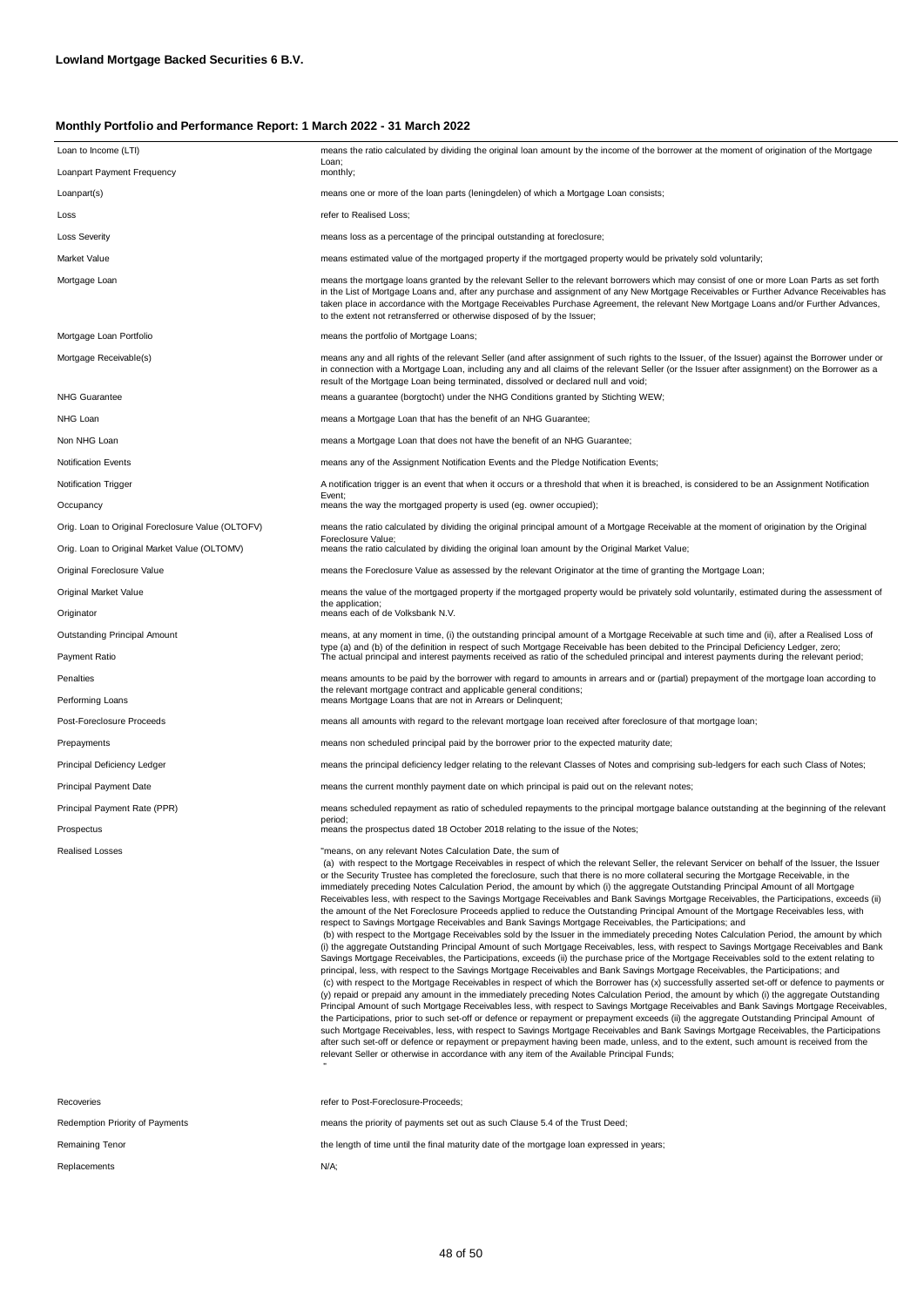| Replenishments                    | means any Portfolio Mortgage Loan which is sold and assigned by the Seller to the<br>Issuer pursuant to clause 6 and 11 of the Mortgage Receivables Purchase Agreement;                  |
|-----------------------------------|------------------------------------------------------------------------------------------------------------------------------------------------------------------------------------------|
| Repossesions                      | refer to foreclosure:                                                                                                                                                                    |
| Reserve Account                   | $N/A$ ;                                                                                                                                                                                  |
| Reserve Account Target Level      | N/A;                                                                                                                                                                                     |
| Revenue Priority of Payments      | means the priority of payments set out as such in section 5.2 (Priorities of Payments) of this Prospectus;                                                                               |
| Saving Deposits                   | means savings in a bank account, pledged to the mortgage lender, which are meant to repay the loan at maturity;                                                                          |
| Seasoning                         | means the difference between the loan start date and the current reporting period;                                                                                                       |
| Seller                            | means each of de Volksbank N.V.;                                                                                                                                                         |
| Servicer                          | means each of de Volksbank N.V.;                                                                                                                                                         |
| <b>Signing Date</b>               | means 18 October 2018 or such later date as may be agreed between the Issuer, the Seller and the Manager;                                                                                |
| <b>Special Servicer</b>           | N/A;                                                                                                                                                                                     |
| Subordinated Loan                 | $N/A$ ;                                                                                                                                                                                  |
| Swap Counterparty                 | $N/A$ ;                                                                                                                                                                                  |
| Swap Counterparty Default Payment | $N/A$ ;                                                                                                                                                                                  |
| Swap Notional Amount              | N/A;                                                                                                                                                                                     |
| <b>Trust Deed</b>                 | means the trust deed entered into by, amongst others, the Issuer and the Security Trustee dated the Closing Date;                                                                        |
| Weighted Average Life             | means the expected average total number of years needed for the issuer to repay all principal, whereby the time between origination and                                                  |
| Weighted Average Maturity         | each repayment is weighted by the repayment amount;<br>means the expected average number of years between the reporting date and the maturity of each loan, whereby the time between the |
| WEW                               | reporting date and the maturity of each loan is weighted by the size of the loan;<br>Stichting Waarborgfonds Eigen Woning;                                                               |
| <b>WEW Claims</b>                 | means losses which are claimed with the WEW based on the NHG conditions;                                                                                                                 |